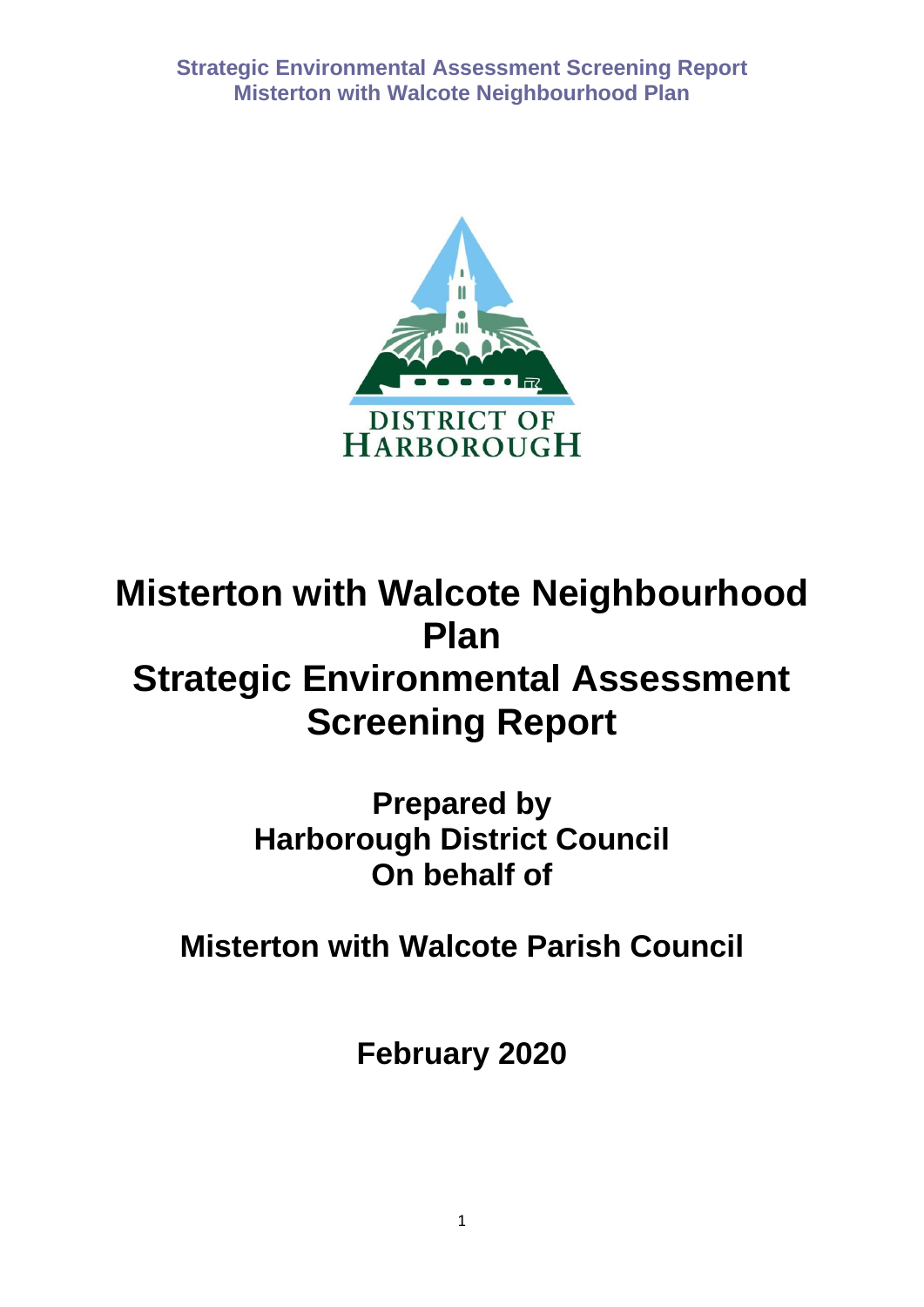# **Contents**

# **Table of Contents**

| Introduction,                                                | 3              |
|--------------------------------------------------------------|----------------|
| Legislative Background,                                      | 9              |
| Assessment,                                                  | 10             |
| Sustainability Appraisal,                                    | 15             |
| Screening outcomes,                                          | 19             |
| <b>Appendix 1 SSSI/Listed Buildings/Scheduled Monuments,</b> | 20<br>25<br>30 |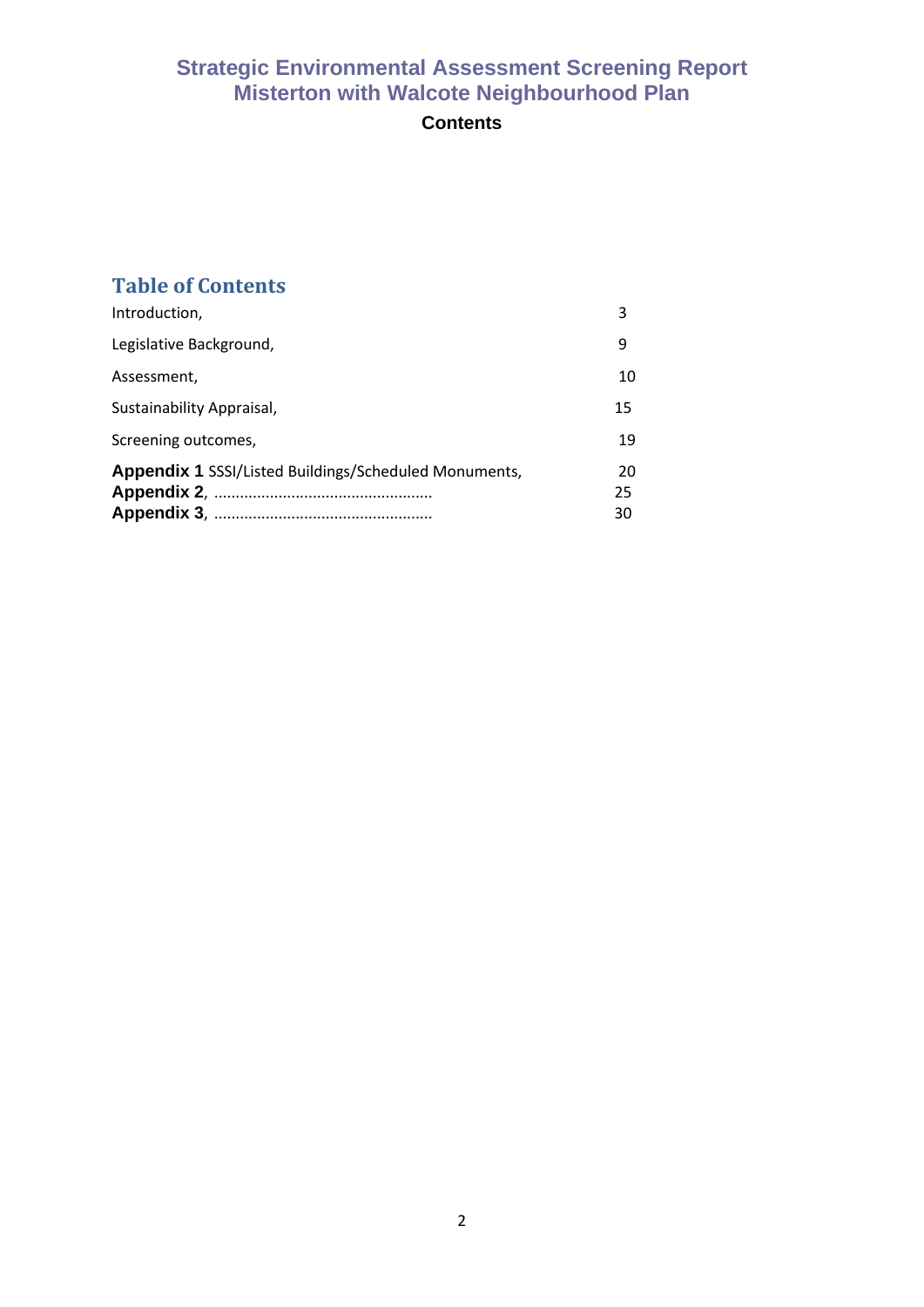#### **1. Introduction**

- 1.1 This screening report is used to determine whether or not the contents of the draft of the Misterton with Walcote Neighbourhood Plan as submitted in February 2020 requires a Strategic Environmental Assessment (SEA) in accordance with the European Directive 2001/42/EC and associated Environmental Assessment of Plans and Programmes Regulations 2004.
- 1.2 The purpose of the Misterton with Walcote Neighbourhood Plan is to seek to ensure sustainable development within the parish that meets the needs of current and future generations, whilst protecting and enhancing the natural, built and historic environment. There are many other issues that are of importance to the residents of Misterton with Walcote that have emerged through the consultation process and which have been tackled through the revision of the Neighbourhood Plan. Housing and the built environment, natural and historic environment, community facilities, transport and employment are all referenced and addressed within the document..
- 1.3 The Misterton with Walcote Neighbourhood Plan Advisory Committee has prepared a vision statement which includes:

*….our vision seeks to ensure the retention of the rural character and green spaces of the remainder of the NP area although incorporating small-scale expansion in conjunction with the existing settlements of Walcote and Misterton.*

*The vision is for strengthening further a healthy community spirit and for future development to enable the overall rural identity of the parish to be retained.*

*Misterton with Walcote's future as two distinct and separate rural settlements will require a continued investment in its community in order to maintain the spirit, quality of life, economic well - being and safety of its parishioners. This vision will be delivered by high quality, characterful residential development that meets the community's proven needs*.

*Connecting the settlements through adequate pedestrian routes both to Lutterworth and from the settlement will remain important. Investment in the economic life of the community will be an ongoing commitment with support for existing services and facilities and developing opportunities.*

1.4 In order to demonstrate that a draft neighbourhood plan or Order contributes to sustainable development, sufficient and proportionate evidence should be presented on how the draft neighbourhood plan or Order guides development to sustainable solutions. There is no legal requirement for a neighbourhood plan to have a sustainability appraisal. However, qualifying bodies may find this a useful approach for demonstrating how their draft plan or order meets the basic conditions. Material produced as part of the Sustainability Appraisal of the Local Plan may be relevant to a neighbourhood plan.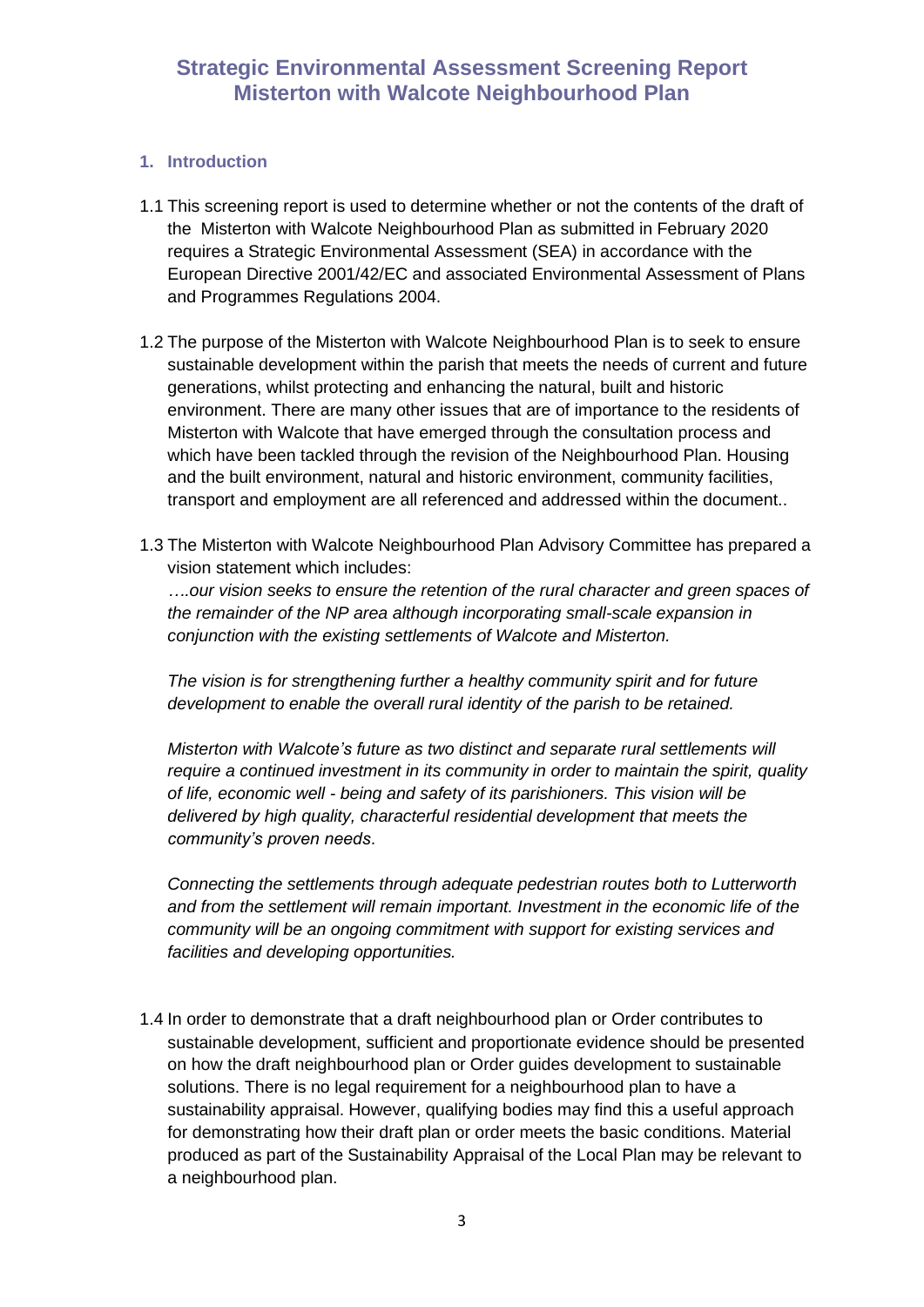- 1.5 The SEA Directive and NPPG guidance is clear in that a SEA Environmental Report need only be as detailed as appropriate to the content and level of detail of the neighbourhood plan<sup>1</sup>. An environmental report must identify, describe and evaluate the likely significant effects on the environment of implementing the neighbourhood plan policies and of the reasonable alternatives taking into account the objectives and geographical scope of the neighbourhood plan<sup>2</sup>. NPPG guidance goes on to state that reasonable alternatives must also be sufficiently distinct, realistic and deliverable<sup>3</sup>.
- 1.6 At no point does the SEA legislation or guidance state that reasonable alternatives are a requirement for each and every policy area in a plan and it is considered that a proportionate approach, taking into account legislation and guidance above, should be satisfactorily undertaken.
- 1.7 Regulations state that the Environmental Report should consider whether certain matters are more appropriately assessed at different levels of the planning system to avoid duplication 4.
- 1.8 Each policy of the Misterton with Walcote Plan at presubmission stage has been individually assessed for its effects on Habitat Regulations (and other environmental effects) (see appendix 3). The HRA for the Local Plan 2011 to 2031 have determined that no European sites lie within Harborough District. Outside the district, the nearest European site is Rutland Water SPA and Ramsar site, which is located 7km to the north-east of the district boundary but 22km from the main population centres (Market Harborough and Thurnby/Scraptoft) as the district is largely rural with a fairly sparsely distributed population.
- 1.9 The HRA for the Local Plan concluded in 2017 that:

*It is possible to conclude that development in the Harborough Local Plan will not have a likely significant effect on any internationally important wildlife sites either alone or in combination with other plans and projects. These conclusions are based on the findings of this screening which conclude that no Natura 2000 sites are located within the district and no impact pathways have been identified linking Natura 2000 sites outside of the district e.g. Rutland Water SPA/Ramsar to development within Harborough District. Therefore an Appropriate Assessment is not required.*

<sup>1</sup> Para 030 o[f http://planningguidance.communities.gov.uk/blog/guidance/strategic-environmental-assessment-and](http://planningguidance.communities.gov.uk/blog/guidance/strategic-environmental-assessment-and-sustainability-appraisal/sustainability-appraisal-requirements-for-neighbourhood-plans/)[sustainability-appraisal/sustainability-appraisal-requirements-for-neighbourhood-plans/](http://planningguidance.communities.gov.uk/blog/guidance/strategic-environmental-assessment-and-sustainability-appraisal/sustainability-appraisal-requirements-for-neighbourhood-plans/) 

<sup>&</sup>lt;sup>2</sup> Para 039 - [http://planningguidance.communities.gov.uk/blog/guidance/strategic-environmental-assessment-and](http://planningguidance.communities.gov.uk/blog/guidance/strategic-environmental-assessment-and-sustainability-appraisal/sustainability-appraisal-requirements-for-neighbourhood-plans/#paragraph_033)[sustainability-appraisal/sustainability-appraisal-requirements-for-neighbourhood-plans/#paragraph\\_033](http://planningguidance.communities.gov.uk/blog/guidance/strategic-environmental-assessment-and-sustainability-appraisal/sustainability-appraisal-requirements-for-neighbourhood-plans/#paragraph_033) 

<sup>3</sup> Para 038 - [http://planningguidance.communities.gov.uk/blog/guidance/strategic-environmental-assessment-and](http://planningguidance.communities.gov.uk/blog/guidance/strategic-environmental-assessment-and-sustainability-appraisal/sustainability-appraisal-requirements-for-neighbourhood-plans/#paragraph_033)[sustainability-appraisal/sustainability-appraisal-requirements-for-neighbourhood-plans/#paragraph\\_033](http://planningguidance.communities.gov.uk/blog/guidance/strategic-environmental-assessment-and-sustainability-appraisal/sustainability-appraisal-requirements-for-neighbourhood-plans/#paragraph_033) 

<sup>4</sup> Regulation 12(3)(d) - [http://www.legislation.gov.uk/uksi/2004/1633/pdfs/uksi\\_20041633\\_en.pdf](http://www.legislation.gov.uk/uksi/2004/1633/pdfs/uksi_20041633_en.pdf)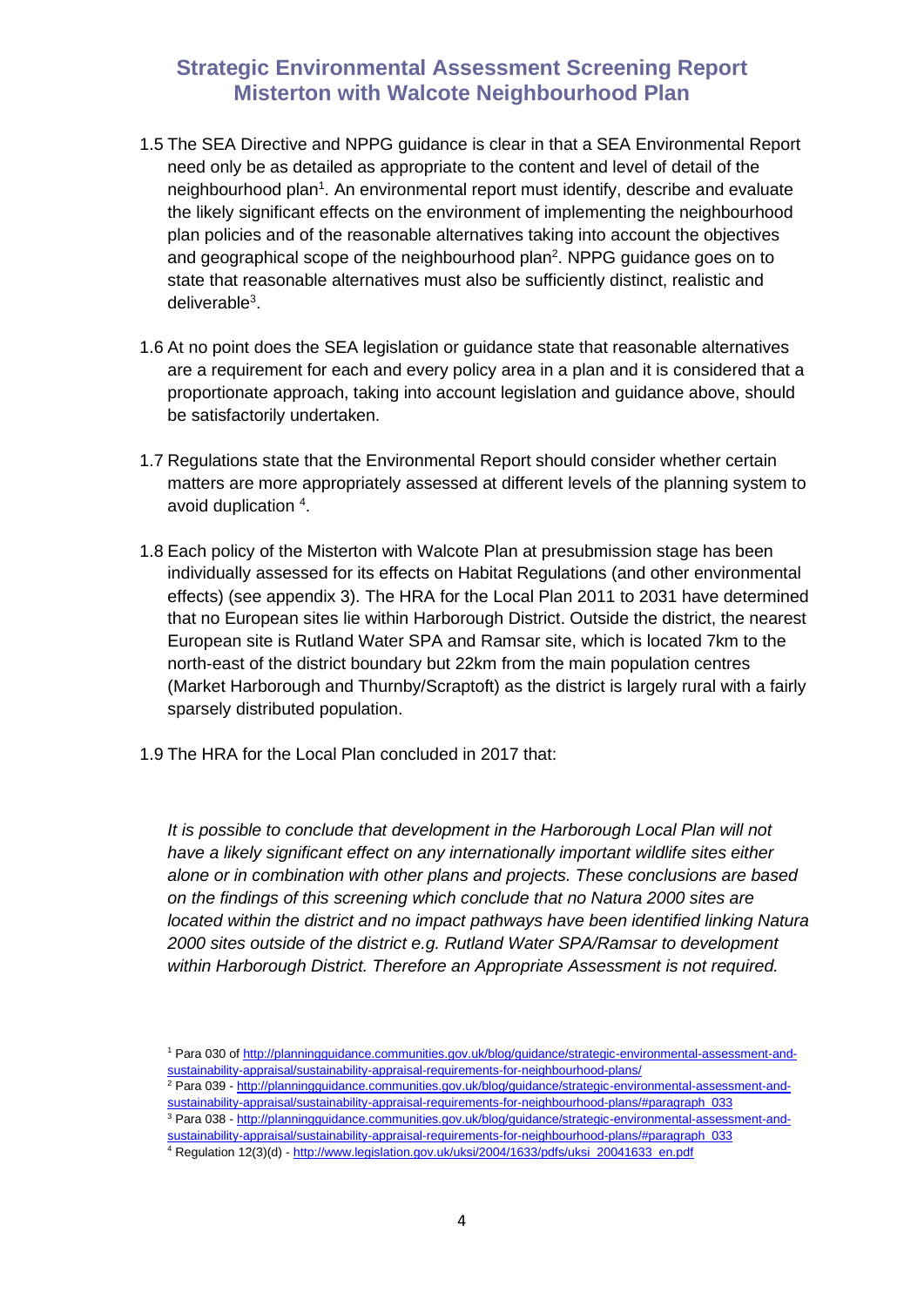1.10 The CJEU ruling (People Over Wind and Sweetman v Coillte Teoranta (C-323/17) (April 2018) ) states that:

*"In the light of all the foregoing considerations, the answer to the question referred is that Article 6(3) of the Habitats Directive must be interpreted as meaning that, in order to determine whether it is necessary to carry out, subsequently, an appropriate assessment of the implications, for a site concerned, of a plan or project, it is not appropriate, at the screening stage, to take account of the measures intended to avoid or reduce the harmful effects of the plan or project on that site" (paragraph 40).*

- 1.11 This SEA Screening Report dated February 2020 for the Misterton with Walcote Neighbourhood Plan does not take account of measures intended to avoid or reduce the harmful effects of the Plan. The harmful effects, if any, have been considered in the preparation of the Screening Report of February 2020 and the LPA believes they have been demonstrated to be nil or very minor to the natural and historic environment, Natura 2000 sites and Habitat Regulations.
- 1.12 The vision and core objectives of the Pre-Submission Draft Neighbourhood Plan are based on the key issues raised by local people. They have been summarised and refined by the Advisory Committee to form the basis of the Neighbourhood Plan for Misterton with Walcote.
- 1.13 The Neighbourhood Plan (pre-submission draft Feb 2020) has the following policies at its core:

*POLICY HBE1: LIMITS TO DEVELOPMENT - Residential development proposals will be supported on sites within the Limits to Development as identified in the above plan where it complies with the policies of this Neighbourhood Plan and subject to design and amenity considerations.*

*Subject to the Rural Exception Site provisions set out below (HBE6), areas outside the defined Limits to Development and the allocated SDA will be treated as open countryside, where development will be carefully controlled in line with local and national strategic planning policies.*

*POLICY HBE 2: EAST OF LUTTERWORTH SDA - In relation to the part of the Strategic Development Site lying within the Plan Area, the Plan adds local detail to the LP and requires:* 

*a) Development to include a mix of house types, sizes and tenures, including affordable homes and a range of properties available to rent, to meet the current and future needs of people living in and with a connection to the parish of Misterton with Walcote;* 

*b) An area of green open space shall be maintained as an area of separation between the new dwellings and the settlement of Misterton with landscaping be provided to create and maintain a visual barrier between these two areas of built development, as required by LP Policy L1;*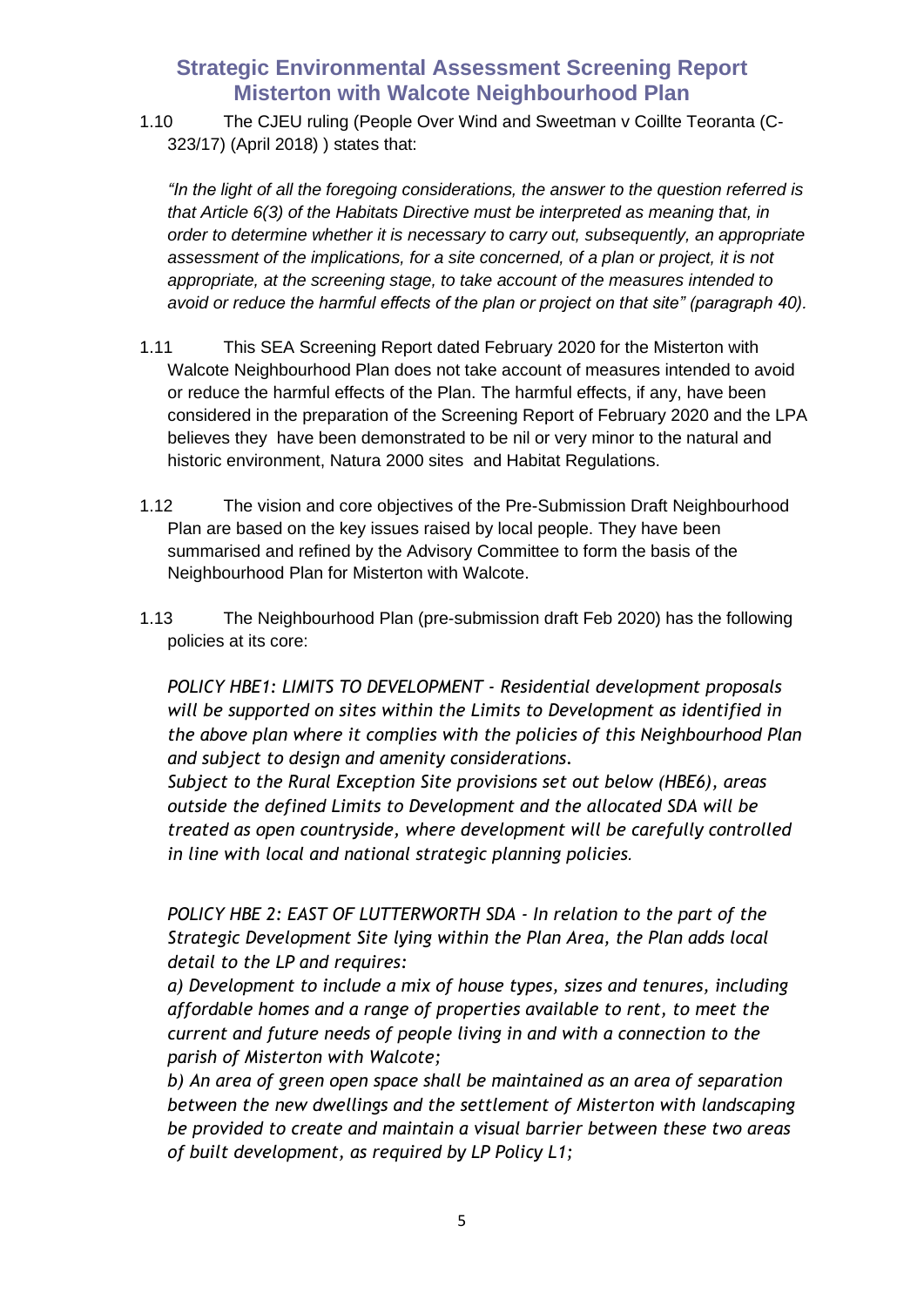*c) Access into the strategic Development Areas to the north and south of the road is designed to minimise delays and disruption to traffic travelling east and west on the A4304;* 

*d) Adequate measures are put in place to mitigate disturbance caused by any significant increase in traffic through the villages of Misterton with Walcote, including signage, traffic calming and measures to prevent the creation of 'rat runs' along Swinford Road, South Kilworth Road and Washpit Lane;* 

*e) No direct vehicular access is created between the Strategic Development site and the villages of Misterton with Walcote, other than any necessary changes to the access arrangements into Misterton village;* 

*f) The extensive network of statutory and permissive footpaths within the site be maintained and links to the wider countryside be protected and maintained;* 

*g) The existing cycleway alongside the A4304 be retained and further cycle paths be created with the proposed development site;*

*h) Existing greenspaces be protected and where possible enhanced, including Misterton Marshes SSSI, Thornborough Spinney and other Priority Habitats identified by Natural England (see pp 26 -28) including the designation of an adequate undeveloped buffer zone around each sensitive site;*

*i) Development of high-quality design and layout which minimises its impact on the surrounding landscape, respects the topography and maintains and enhances existing woodland trees and hedgerows;*

*j) Development avoids harm to St Leonard's Church Misterton, a grade 2\* listed building, respects its setting and maintains the important vista between St Leonard's Misterton with St Mary's Lutterworth, as required by LP Policy U; k) Land shall be allocated along the valley of the River Swift, north of Misterton with west towards Walcote, for the creation of a Country Park; l) Proposals should minimise the impact on general amenity and reduce to a minimum the impact of noise, odour and light particularly when developing land for distribution to the south of the A4304. Light pollution should be minimised through the use of carefully installed and directed light fixtures and the adoption, if possible, of a lighting curfew to ensure the site is lit only when necessary. The impact of development on air quality in the Plan area will be measured and mitigated. Proposals which will result in the improvement of air quality or minimise reliance on less sustainable forms of transport will be supported.*

*POLCY HBE 3: HOUSING MIX – New development should provide for a mixture of housing types having regard to identified local housing needs as evidenced by the above local consultations, the November 2018 housing needs survey and the Leicester and Leicestershire Housing and Economic Development Needs Assessment (HEDNA) 2017 or more recent documents.*

*Dwellings of three bedrooms or fewer and single-storey accommodation suitable for older people will be supported where they are in accordance with other policies. Dwellings of 4 or more bedrooms will be expected to comprise a*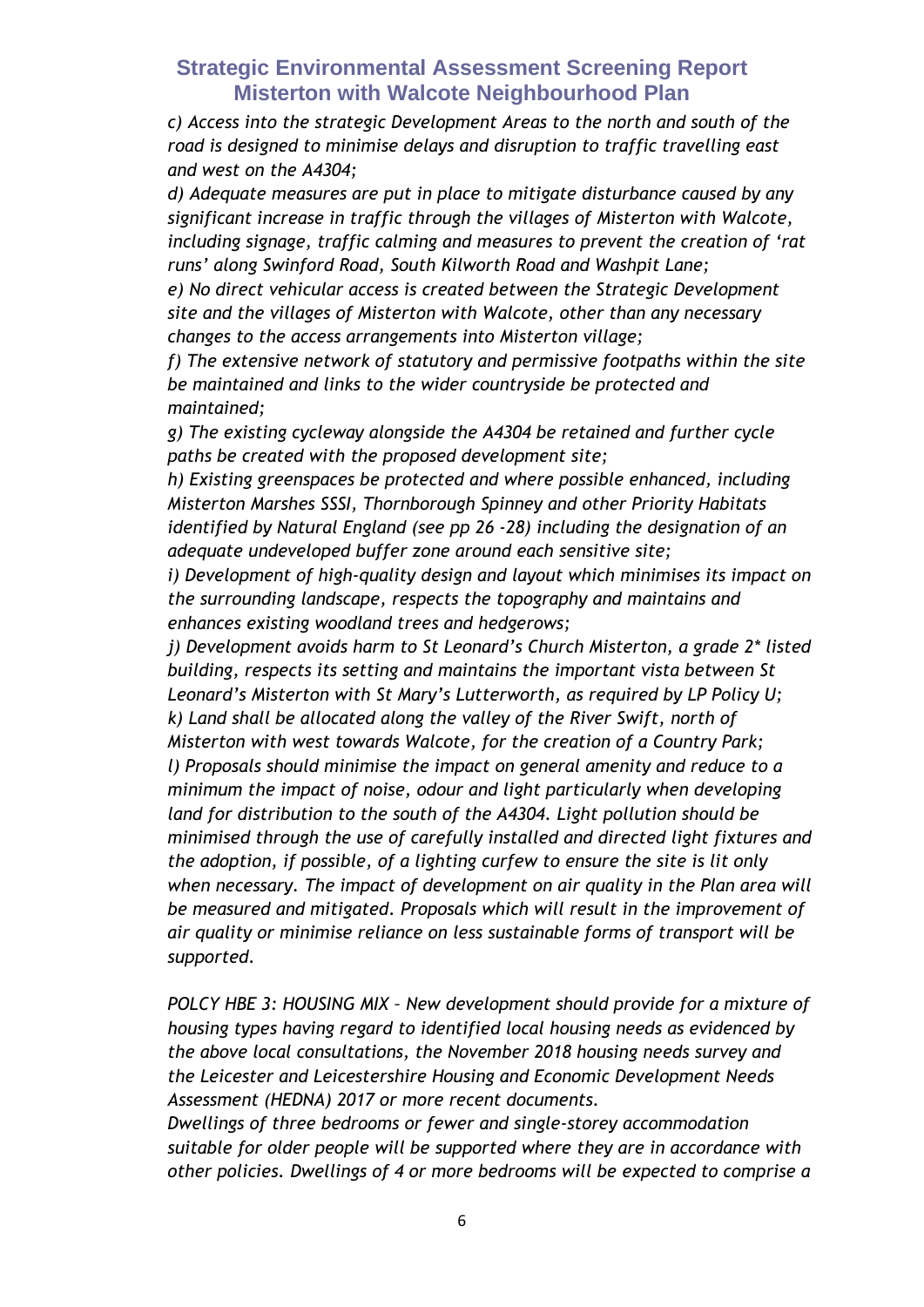*minority of the total number of new dwellings in any multi-house development.*

*POLICY HBE 4: WINDFALL SITES - Small residential development proposals on infill and redevelopment sites will be supported subject to proposals being well designed and meeting all relevant requirements set out in other policies in this Neighbourhood Plan and District-wide planning policies and where such development:*

*a) Respects local character;*

*b) Retains existing important natural boundaries such as trees, hedges and streams;*

*c) Does not reduce garden space to an extent where it adversely impacts on the character of the areas or the amenity of neighbours and the existing and future occupiers of the dwellings; and*

*d) Does not result in an unacceptable loss of amenity for neighbouring occupiers by reason of loss of privacy, loss of daylight, visual intrusion or noise.*

*POLICY HBE 5: RURAL EXCEPTION SITES - Development proposals for affordable housing on small sites in the parish in areas that would not normally be permitted for housing will be supported as rural exception sites where: a) the site is visually and physically connected to a settlement;*

*b) the scale of the development would be in-keeping with the role and function of the settlement;*

*c) the type and scale of affordable housing is justified by evidence of need; d) the development would accommodate households who are either current residents of the parish or have a strong local connection with the local community;*

*e) planning conditions will be used to ensure that the market and affordable housing is available with priority in perpetuity for people with a local connection to the Neighbourhood Plan area.; and*

*f) Small numbers of market homes, up to 33% of the total, may be permitted where they are essential to enable the delivery of affordable units, meet an identified and proven element of local need, such as starter homes or units to enable local 'downsizing'.*

### *POLICY HBE 6: DESIGN STANDARDS*

*A. All developments should incorporate adequate provision for vehicular access, constructed to minimise surface water run-off. All new dwellings must be provided with a charging port for electric vehicles. Adequate off-road parking should be provided as a minimum of two car parking spaces for dwellings of three bedrooms or less and three spaces for dwellings of four bedrooms or more, in line with Highways Authority requirements; B. The creation of safe spaces for access and movement around the development, taking into account expected vehicle numbers and movements must be catered for;*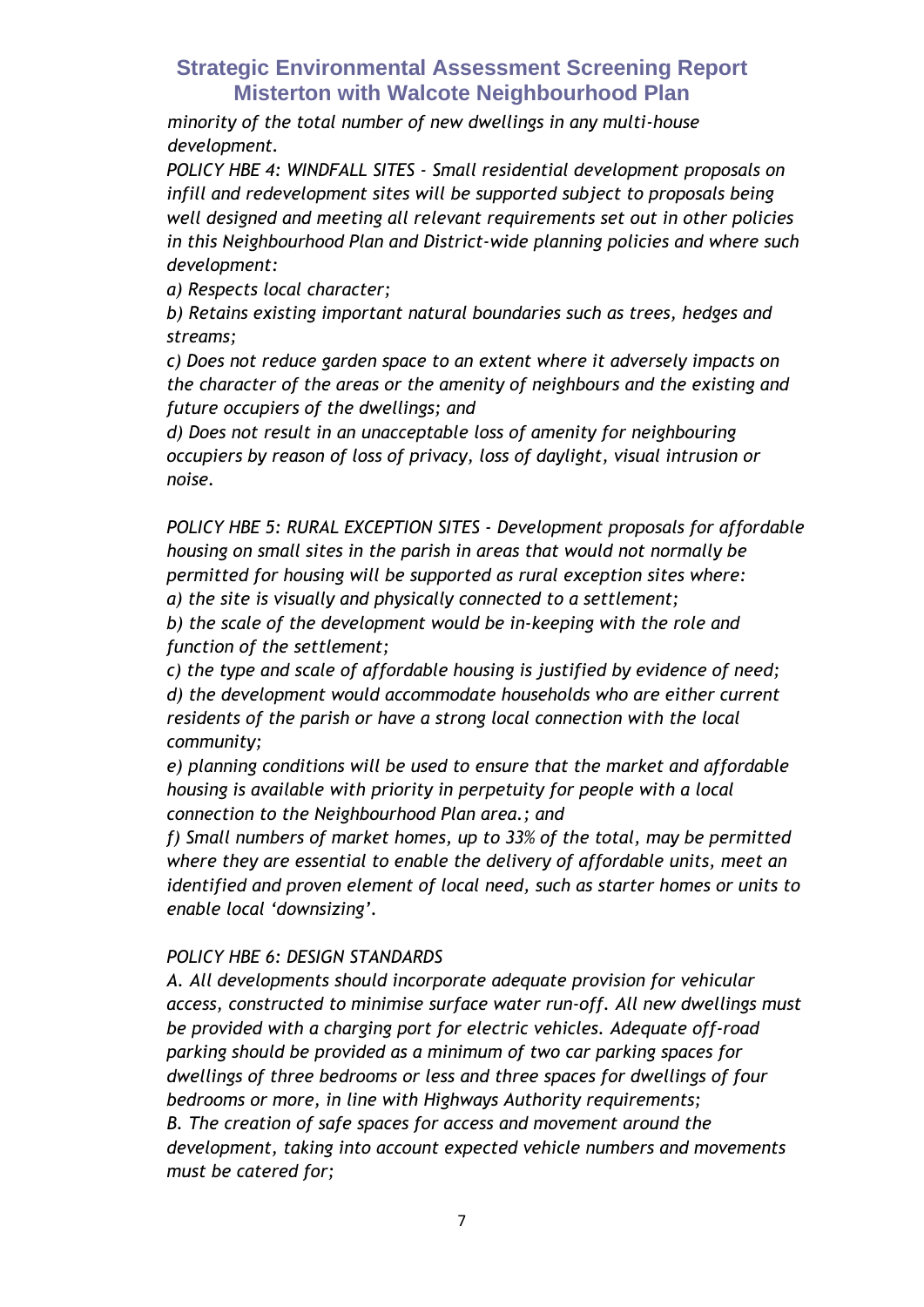*C. All new housing and extensions should be built to minimum of building regulations standard M4(2) Category 2;*

*D. Development, where appropriate, should incorporate sustainable drainage systems with maintenance regimes. Appropriate provision for the secure storage of waste bins and recyclable materials out of sight of public areas should be made. All new dwellings must incorporate infrastructure to enable connection to the local fibre-optic network. Cabling, pipework and telephone lines must be discreet and protected from damage;*

*E. Any new development must demonstrate how it will minimise the impact on local flora and fauna. Existing trees, hedgerows and topography should be preserved as far as possible. Existing grass verges and banks should be retained where possible and provision made for the upkeep of any new grass areas within the development;*

*F. Applications should incorporate measures for the protection and enhancement of local biodiversity, where appropriate, as follows:*

*• Roof and wall construction should follow current technical best practice recommendations for integral bird nesting boxes and bat breeding and roosting sites;*

*• Hedges (or fences with ground-level gaps) should be used for property boundaries to maintain connectivity of habitat for small ground-based animals such as hedgehogs.*

*• Lighting design, location, type, lux levels and times of use should follow current best-practice as well as legislation by applying the guidelines in Guidance note 08/18 Bats and artificial lighting in the UK: Bat Conservation Trust/Institution of Lighting Professionals, 2018.*

*• Existing trees and hedges of ecological or arboricultural value on and immediately adjacent to new development sites should be retained and protected whenever possible. When this is demonstrably not practicable, the developer should be responsible for arranging new plantings on a one-for-one or better ratio, particularly in the case of mature trees, using diverse native species, either on site or elsewhere in suitable locations in the Neighbourhood Plan Area. Heights and density at maturity should be considered when planning tree planting; and*

*• Development should incorporate sustainable design and construction techniques to meet high standards for energy and water efficiency, including the use of renewable and low carbon energy technology and, where appropriate, grey water systems.*

*• Sustainable drainage (SUDS) and landscaping schemes in developments of over 10 dwellings should be designed to incorporate measures for habitat creation and biodiversity enhancement and should include a resourced management plan to maintain the designed biodiversity value of these features for at least ten years after the whole site's completion by the developer.*

*POLICY ENV 1: PROTECTION OF LOCAL GREEN SPACE – Development proposals that would result in the loss of, or have an adverse effect on, the following*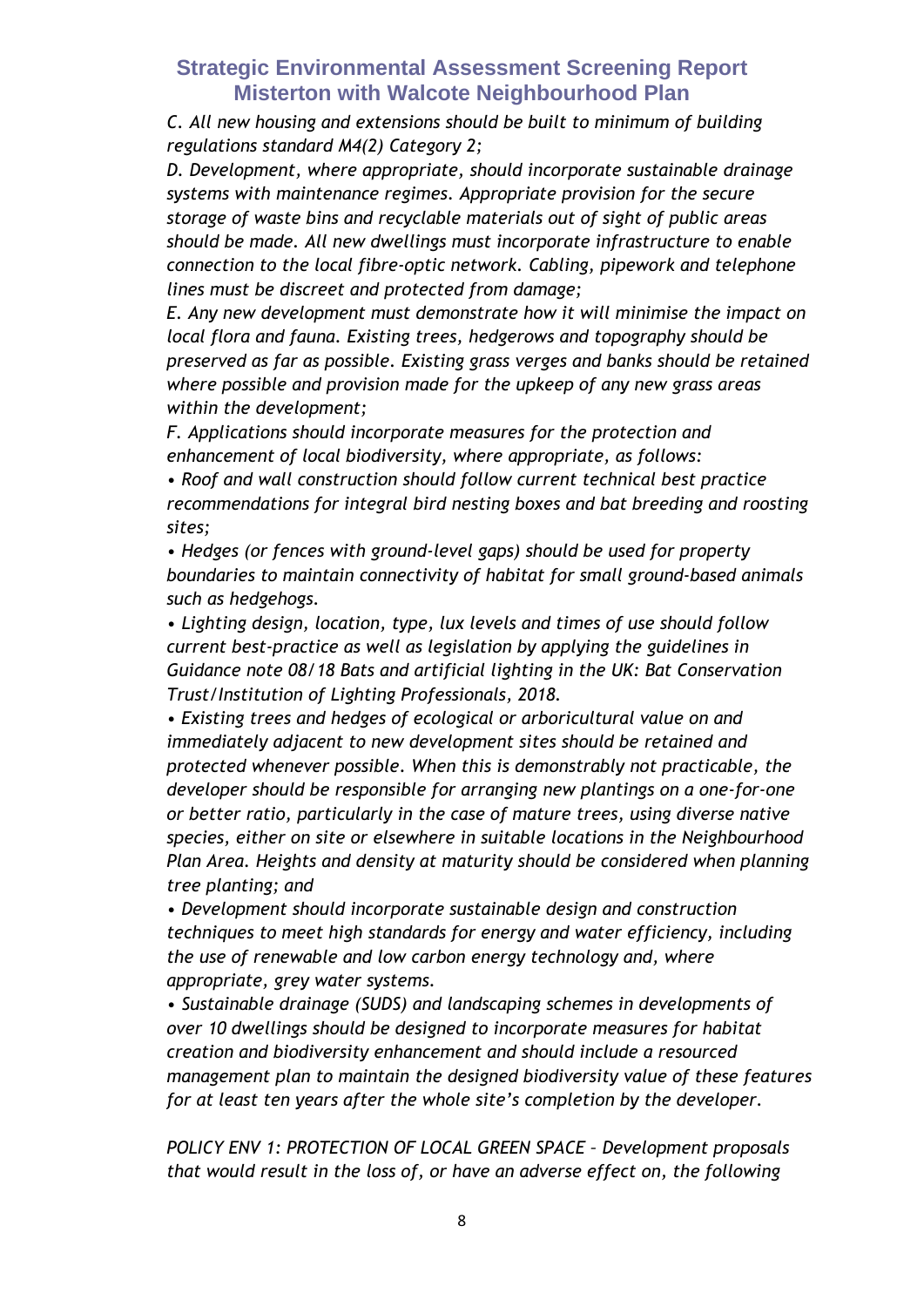*Local Green Spaces (details in Appendix 7; map figure 5) will not be allowed other than in exceptional circumstances.*

- *Misterton churchyard and meadows (inventory site 1026)*
- *Walcote parkland (1117)*

*POLICY ENV 2: PROTECTION OF SITES OF ENVIRONMENTAL SIGNIFICANCE – The sites mapped (figure 6) are of local (or higher) significance for their historical and/or natural environment features. Their historical features are extant and have visible expression, their species and habitats are ecologically important in their own right, and they are locally valued.*

*The historical and/or ecological significance of the features, species, or habitats occurring on these sites should be weighed against the benefits of a development proposal, or of a change of land use requiring planning approval, affecting them.*

*POLICY ENV 3: OPEN SPACES , SPORTS AND RECREATION SITES - Development proposals that result in the loss, or have a significant adverse effect on the following important open spaces will not be supported unless the open space is replaced by equivalent or better provision in an equally suitable location, or unless it can be demonstrated to the Local Planning Authority that the open space's amenities are no longer required by the community. 1104 Open space (paddock) between Chapel Lane and footpath Y98 1104.1 Bufton allotments, off Chapel Lane 1105 Chapel Lane spinney 1106.1 Bufton play area and amenity greenspace 1026.1 Misterton churchyard 1126 Franks Road allotments 1127 Old School playing field 1128 Walcote memorial Garden*

*POLICY ENV 4 NON-DESIGNATED LOCAL HERITAGE ASSETS – The structures and buildings listed here (and map figure 8) are non-designated local heritage assets. They are important for their contribution to the layout and characteristic mix of architectural styles in Walcote village. The benefits of a development proposal, or of a change of use requiring planning approval, should be judged against their significance as heritage assets. WALCOTE*

- *1. No. 2 Brook Street*
- *2. Nos. 5-12 Brook Street*
- *3 No. 13 Brook Street*
- *4. Brook Cottages, Nos. 4-10 Brook Street*
- *5. Yew Tree House, Brook Street*
- *6. Rowan Cottage, No. 20 Brook Street*
- *7. Rose Cottage, No. 24 Brook Street*
- *8. No. 22 Brook Street*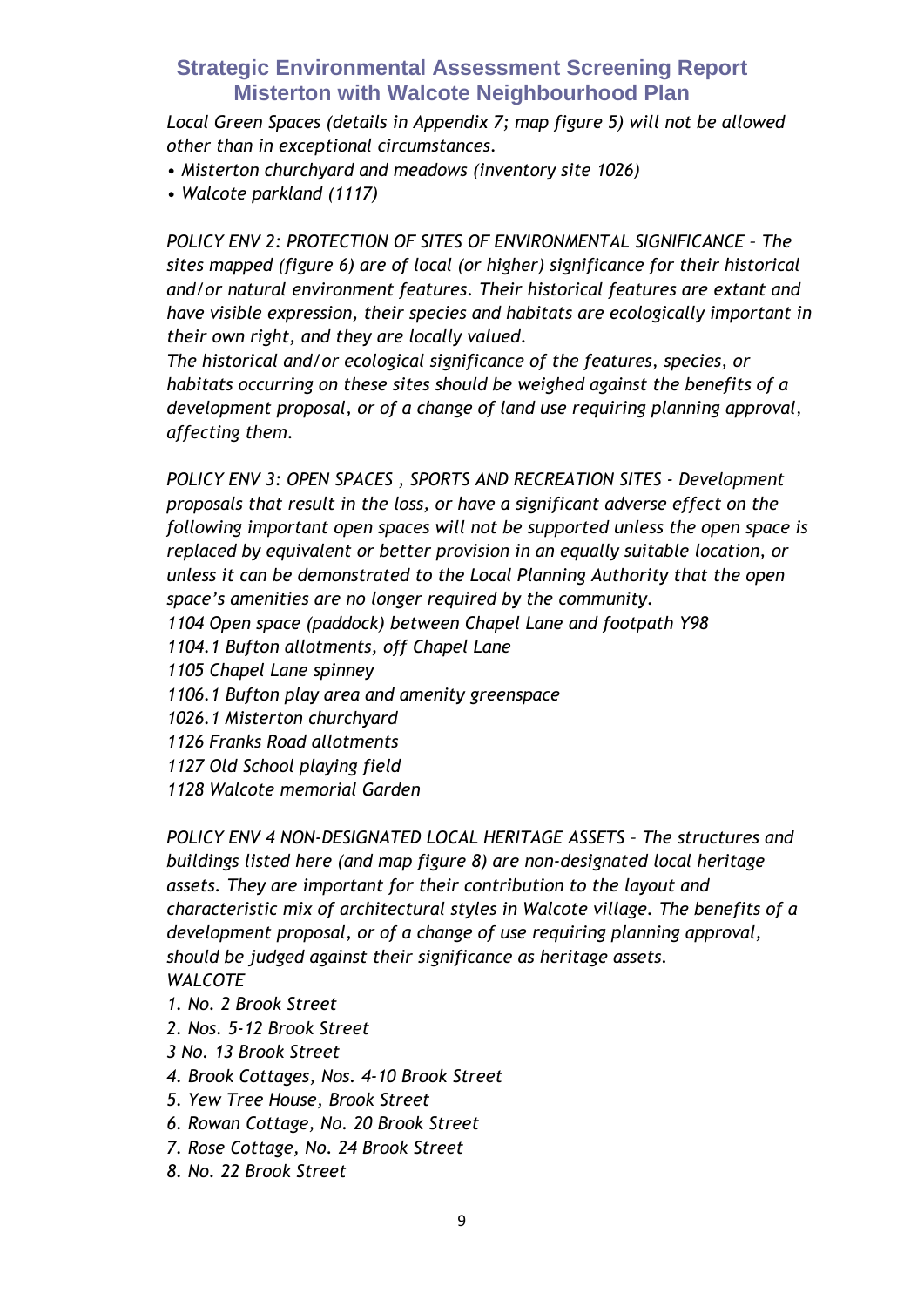*9. No. 26 Brook Street*

*10. No. 28 Brook Street*

*11. Fairview, No. 32 Brook Street*

- *12. Hall Cottage, Brook Street*
- *13. No. 1 Chapel Lane*
- *14. Walcote Farmhouse, No. 23 Lutterworth Road*
- *15. Gable Cottage, Lutterworth Road*
- *16. Estate cottages, Lutterworth Road*
- *17. Wakeley Farm (MLE15772)*
- *18. WW2 bomb craters*

*[NOTE: MLE 21558 'C19th chapel, Swinford Road' is recorded in the Leics. CC HER but is now derelict and partly demolished. Omitted from this list]*

*MISTERTON*

- *19. Misterton Hall (MLE 2132)*
- *20. The Old Rectory, Misterton (MLE12011*
- *21. Misterton Lodge, Lutterworth Road (MLE23168)*

*22. Park Lodge, Lutterworth Road, Misterton (MLE23169)*

*For detailed evidence for non-designated heritage assets see appendix 8*

*POLICY ENV 5: RIDGE AND FURROW - The areas of ridge and furrow earthworks (figure 9) are non-designated heritage assets.*

*Any loss or damage arising from a development proposal (or a change of land use requiring planning permission) is to be balanced against the benefits of such development.*

*POLICY ENV 6: BIODIVERSITY, WOODLAND, HEDGES AND HABITAT* 

*CONNECTIVITY- New development in Misterton with Walcote will be expected to safeguard locally significant habitats and species, especially those protected by relevant English and European legislation, and, where practicable, to create new habitats for wildlife.*

*Development proposals that damage or result in the loss of woodland and hedges of historical and ecological significance and amenity value will be resisted where possible. Proposals should be designed to retain and manage, or replace (on site or elsewhere), all trees, woodland and species-rich hedges whenever possible.*

*Development proposals should not adversely affect the habitat connectivity provided by the wildlife corridors identified in figure 10.*

*POLICY ENV 7: PROTECTION OF IMPORTANT VIEWS – The following views (figure 11) are important to the setting and character of the village. To be supported, development proposals must not significantly harm them, and should include statements of proposed mitigation and/or protection.*

*1. East from the gate into field 1117 (the 'conker field') across the historic parkland (pasture with trees) and ridge and furrow earthworks to Gilmorton Lane.*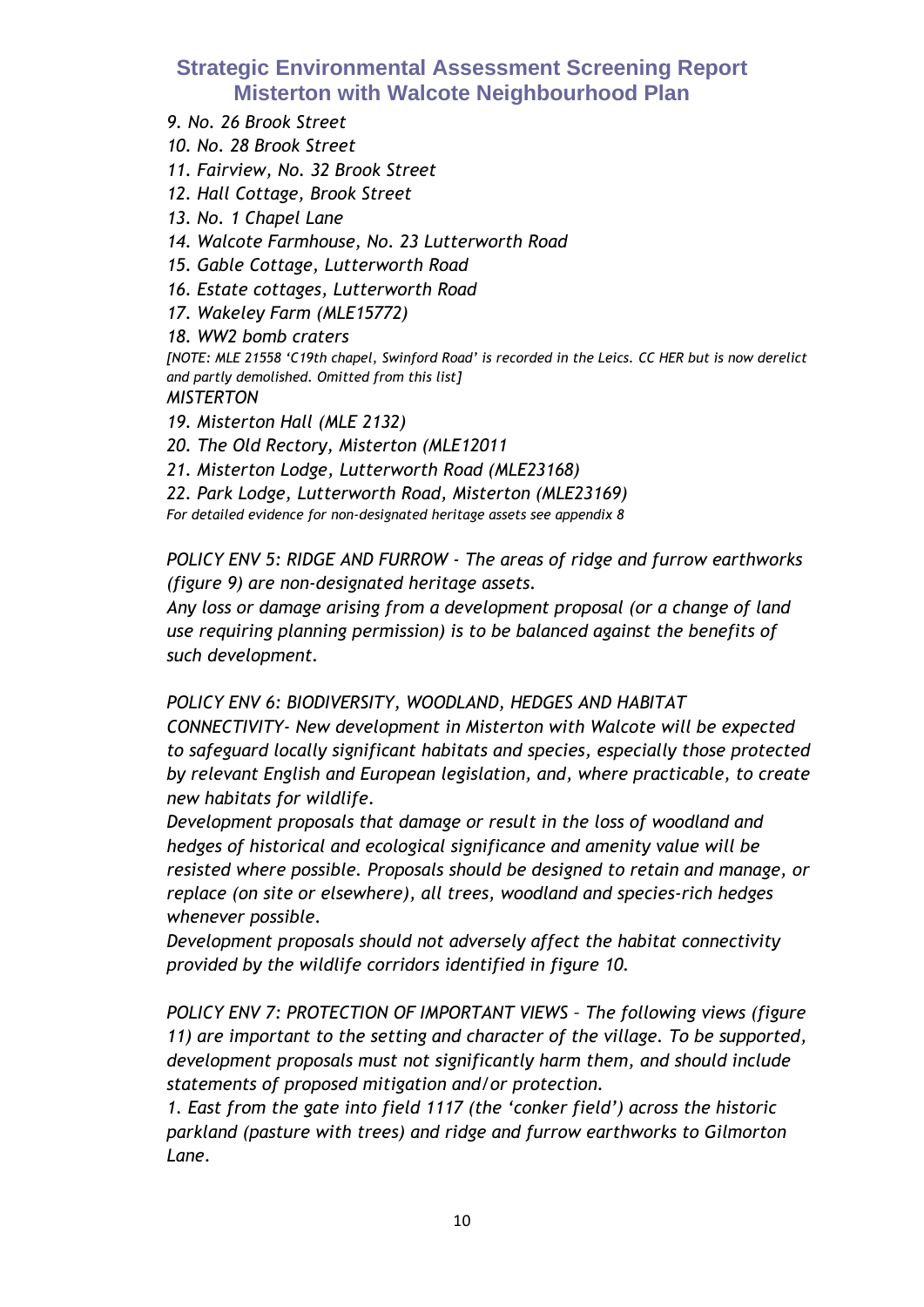*2. From the village of Walcote along bridleway Y31 towards Misterton with across the fields to the north west of the path.*

*3. From the churchyard of St. Leonard's church west and northwest toward Lutterworth.*

*4. From the churchyard of St. Leonard's church north over the Swift valley.*

*5. From Gilmorton Road west across field 1117*

*6. Gateway view of Walcote village from the east …*

*7. Gateway view looking north toward Walcote village.*

*8. Gateway view from the A4304 / M1 junction east into the NP Area and Misterton Church*

*POLICY ENV 8: RENEWABLE ENERGY GENERATION INFRASTRUCTURE –*

*Development that incorporates environmentally sound energy generation and/or storage technologies will be supported.*

*Proposals for small-scale renewable energy generation and energy storage facilities will be considered favourably, on their merits, providing that conditions regarding habitats and species, heritage assets, landscape character, noise and visual impact are in place.*

*POLICY CF1: RETENTION OF COMMUNITY FACILITIES, AMENITIES, ASSETS - Development leading to the loss of an existing community facility, including the village hall, church, Public House, allotments and recreation ground, will not be supported unless it can be demonstrated that:*

*a) There is no longer any need or demand for the existing community facility; or*

*b) The existing community facility is, demonstrably, no longer economically viable or able to be supported by the community; or*

*c) The proposal makes alternative provision for the relocation of the existing community facility to an equally or more appropriate and accessible location within the Parish which complies with the other general policies of the Neighbourhood Plan.*

*POLICY CFA2: NEW OR IMPROVED COMMUNITY FACILITIES - Proposals that improve the quality and/or range of community facilities will be supported provided that the development:*

*a) Meets the design criteria stated within this Neighbourhood Plan; b) Will not result in unacceptable traffic movements or other disturbance to residential properties;*

*c) Will not generate a need for parking that cannot be adequately catered for; d) Is of a scale appropriate to the needs of the locality and conveniently accessible for residents of the village wishing to walk or cycle; e) Takes into full account the needs of people with disabilities.*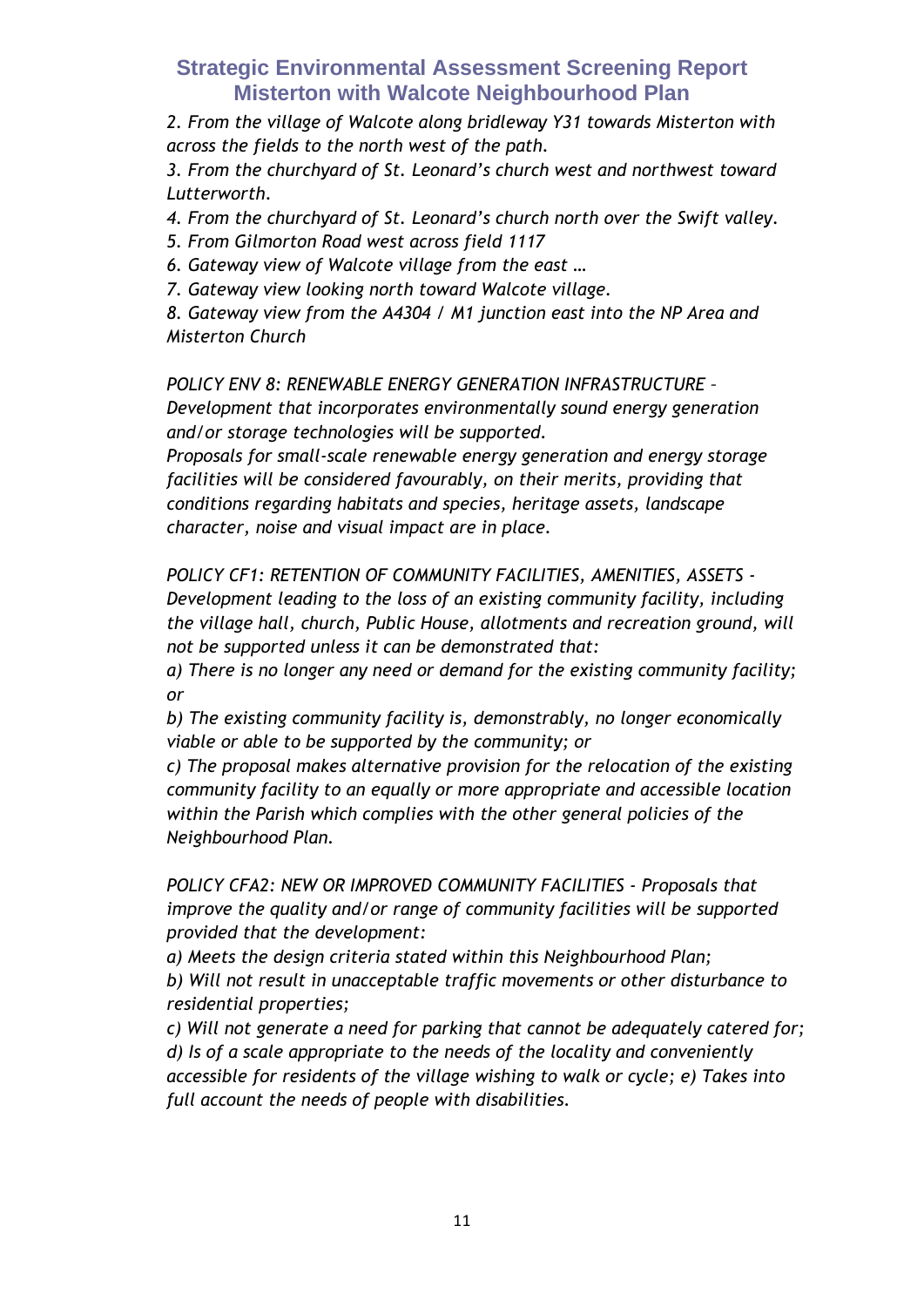*POLICY TR1: TRAFFIC MANAGEMENT - With particular regard to the rural highway network of the Parish and the need to minimise any increase in vehicular traffic all housing and commercial development must: a) Be designed to minimise additional traffic generation and movement through the village;* 

*b) Incorporate sufficient off-road parking;* 

*c) Not remove or compromise the use of any existing off-road parking areas unless a suitable equivalent alternative is provided;* 

*d) Provide any necessary improvements to site access, communal parking and the highway network either directly or by financial contributions; and e) Consider, where appropriate, the improvement and where possible the creation of footpaths and cycleways to enhance safety for pedestrians and to access key village services.*

*POLICY TR2: ELECTRIC VEHICLES – Where feasible, residential development of one dwelling or more should provide 7kW cabling, or better where possible, to the most practical point in the home to facilitate subsequent installation of a home electric vehicle charging point.* 

*The provision of communal vehicular charging points within the Parish will be supported where there is universal access and their presence does not impact negatively on existing available parking in the Parish*

*POLICY BE1: SUPPORT FOR EXISTING BUSINESSES & EMPLOYMENT OPPORTUNITIES- There will be a strong presumption against the loss of commercial premises or land that provides employment or future potential employment opportunities. Applications for a change of use to an activity that does not provide employment opportunities will only be supported if it can be demonstrated that:* 

*a) The commercial premises or land in question has not been in active use for at least 6 months; and* 

*b) The commercial premises or land in question has no potential for either reoccupation or redevelopment for employment generating uses and as demonstrated through the results both of a full valuation report and a marketing campaign lasting for a continuous period of at least six months.*

*POLICY BE2: SUPPORT FOR NEW BUSINESSES AND EMPLOYMENT - In supporting additional employment opportunities outside the SDA, new development will be supported if:* 

*a) It falls within the boundary of planned limits to development for Walcote, unless it relates to small scale leisure or tourism activities, or other forms of employment related development appropriate to a countryside location or there are exceptional circumstances;* 

*b) Where possible, development is sited in existing buildings or on areas of previously developed land;*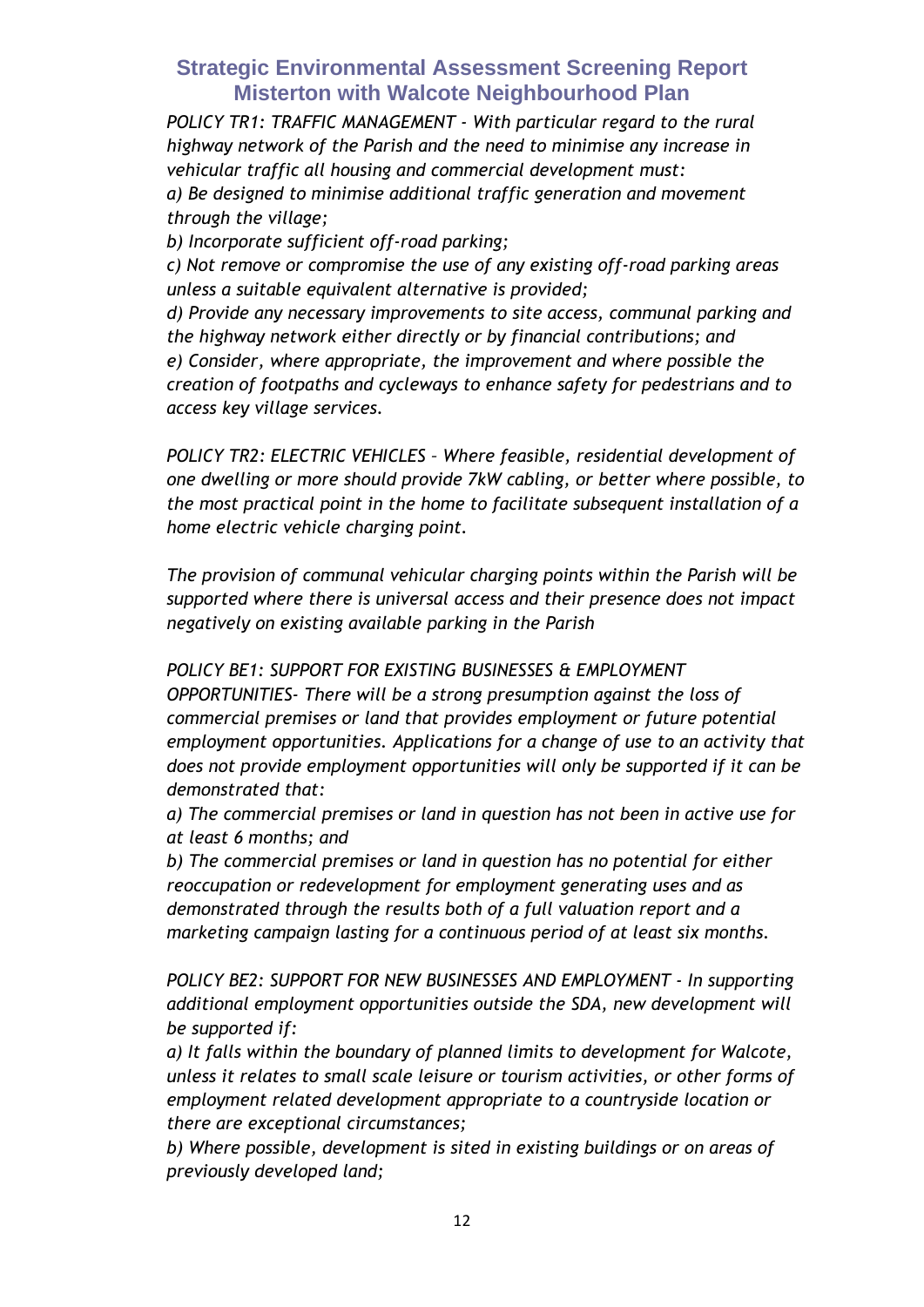*c) It is of a size and scale not adversely affecting the character, infrastructure and environment of the village itself and the Neighbourhood Plan area, including the countryside;* 

*d) It does not involve the loss of dwellings;* 

*e) It does not increase noise levels or light pollution or introduce any pollution to an extent that they would unacceptably disturb occupants of nearby residential property;* 

*f) It does not generate unacceptable levels of traffic movement and on road parking, provide off road parking; and* 

*g) It contributes to the character, the design of the local built environment and the vitality of the local area.*

*POLICY BE3: HOME WORKING - Proposals for the use of part of a dwelling for office and/or light industrial uses, and for small-scale free-standing buildings within its curtilage, extensions to the dwelling or conversion of outbuildings for those uses, where planning permission is required, will be supported where:* 

*a) Such development will not result in unacceptable traffic movements and that appropriate parking provision is made;* 

*b) No significant and adverse impact arises to nearby residents or other sensitive land uses from noise, fumes, light pollution, or other nuisance associated with the work activity; and* 

*c) Any extension or free-standing building shall be designed having regard to policies in this Neighbourhood Plan and should not detract from the quality and character of the building to which they are subservient by reason of height, scale, massing, location or the facing materials used in their construction.*

*POLICY BE4: FARM DIVERSIFICATION - In order to support farm diversification and the sustainable growth and small-scale expansion of businesses, the conversion of existing agricultural and commercial buildings will be supported subject to:* 

*a) The use proposed is appropriate to the rural location;* 

*b) The conversion/adaptation works respect the local character of the surrounding area;* 

*c) The development will not have an adverse impact on any archaeological, architectural, historic or environmental features;* 

*d) The local road system is capable of accommodating the traffic generated by the proposed new use and adequate parking can be accommodated within the site; and* 

*e) There is no significant adverse impact on neighbours through noise, light or other pollution, increased traffic levels or increased flood risk.*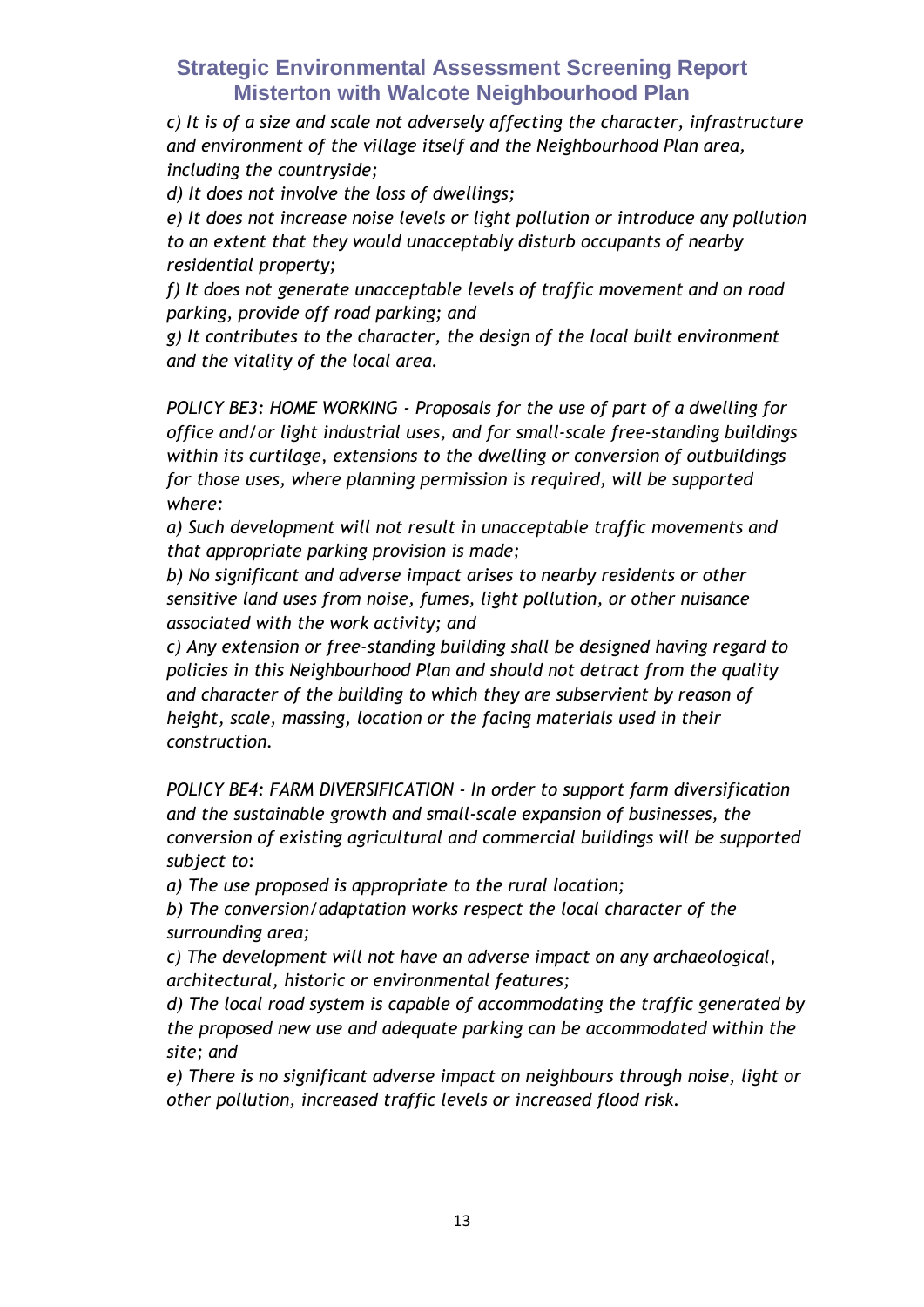*POLICY BE5: BROADBAND INFRASTRUCTURE - Proposals to provide access to superfast broadband for all businesses and households in Misterton with Walcote Parish will be supported.* 

*Improvements to the mobile telecommunication network that will serve all businesses and households within the Parish will be supported. Where new masts are installed, these should be shared where possible by more than one provider.* 

*Any infrastructure improvements, possibly requiring above ground network installations, must be sympathetically located, designed to integrate into the landscape and not be in or near to open landscapes.*

1.7 The legislation set out below outlines the regulations that require the need for this screening exercise. Section 4 provides a screening assessment of the likely significant environmental effects of the Neighbourhood Plan and the need for a full SEA.

#### **2. Legislative Background**

- 2.1 The basis for Strategic Environmental Assessments and Sustainability Appraisal legislation is [European Directive 2001/42/EC](http://eur-lex.europa.eu/LexUriServ/LexUriServ.do?uri=CELEX:32001L0042:EN:NOT) and was transposed into English law by the [Environmental Assessment of Plans and Programmes Regulations 2004,](http://www.legislation.gov.uk/uksi/2004/1633/contents/made) or SEA Regulations. Detailed Guidance of these regulations can be found in the Government publication ['A Practical Guide to the Strategic Environmental](http://www.communities.gov.uk/documents/planningandbuilding/pdf/practicalguidesea.pdf)  [Assessment Directive' \(ODPM 2005\).](http://www.communities.gov.uk/documents/planningandbuilding/pdf/practicalguidesea.pdf)
- 2.2 Schedule 2 of the [Neighbourhood Planning \(General\) Regulations 2012](http://www.legislation.gov.uk/uksi/2012/637/contents/made) makes provision in relation to the Habitats Directive. The Directive requires that any plan or project, likely to have a significant effect on a European site, must be subject to an appropriate assessment. To achieve this, paragraph 1 prescribes a basic condition that the making of a neighbourhood plan is not likely to have a significant effect on a European site or a European offshore marine site. Paragraphs 2 to 5 of the Schedule amend the Conservation of Habitats and Species Regulations 2010 so as to apply its provisions to neighbourhood development orders and neighbourhood plans. In particular paragraph 4 inserts new regulation 78A which provides that a neighbourhood development order may not grant planning permission for development which is likely to have a significant effect on a European site or a European offshore marine site.
- 2.3 Schedule 3 of the [Neighbourhood Planning \(General\) Regulations 2012](http://www.legislation.gov.uk/uksi/2012/637/contents/made) makes provision in relation to the **Environmental Impact Assessment (EIA) Directive**. The Directive requires that EIA development must be subject to a development consent process. To enable this, Schedule 3 prescribes a basic condition that applies where development which is the subject of a proposal for a neighbourhood development order is of a type caught by the EIA Directive, and applies the relevant provisions of the [Town and Country Planning \(Environmental Impact Assessment\)](http://www.legislation.gov.uk/uksi/2011/1824/contents/made) Regulations 2011[\(3\)](http://www.legislation.gov.uk/uksi/2012/637/note/made#f00037#f00037) ("the EIA Regulations") with appropriate modifications [\(regulation 33](http://www.legislation.gov.uk/uksi/2011/1824/regulation/33/made) and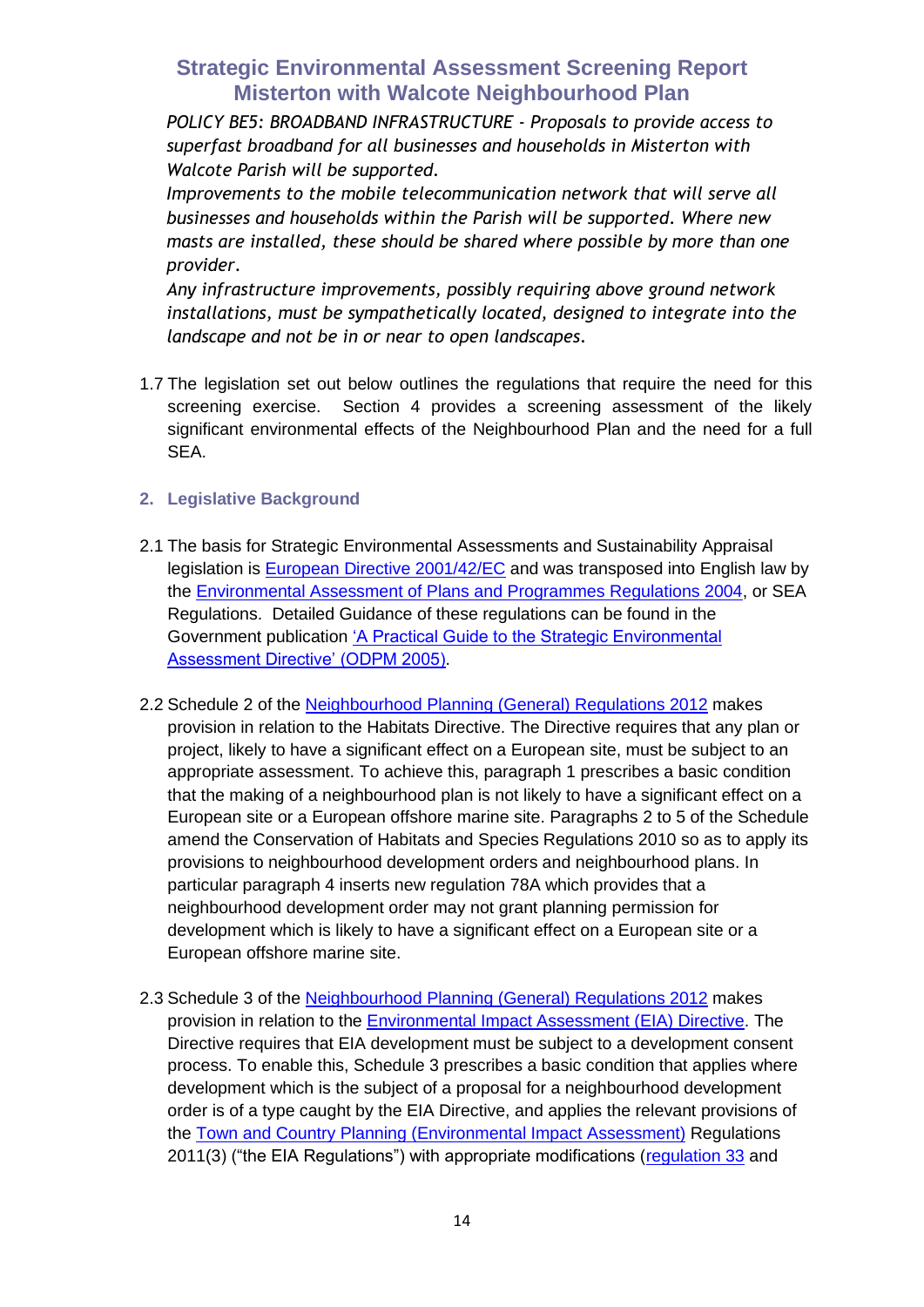paragraphs [1 to 4 and 6 of Schedule 3\)](http://www.legislation.gov.uk/uksi/2011/1824/schedule/3/made). Paragraphs 5 and 7 to 13 of Schedule 3 correct errors in the EIA Regulations

- 2.4 This report focuses on screening for SEA and the criteria for establishing whether a full assessment is needed in light of the Sustainability Appraisal and Strategic Environmental Assessment undertaken for the Core Strategy in 2010. A copy of the SA Report can be viewed here; [Harborough District Council -](http://www.harborough.gov.uk/directory_record/562/sustainability_appraisal_and_strategic_environmental_assessment) Sustainability Appraisal [\(SA\) and Strategic Environmental Assessment \(SEA\)](http://www.harborough.gov.uk/directory_record/562/sustainability_appraisal_and_strategic_environmental_assessment) and the [Sustainability Appraisal](http://www.harborough.gov.uk/directory_record/724/sustainability_appraisal_and_strategic_environmental_assessment_-_new_local_plan)  [\(SA\) as part of the New Local Plan](http://www.harborough.gov.uk/directory_record/724/sustainability_appraisal_and_strategic_environmental_assessment_-_new_local_plan) during 2016.
- **3. Criteria for Assessing the Effects of Neighbourhood Plans (the 'plan')**
- 3.1 Criteria for determining the likely significance of effects referred to in Article 3(5) of Directive 2001/42/EC are set out below:

1. The characteristics of neighbourhood plans ("plan"), having regard, in particular, to

- the degree to which the plan sets a framework for projects and other activities, either with regard to the location, nature, size and operating conditions or by allocating resources,

- the degree to which the plan influences other plans and programmes including those in a hierarchy,

- the relevance of the plan for the integration of environmental considerations in particular with a view to promoting sustainable development,

- environmental problems relevant to the plan,

- the relevance of the plan for the implementation of community legislation on the environment (e.g. plans and programmes linked to waste-management or water protection).

2. Characteristics of the effects and of the area likely to be affected, having regard, in particular, to

- the probability, duration, frequency and reversibility of the effects,

- the cumulative nature of the effects,

- the trans boundary nature of the effects,

- the risks to human health or the environment (e.g. due to accidents),

- the magnitude and spatial extent of the effects (geographical area and size of the population likely to be affected),

- the value and vulnerability of the area likely to be affected due to:

- special natural characteristics or cultural heritage,
- exceeded environmental quality standards or limit values,
- intensive land-use,

- the effects on areas or landscapes which have a recognised national, Community or international protection status.

Source: Annex II of SEA Directive 2001/42/EC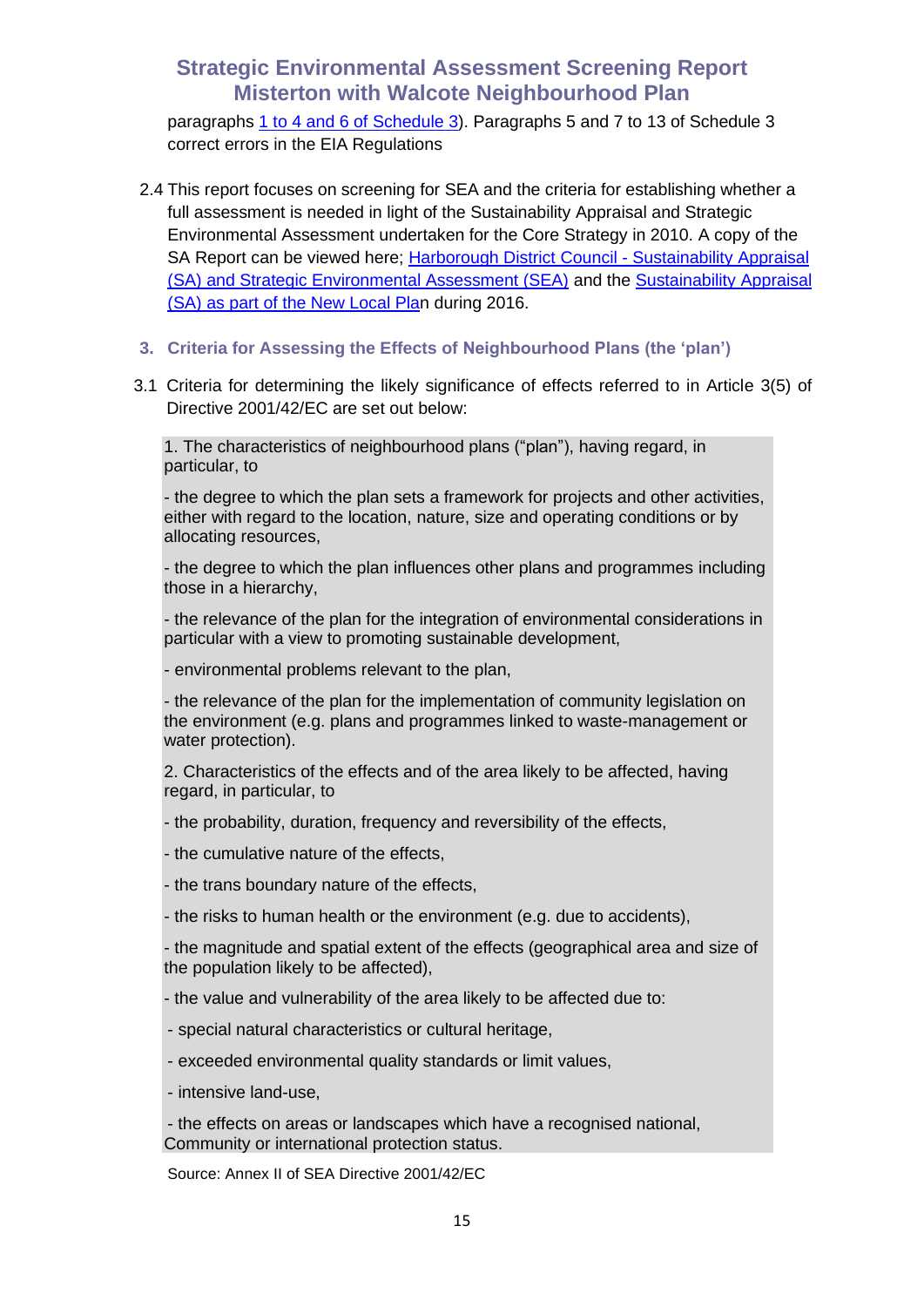#### **4. Assessment**



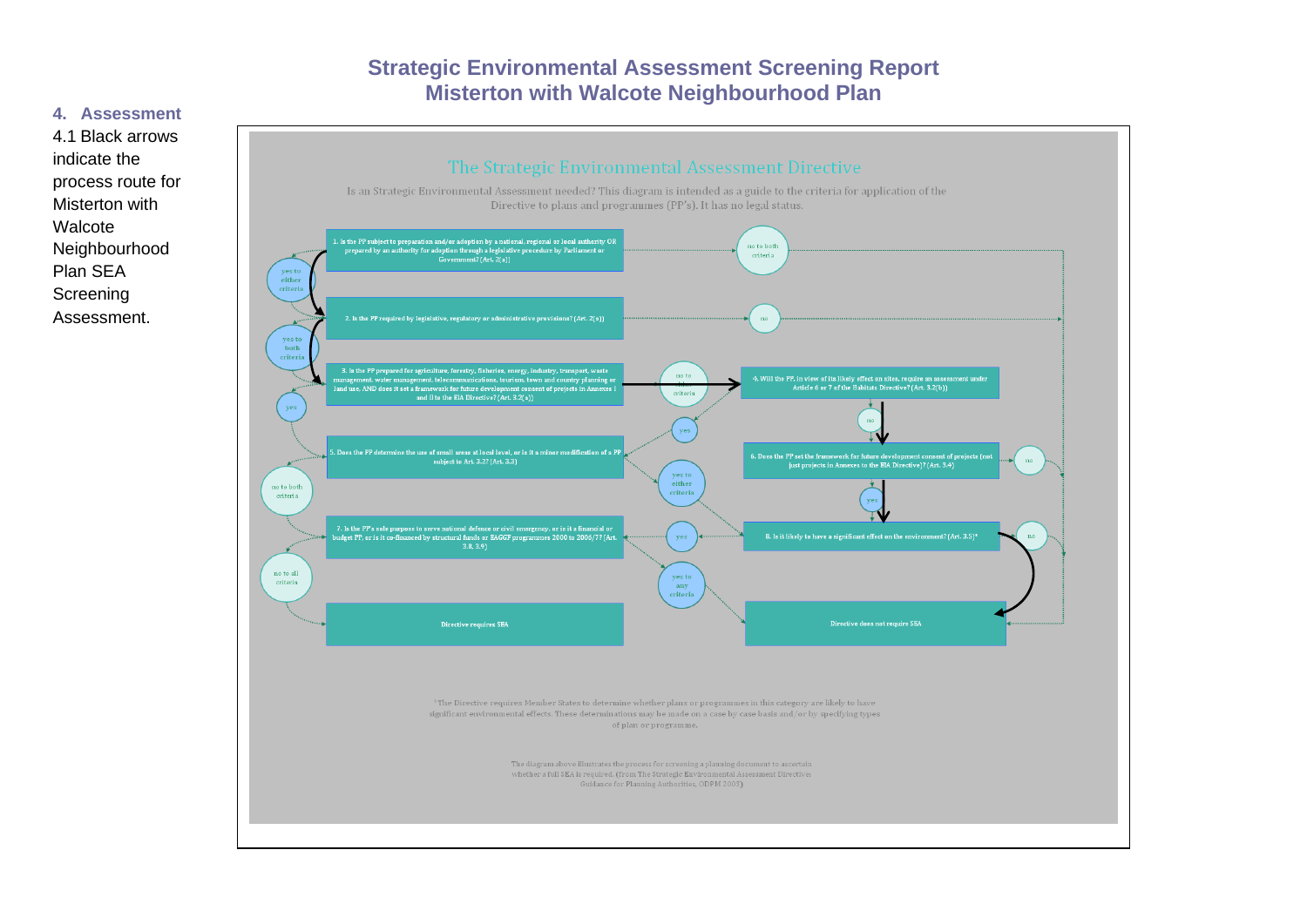4.2 The table below shows the assessment of whether the Neighbourhood Plan (NP) will require a full SEA. The questions below are drawn from the diagram above which sets out how the SEA Directive should be applied.

| <b>Stage</b>                                                                                                                                                                                                                                                                                                                                                         | Y/N          | <b>Reason</b>                                                                                                                                                                                                                                                                                                                                                                                                                                                                                                                                                                                                                                                                                                                                                                                                                                                                                                                                                                                                   |
|----------------------------------------------------------------------------------------------------------------------------------------------------------------------------------------------------------------------------------------------------------------------------------------------------------------------------------------------------------------------|--------------|-----------------------------------------------------------------------------------------------------------------------------------------------------------------------------------------------------------------------------------------------------------------------------------------------------------------------------------------------------------------------------------------------------------------------------------------------------------------------------------------------------------------------------------------------------------------------------------------------------------------------------------------------------------------------------------------------------------------------------------------------------------------------------------------------------------------------------------------------------------------------------------------------------------------------------------------------------------------------------------------------------------------|
| 1. Is the NP subject to preparation and/or adoption<br>by a national, regional or local authority OR<br>prepared by an authority for adoption through a<br>legislative procedure by Parliament or<br>Government? (Art. 2(a))                                                                                                                                         | Y            | The preparation of and adoption of the NP is allowed under The Town and Country<br>Planning Act 1990 as amended by the Localism Act 2011. The NP has been prepared by<br>Misterton with Walcote Parish Council (as the 'relevant body') and will be 'made' by HDC<br>as the local authority. The preparation of NPs is subject to the following regulations:<br>The Neighbourhood Planning (General) Regulations 2012 and The Neighbourhood<br>Planning (referendums) Regulations 2012                                                                                                                                                                                                                                                                                                                                                                                                                                                                                                                          |
| 2. Is the NP required by legislative, regulatory or<br>administrative provisions? (Art. 2(a))                                                                                                                                                                                                                                                                        | Y            | Whilst the Neighbourhood Plan is not a requirement and is optional under the provisions of<br>The Town and Country Planning Act 1990 as amended by the Localism Act 2011, it will if<br>'made', form part of the Development Plan for the District. It is therefore important that the<br>screening process considers whether it is likely to have significant environmental effects<br>and hence whether SEA is required under the Directive.                                                                                                                                                                                                                                                                                                                                                                                                                                                                                                                                                                  |
| 3. Is the NP prepared for agriculture, forestry,<br>fisheries, energy, industry, transport, waste<br>management, water management,<br>telecommunications, tourism, town and country<br>planning or land use, AND does it set a framework<br>for future development consent of projects in<br>Annexes I and II (see Appendix 2) to the EIA<br>Directive? (Art 3.2(a)) | N            | Whilst the NP covers a wide range of land use issues and allocations, it does not set the<br>framework for future development consent of projects in Annexes I and II to the EIA<br>Directive (see Appendix 2 for list).                                                                                                                                                                                                                                                                                                                                                                                                                                                                                                                                                                                                                                                                                                                                                                                        |
| 4. Will the NP, in view of its likely effect on sites,<br>require an assessment for future development<br>under Article 6 or 7 of the Habitats Directive?<br>(Art. 3.2 (b))                                                                                                                                                                                          | $\mathsf{N}$ | Misterton with Walcote NP is unlikely to have a substantial effect on the Natura 2000<br>network of protected sites. The Plan does not allocate sites for housing. A Habitat<br>Regulations Assessment (HRA) has been undertaken as part of the Local Plan preparation.<br>The assessment concludes that the Local Plan will not have a likely significant effect on<br>any internationally important wildlife sites either alone or in conjunction with other plans and<br>projects. These conclusions are based on the fact that no such sites are located within the<br>district and no impact pathways were identified linking internationally important wildlife sites<br>outside of the district (e.g. Rutland Water SPA/Ramsar site) to development within<br>Harborough District.<br>The Local Plan HRA considered but dismissed the following sites from the analysis due to<br>a combination of distance and absence of impact pathways linking it to the District:<br>Ensor's Pool SAC;<br>$\bullet$ |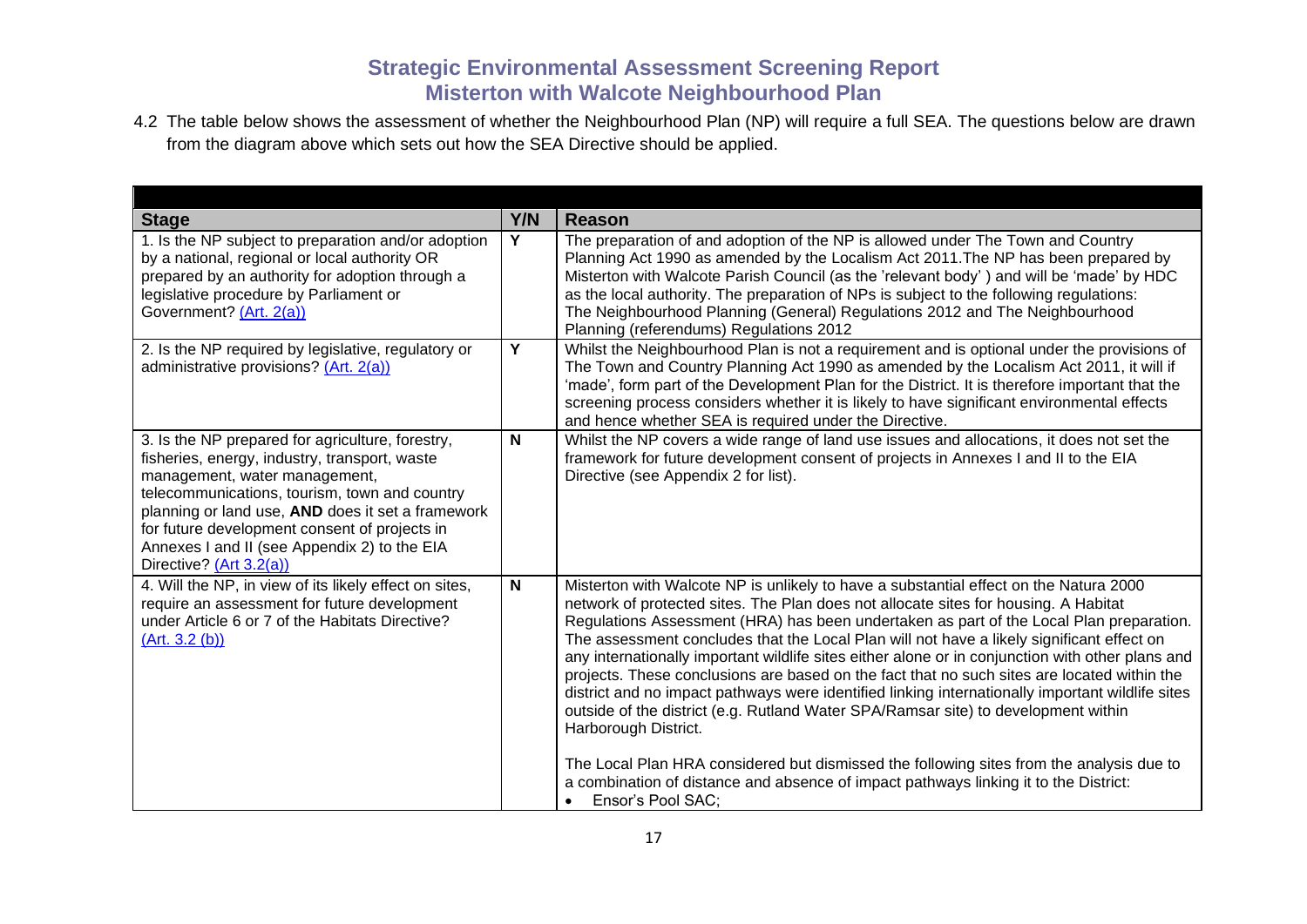|                                                                                                                                                                                                                          |                | The Upper Nene Valley Gravel Pits SPA and Ramsar; and<br>$\bullet$<br>River Mease SAC.<br>$\bullet$<br>The HRA looked into the potential effects of the plan on Rutland Water SPA and Ramsar<br>site in more detail. However it concluded that the Local Plan will not have a likely significant<br>effect on the site as no impact pathways were identified linking it to development within<br>Harborough District. Given that Misterton with Walcote lies some 40 km from Rutland<br>Water SPA/Ramsar, it is considered that the NP will not affect any Natura 2000 sites in line<br>with the findings of the HRA. Therefore, it is concluded that a full Appropriate Assessment<br>is not deemed to be required.<br>The Local Plan Habitat Regulations Assessment is available at:<br>https://www.harborough.gov.uk/downloads/download/1170/s7_habitat_regulations_assess<br>ment                                                                                                                                                                                         |
|--------------------------------------------------------------------------------------------------------------------------------------------------------------------------------------------------------------------------|----------------|-------------------------------------------------------------------------------------------------------------------------------------------------------------------------------------------------------------------------------------------------------------------------------------------------------------------------------------------------------------------------------------------------------------------------------------------------------------------------------------------------------------------------------------------------------------------------------------------------------------------------------------------------------------------------------------------------------------------------------------------------------------------------------------------------------------------------------------------------------------------------------------------------------------------------------------------------------------------------------------------------------------------------------------------------------------------------------|
| 5. Does the NP determine the use of small areas<br>at local level, OR is it a minor modification of a PP<br>subject to Art. 3.2? (Art. 3.3)                                                                              | Y              | Determination of small sites at local level.                                                                                                                                                                                                                                                                                                                                                                                                                                                                                                                                                                                                                                                                                                                                                                                                                                                                                                                                                                                                                                  |
| 6. Does the NP set the framework for future<br>development consent of projects (not just projects<br>in annexes to the EIA Directive)? (Art 3.4)                                                                         | $\overline{Y}$ | The NP is to be used for determining future planning applications                                                                                                                                                                                                                                                                                                                                                                                                                                                                                                                                                                                                                                                                                                                                                                                                                                                                                                                                                                                                             |
| 7. Is the NP's sole purpose to serve the national<br>defence or civil emergency, OR is it a financial or<br>budget PP, OR is it co-financed by structural funds<br>or EAGGF programmes 2000 to 2006/7? (Art 3.8,<br>3.9) | N              |                                                                                                                                                                                                                                                                                                                                                                                                                                                                                                                                                                                                                                                                                                                                                                                                                                                                                                                                                                                                                                                                               |
| 8. Is it likely to have a significant effect on the<br>environment? (Art. 3.5)                                                                                                                                           | N              | The Misterton with Walcote NP is a relatively self contained plan and considers sites only<br>at a local level to meet the requirements set out in the Local Plan. The Plan does not seek<br>to allocate housing but contains polices for windfall site development to come forward and<br>for rural exception sites. The level of development anticipated through these policies is not<br>going to impact on any Natura 2000 site. The Neighbourhood Area does not have any sites<br>of special scientific interest within it although Misterton Marshes is adjacent to the Parish<br>boundary. Proposed development will not impact on any nationally recognised landscape<br>designations. Where flood risk is an issue in Misterton with Walcote it will remain the Local<br>Plan and statutory consultees that ensure appropriate development only takes place in<br>suitable locations which will not increase the risk of flooding in the vicinity or the wider area.<br>More locally, the Neighbourhood Area has identified sites of historical and/or environmental |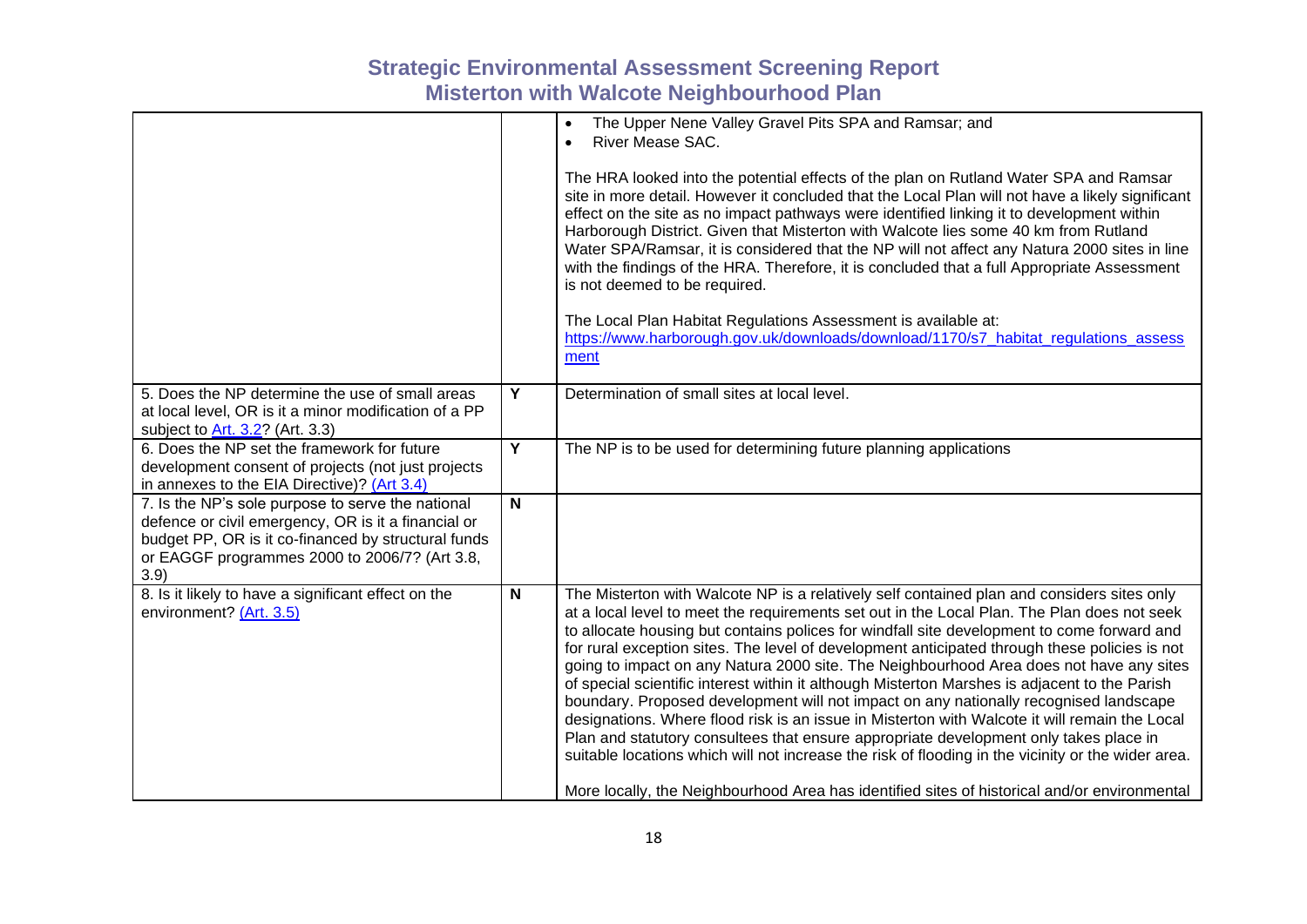|  | significance and policies have been developed to protect these. Two Local Green Spaces<br>have been proposed for designation which will afford these site a high level of protection.<br>The Neighbourhood Plan has sought to protect non designated heritage assets that have<br>been identified as being locally important and worth preservation and enhancement. The<br>NP also seeks to protect ridge and furrow land within the neighbourhood area. |
|--|-----------------------------------------------------------------------------------------------------------------------------------------------------------------------------------------------------------------------------------------------------------------------------------------------------------------------------------------------------------------------------------------------------------------------------------------------------------|
|  |                                                                                                                                                                                                                                                                                                                                                                                                                                                           |

These questions are answered using the flow diagram above. The result is given by following the logical steps shown by the black arrows on the flow diagram. Note: some of the questions may not be applicable depending on previous answers.

#### **5. Sustainability Appraisal and SEA for Local Plan**

5.1 A number of scenarios for housing growth have been tested in the Sustainability Appraisal and Strategic Environmental Assessment for the Local Plan. Misterton with Walcote, being below selected rural village in the settlement hierarchy, was not separately considered. The

#### **6. Screening Outcome**

- 6.1 As a result of the assessment in Section 4, it is unlikely there will be any significant environmental effects arising from the Misterton with Walcote Neighbourhood Plan Regulation 14 Draft as submitted at the date of this assessment, that were not covered in the Sustainability Appraisal for the Local Plan. As such, it is the opinion of the Council that the Misterton with Walcote Neighbourhood Plan does not require a full SEA to be undertaken.
- 6.2 The Environment Agency, Natural England and Historic England will be consulted on this Screening Report prior to the Councils determination and their responses will be made available through the Misterton with Walcote Neighbourhood Plan Evidence base.
- 6.3 If the issues addressed in the Neighbourhood Plan should change then a new screening process will need to be undertaken determine whether an SEA will be required. Please contact Harborough District Council for advice in this circumstance.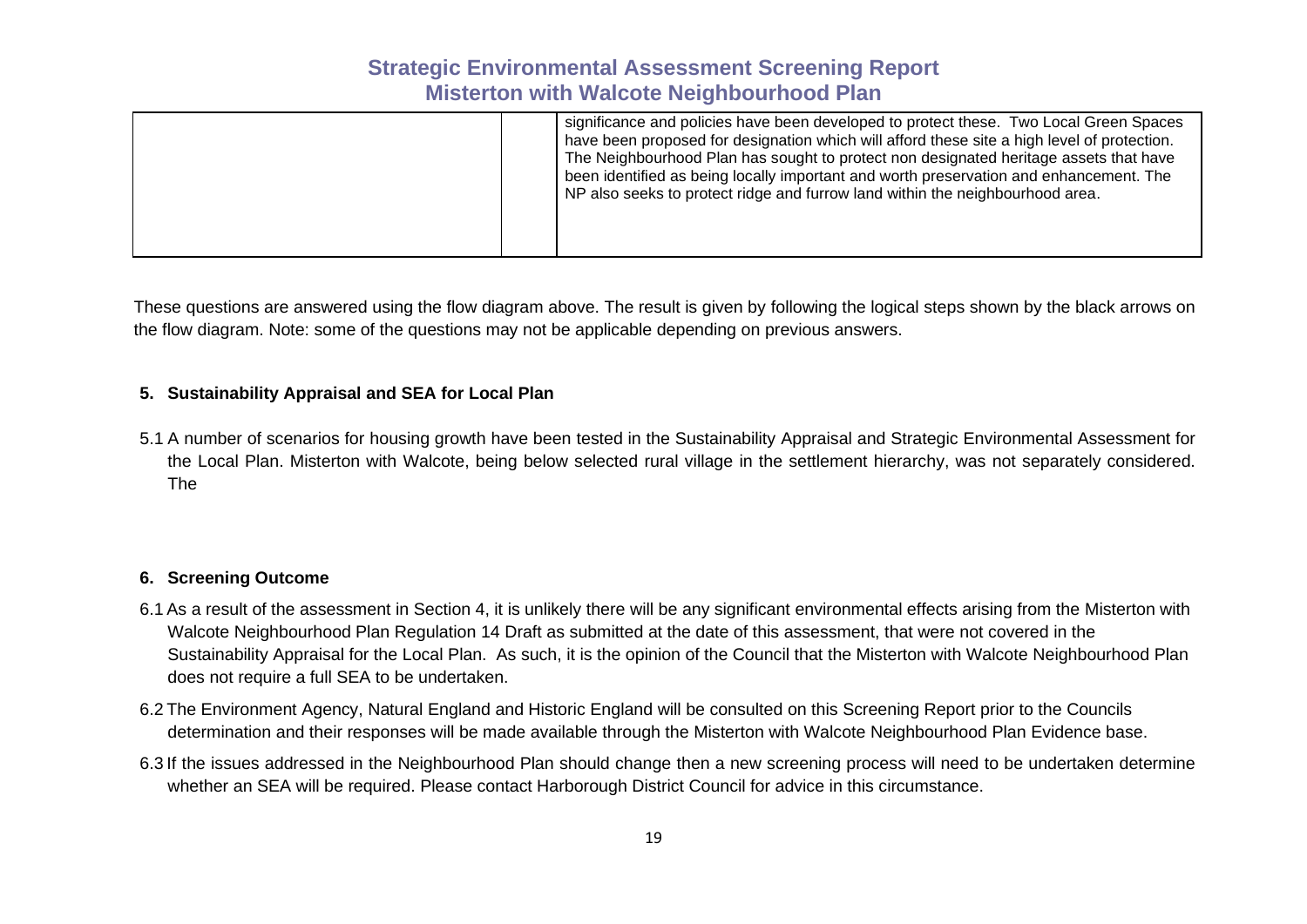### **Appendix 1**

SSSI/LISTED BUILDINGS/SAMs WITHIN THE PARISH OF MISTERTON WITH WALCOTE

| <b>Settlement</b>                      | <b>Occurrence</b>                                                                                                                                                                                                                                   |
|----------------------------------------|-----------------------------------------------------------------------------------------------------------------------------------------------------------------------------------------------------------------------------------------------------|
| feature:                               |                                                                                                                                                                                                                                                     |
| <b>Conservation Area</b>               | n/a                                                                                                                                                                                                                                                 |
| <b>Scheduled</b>                       | n/a                                                                                                                                                                                                                                                 |
| <b>Monuments</b>                       |                                                                                                                                                                                                                                                     |
| <b>Listed</b>                          |                                                                                                                                                                                                                                                     |
| <b>Buildings/Features:</b>             |                                                                                                                                                                                                                                                     |
| Grade I, Grade II*,<br><b>Grade II</b> | <b>HIGHFIELD FARMHOUSE</b><br>List Entry Number: 1188012<br>$\bullet$<br>Heritage Category: Listing<br>$\bullet$<br>Grade: II<br>Location: HIGHFIELD FARMHOUSE, SOUTH KILWORTH ROAD,<br>Misterton with Walcote, WALCOTE, Harborough, Leicestershire |
|                                        | <b>ORCHARD FARMHOUSE</b><br>List Entry Number: 1360773<br>Heritage Category: Listing<br>Grade: II<br>Location: ORCHARD FARMHOUSE, SWINFORD ROAD, Misterton                                                                                          |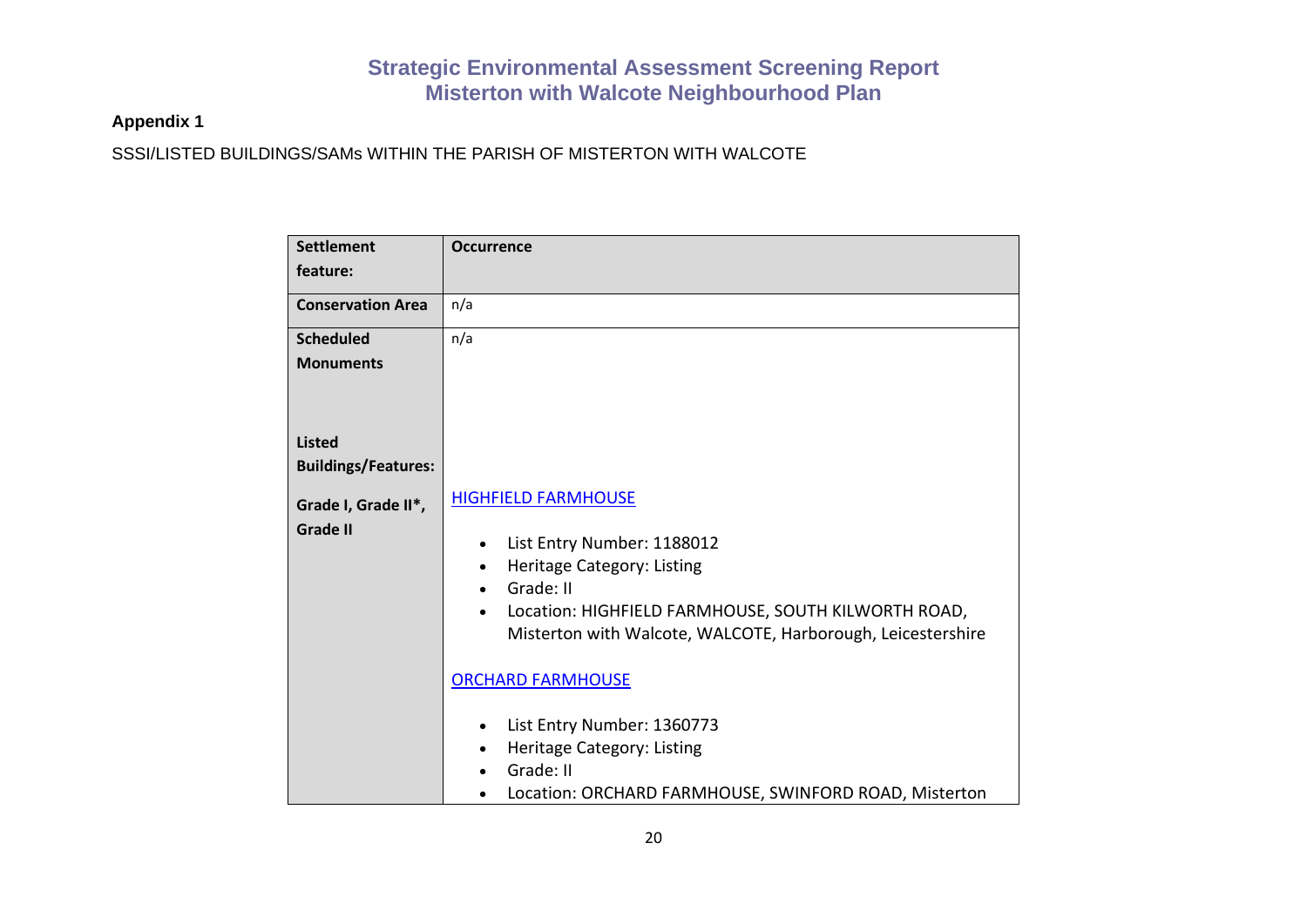| with Walcote, WALCOTE, Harborough, Leicestershire                                                                                                                                                                                   |
|-------------------------------------------------------------------------------------------------------------------------------------------------------------------------------------------------------------------------------------|
| <b>HIGH HOUSE</b>                                                                                                                                                                                                                   |
| • List Entry Number: 1061457<br>Heritage Category: Listing<br>$\bullet$<br>• Grade: II<br>Location: HIGH HOUSE, 13, LUTTERWORTH ROAD, Misterton with<br>Walcote, WALCOTE, Harborough, Leicestershire                                |
| NO 1 AND ATTACHED OUTBUILDING RANGE                                                                                                                                                                                                 |
| • List Entry Number: 1188008<br>Heritage Category: Listing<br>$\bullet$<br>Grade: II<br>$\bullet$<br>Location: NO 1 AND ATTACHED OUTBUILDING RANGE, BROOK<br>STREET, Misterton with Walcote, WALCOTE, Harborough,<br>Leicestershire |
| <b>CHURCH OF ST LEONARD</b>                                                                                                                                                                                                         |
| • List Entry Number: 1294954<br>• Heritage Category: Listing<br>$\bullet$ Grade: $II^*$<br>Location: CHURCH OF ST LEONARD, Misterton with Walcote,<br>Harborough, Leicestershire                                                    |
| <b>Bowl barrow at Misterton</b>                                                                                                                                                                                                     |
| List Entry Number: 1008541<br>$\bullet$                                                                                                                                                                                             |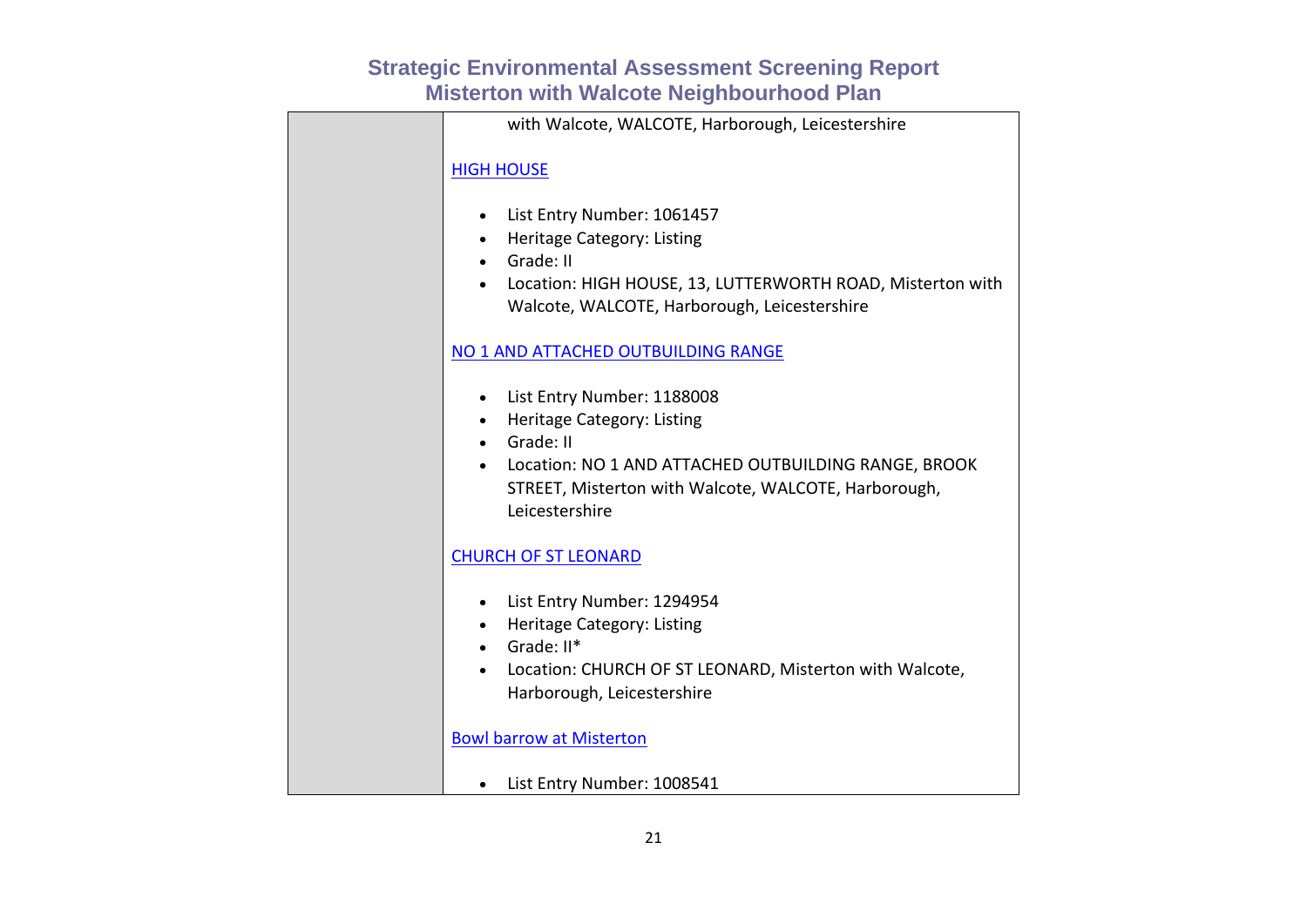| Heritage Category: Scheduling<br>$\bullet$                               |
|--------------------------------------------------------------------------|
| Location: Misterton with Walcote, Harborough, Leicestershire             |
|                                                                          |
| MILEPOST, OPPOSITE JUNCTION OF LANE TO GILMORTON                         |
|                                                                          |
| List Entry Number: 1360772<br>$\bullet$                                  |
| Heritage Category: Listing<br>$\bullet$                                  |
| Grade: II<br>$\bullet$                                                   |
| Location: MILEPOST, OPPOSITE JUNCTION OF LANE TO<br>$\bullet$            |
| GILMORTON, LUTTERWORTH ROAD, Misterton with Walcote,                     |
| WALCOTE, Harborough, Leicestershire                                      |
|                                                                          |
| In addition to these nationally recognised Listed Buildings, there are a |
| number of other buildings and structures that have been identified as    |
| being locally important and warranting notice, preservation and/or       |
| enhancement. These non-designated but notable heritage assets            |
| comprise:                                                                |
| <b>WALCOTE</b>                                                           |
| 1. No. 2 Brook Street                                                    |
| 2. Nos. 5-11 Brook Street                                                |
| 3 No. 13 Brook Street                                                    |
| 4. Brook Cottages, Nos. 4-10 Brook Street                                |
| 5. Yew Tree House, Brook Street                                          |
| 6. Rowan Cottage, No. 20 Brook Street                                    |
| 7. Rose Cottage, No. 24 Brook Street                                     |
| 8. No. 22 Brook Street                                                   |
| 9. No. 26 Brook Street                                                   |
| 10. No. 28 Brook Street                                                  |
| 11. Fairview, No. 32 Brook Street                                        |
| 12. Hall Cottage, Brook Street                                           |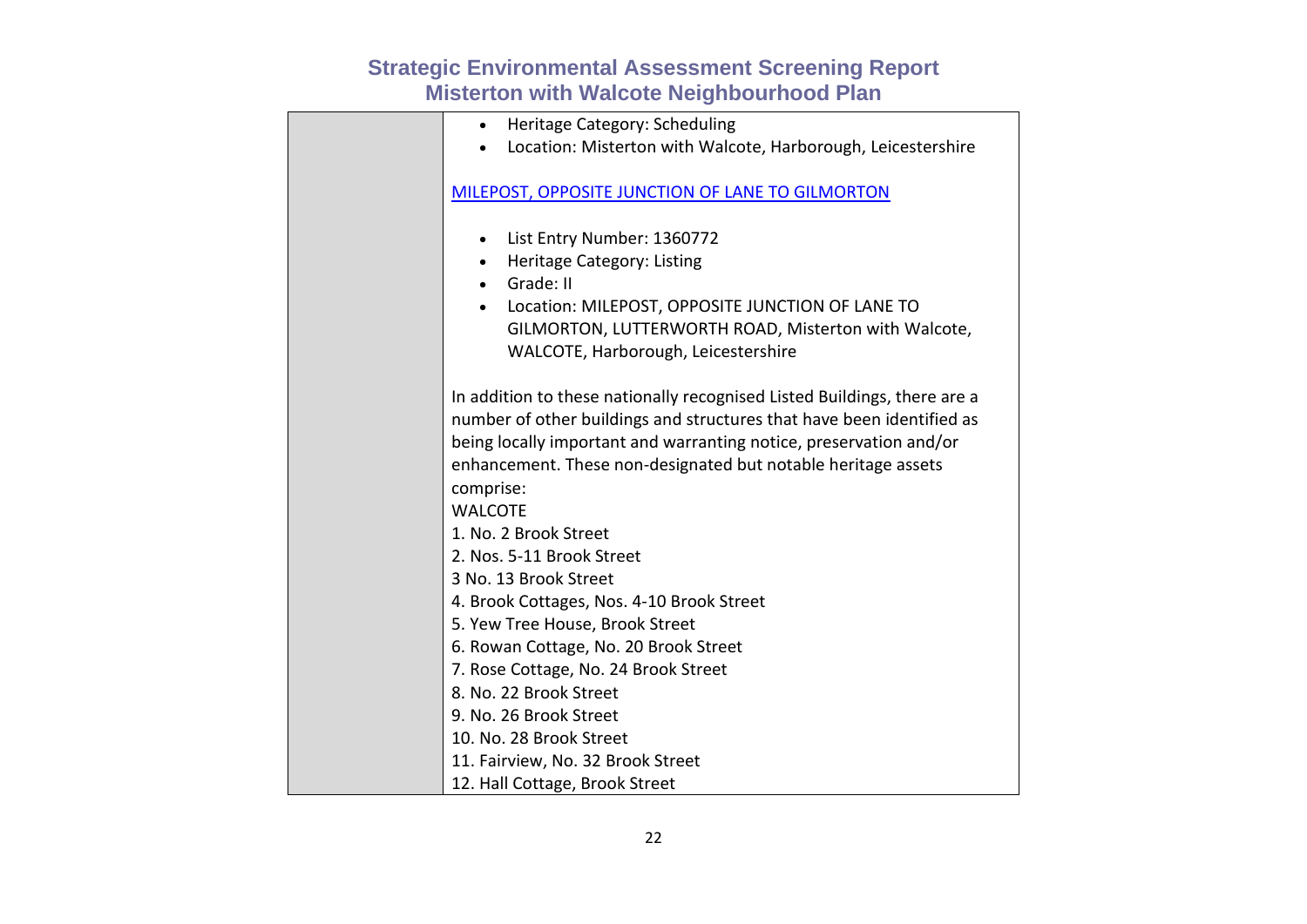| 13. No. 1 Chapel Lane                                                    |
|--------------------------------------------------------------------------|
| 14. Walcote Farmhouse, No. 23 Lutterworth Road                           |
| 15. Gable Cottage, Lutterworth Road                                      |
| 16. Estate cottages, Lutterworth Road                                    |
| 17. Wakeley Farm (MLE15772)                                              |
| 18. WW2 bomb craters                                                     |
| [NOTE: MLE 21558 'C19th chapel, Swinford Road' is recorded in the Leics. |
| CC HER but is now derelict and partly demolished. Omitted from this list |
| <b>MISTERTON</b>                                                         |
| 19. Misterton Hall (MLE 2132)                                            |
| 20. The Old Rectory, Misterton (MLE12011                                 |
| 21. Misterton Lodge, Lutterworth Road (MLE23168)                         |
| 22. Park Lodge, Lutterworth Road, Misterton (MLE23169)                   |
| For detailed evidence for non-designated heritage assets see appendix 8  |
|                                                                          |
|                                                                          |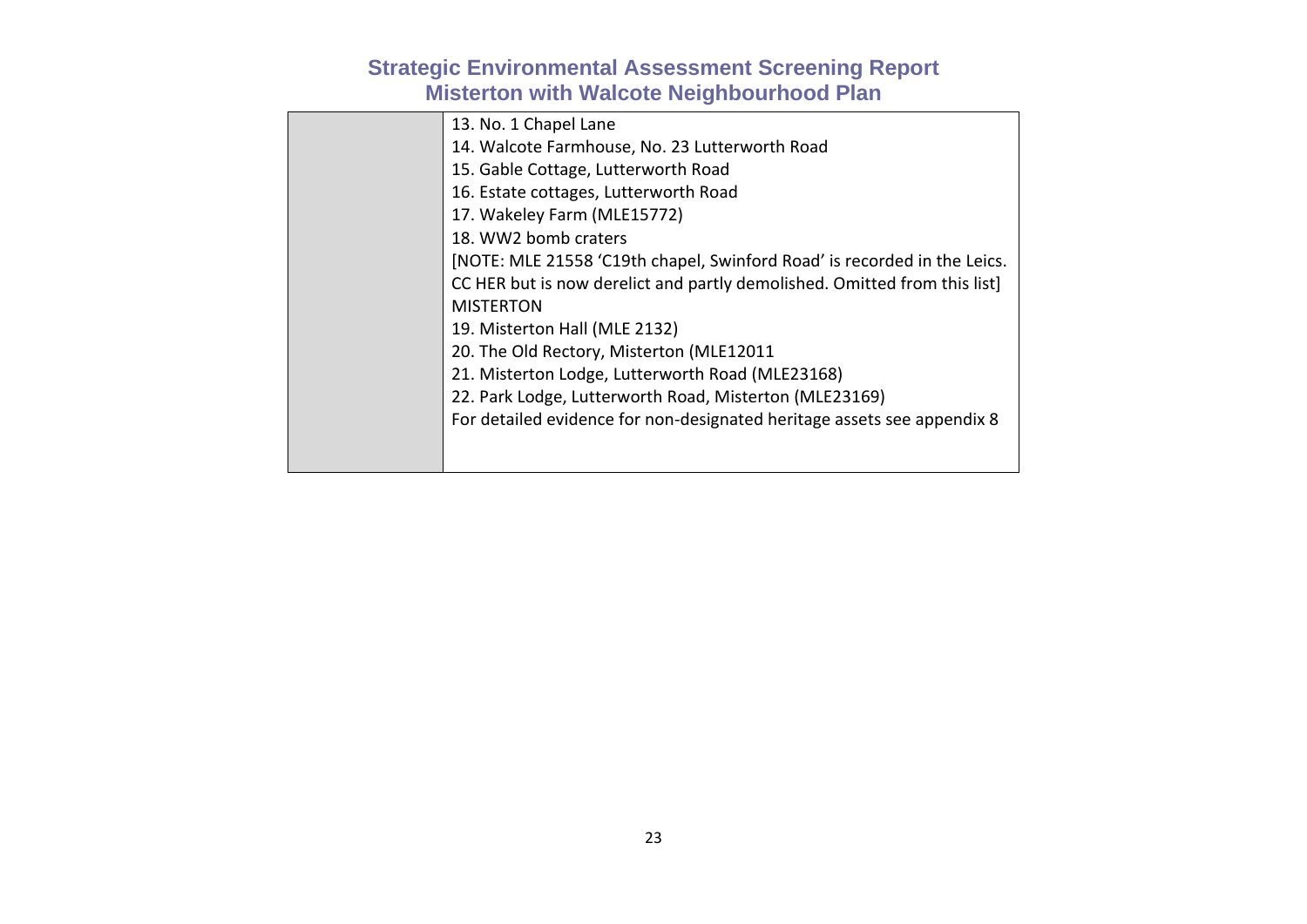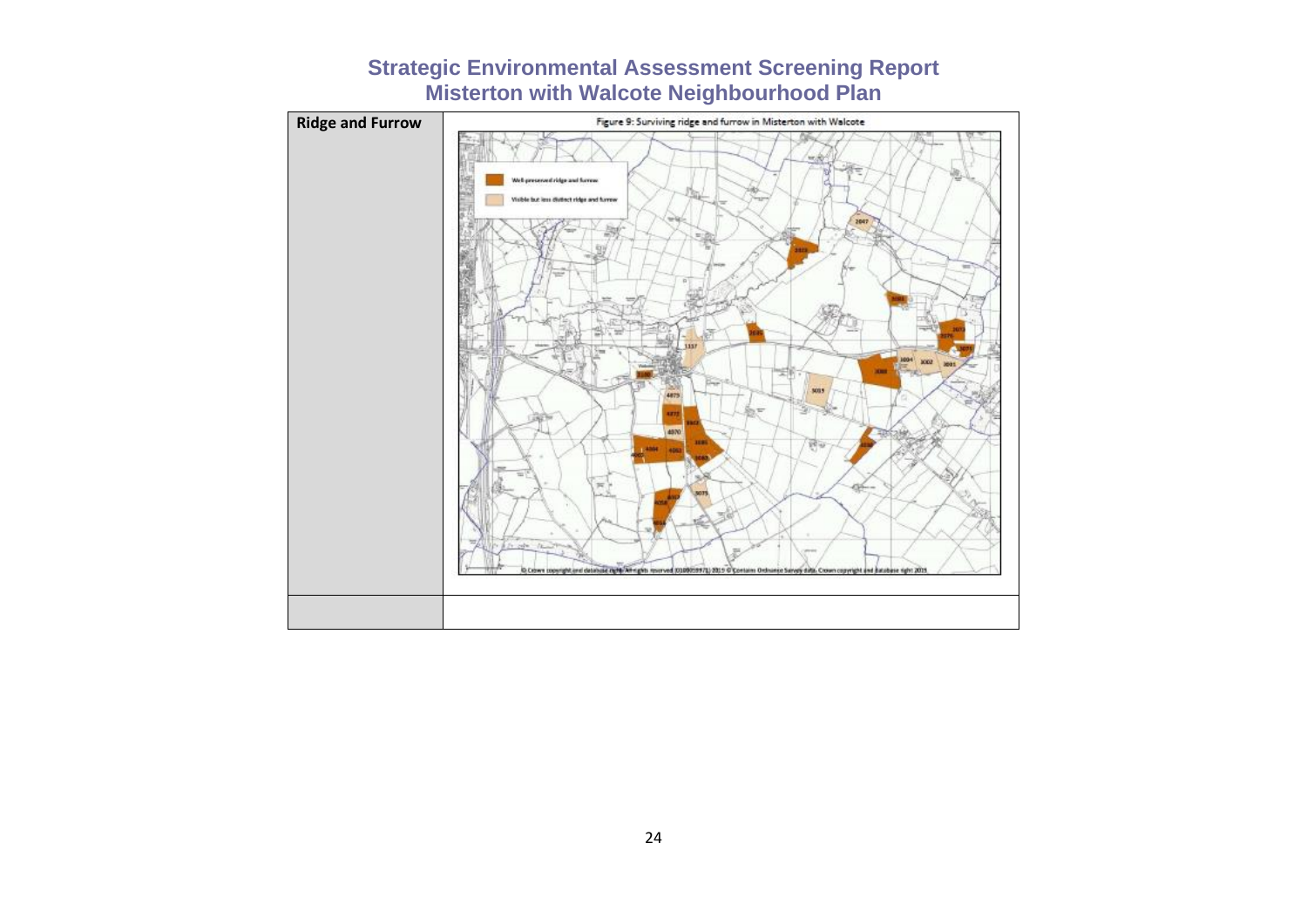#### **Appendix 2**

#### **Annex I**

- 1. Crude-oil refineries (excluding undertakings manufacturing only lubricants from crude oil) and installations for the gasification and liquefaction of 500 tonnes or more of coal or bituminous shale per day.
- 2. Thermal power stations and other combustion installations with a heat output of 300 megawatts or more and nuclear power stations and other nuclear reactors (except research installations for the production and conversion of fissionable and fertile materials, whose maximum power does not exceed 1 kilowatt continuous thermal load).
- 3. Installations solely designed for the permanent storage or final disposal of radioactive waste.
- 4. Integrated works for the initial melting of cast-iron and steel.
- 5. Installations for the extraction of asbestos and for the processing and transformation of asbestos and products containing asbestos: for asbestos-cement products, with an annual production of more than 20 000 tonnes of finished products, for friction material, with an annual production of more than 50 tonnes of finished products, and for other uses of asbestos, utilization of more than 200 tonnes per year.
- 6. Integrated chemical installations.
- 7. Construction of motorways, express roads (1) and lines for long-distance railway traffic and of airports (2) with a basic runway length of 2 100 m or more.
- 8. Trading ports and also inland waterways and ports for inland-waterway traffic which permit the passage of vessels of over 1 350 tonnes.
- 9. Waste-disposal installations for the incineration, chemical treatment or land fill of toxic and dangerous wastes.

(1) For the purposes of the Directive, 'express road' means a road which complies with the definition in the European Agreement on main international traffic arteries of 15 November 1975.

(2) For the purposes of this Directive, 'airport' means airports which comply with the definition in the 1944 Chicago Convention setting up the International Civil Aviation Organization (Annex 14).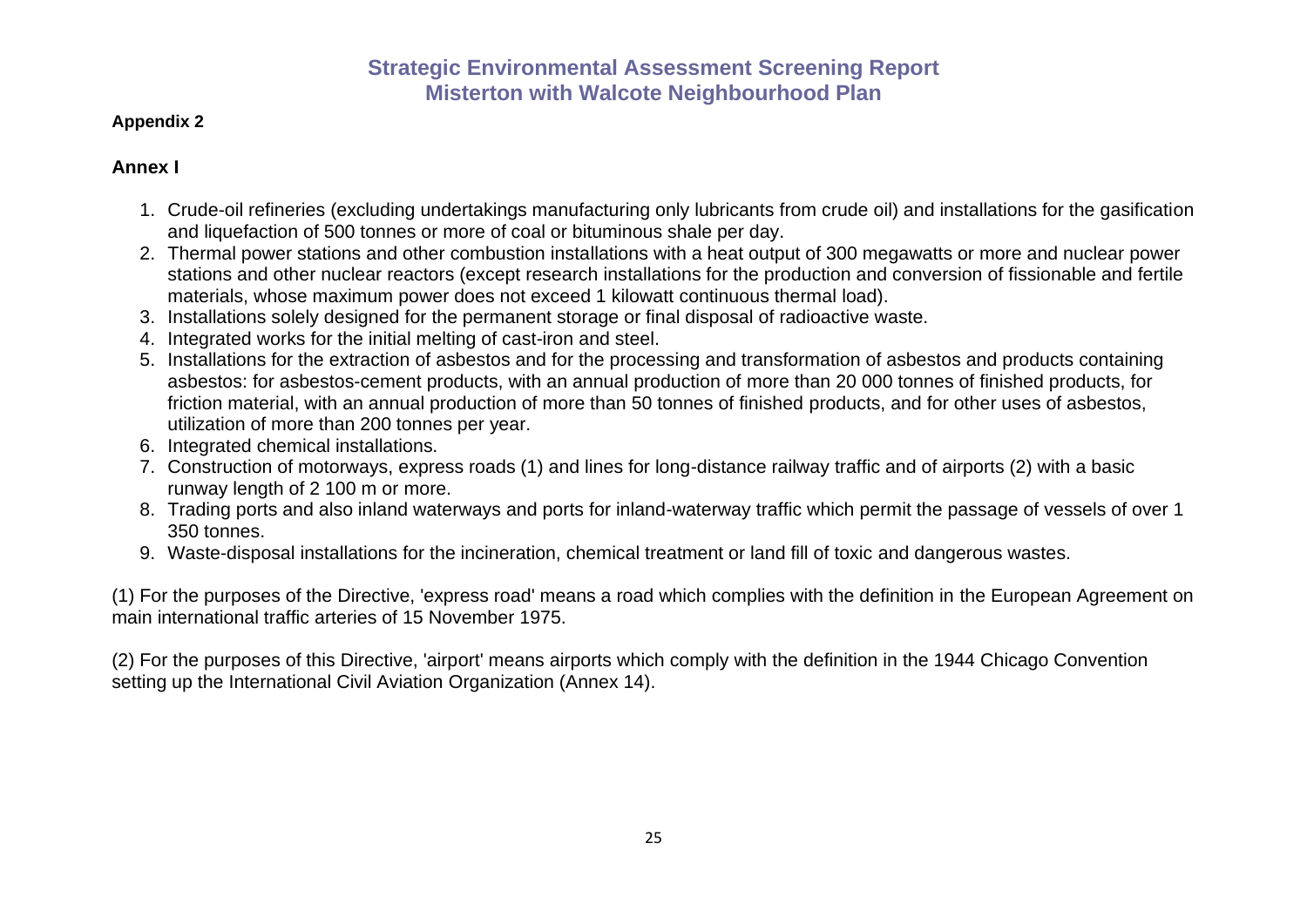#### **Annex II**

1. Agriculture

- (a) Projects for the restructuring of rural land holdings.
- (b) Projects for the use of uncultivated land or semi-natural areas for intensive agricultural purposes.
- (c) Water-management projects for agriculture.
- (d) Initial afforestation where this may lead to adverse ecological changes and land reclamation for the purposes of conversion to another type of land use.
- (e) Poultry-rearing installations.
- (f) Pig-rearing installations.
- (g) Salmon breeding.
- (h) Reclamation of land from the sea.

### 2. Extractive industry

(a) Extraction of peat.

- (b) Deep drillings with the exception of drillings for investigating the stability of the soil and in particular:
	- geothermal drilling,
	- drilling for the storage of nuclear waste material,
	- drilling for water supplies.
- (c) Extraction of minerals other than metalliferous and energy-producing minerals, such as marble, sand, gravel, shale, salt, phosphates and potash.
- (d) Extraction of coal and lignite by underground mining. (e) Extraction of coal and lignite by open-cast mining. (f) Extraction of petroleum.
- (g) Extraction of natural gas.
- (h) Extraction of ores.
- (i) Extraction of bituminous shale.
- (j) Extraction of minerals other than metalliferous and energy-producing minerals by open-cast mining.
- (k) Surface industrial installations for the extraction of coal, petroleum, natural gas and ores, as well as bituminous shale.
- (l) Coke ovens (dry coal distillation).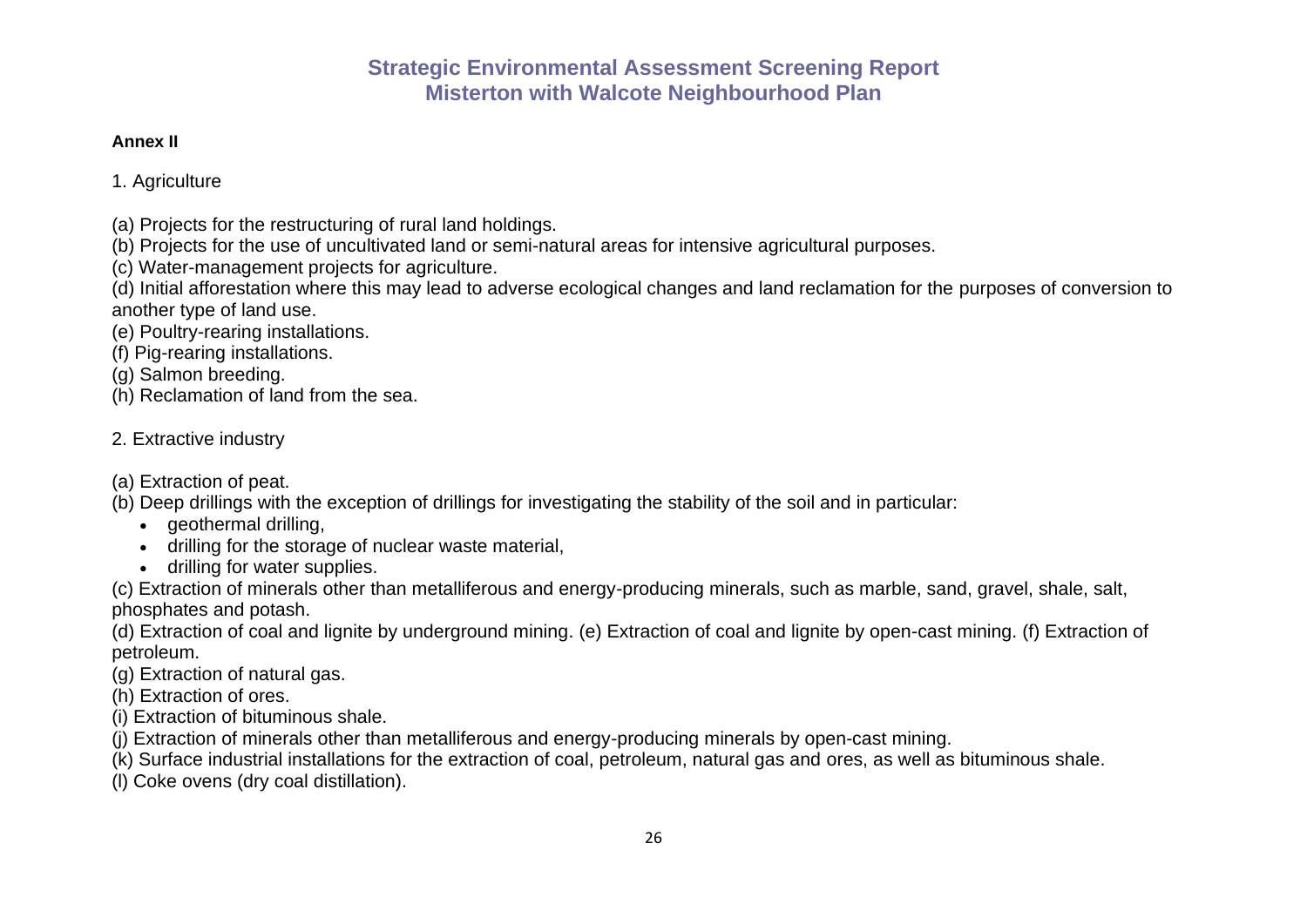(m) Installations for the manufacture of cement.

### 3. Energy industry

- (a) Industrial installations for the production of electricity, steam and hot water (unless included in Annex I).
- (b) Industrial installations for carrying gas, steam and hot water; transmission of electrical energy by overhead cables.
- (c) Surface storage of natural gas.
- (d) Underground storage of combustible gases.
- (e) Surface storage of fossil fuels.
- (f) Industrial briquetting of coal and lignite.
- (g) Installations for the production or enrichment of nuclear fuels.
- (h) Installations for the reprocessing of irradiated nuclear fuels.
- (i) Installations for the collection and processing of radioactive waste (unless included in Annex I).
- (j) Installations for hydroelectric energy production.

### 4. Processing of metals

- (a) Iron and steelworks, including foundries, forges, drawing plants and rolling mills (unless included in Annex I).
- (b) Installations for the production, including smelting, refining, drawing and rolling, of nonferrous metals, excluding precious metals.
- (c) Pressing, drawing and stamping of large castings.
- (d) Surface treatment and coating of metals.
- (e) Boilermaking, manufacture of reservoirs, tanks and other sheet-metal containers.
- (f) Manufacture and assembly of motor vehicles and manufacture of motor-vehicle engines.
- (g) Shipyards.
- (h) Installations for the construction and repair of aircraft.
- (i) Manufacture of railway equipment.
- (j) Swaging by explosives.
- (k) Installations for the roasting and sintering of metallic ores.
- 5. Manufacture of glass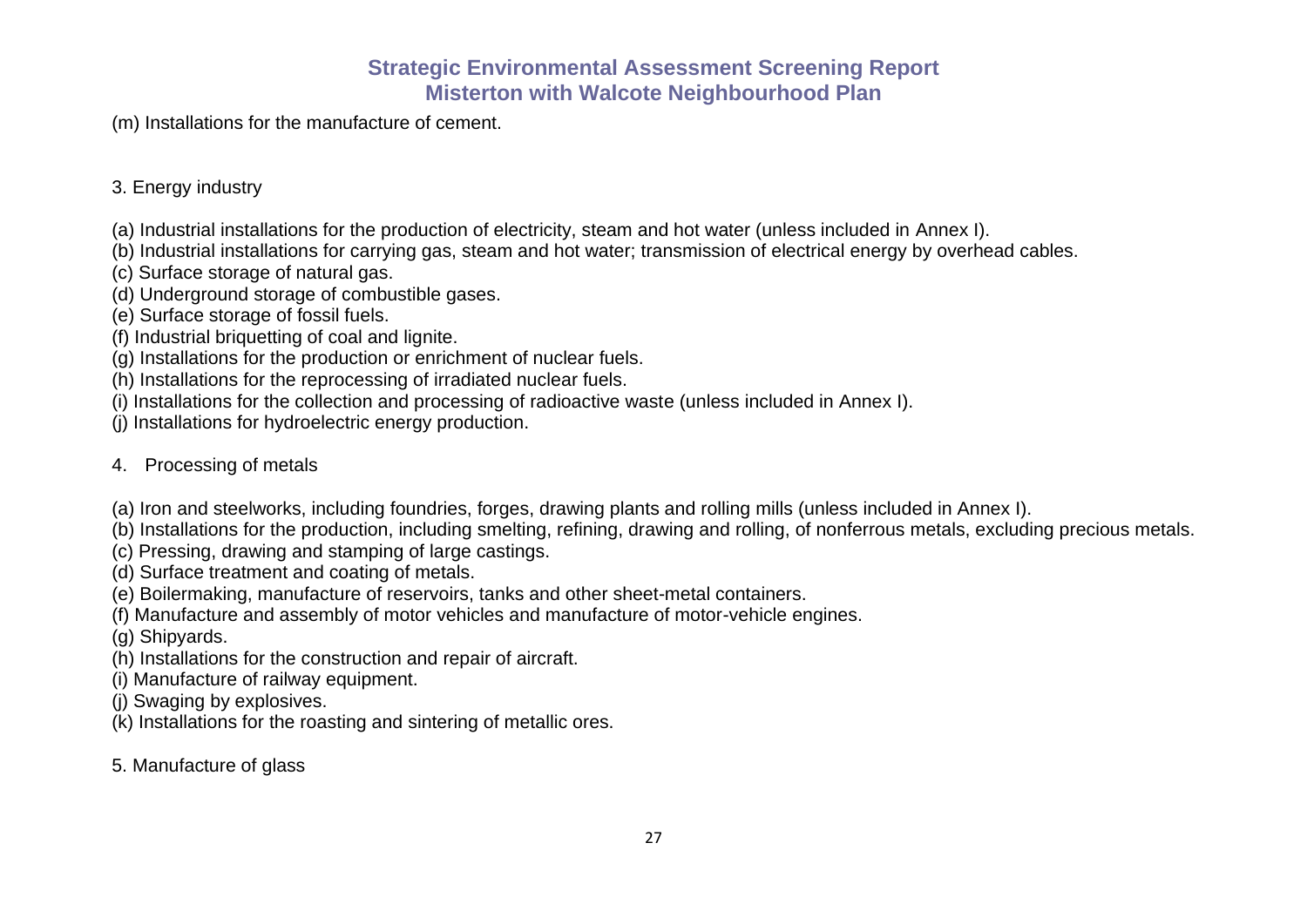- 7. Chemical industry
- (a) Treatment of intermediate products and production of chemicals (unless included in Annex I).
- (b) Production of pesticides and pharmaceutical products, paint and varnishes, elastomers and peroxides.
- (c) Storage facilities for petroleum, petrochemical and chemical products.

### 8. Food industry

- (a) Manufacture of vegetable and animal oils and fats.
- (b) Packing and canning of animal and vegetable products.
- (c) Manufacture of dairy products.
- (d) Brewing and malting.
- (e) Confectionery and syrup manufacture.
- (f) Installations for the slaughter of animals.
- (g) Industrial starch manufacturing installations.
- (h) Fish-meal and fish-oil factories.
- (i) Sugar factories.
- 9. Textile, leather, wood and paper industries
- (a) Wool scouring, degreasing and bleaching factories.
- (b) Manufacture of fibre board, particle board and plywood.
- (c) Manufacture of pulp, paper and board.
- (d) Fibre-dyeing factories.
- (e) Cellulose-processing and production installations.
- (f) Tannery and leather-dressing factories.
- 10. Rubber industry
- Manufacture and treatment of elastomer-based products.
- 11. Infrastructure projects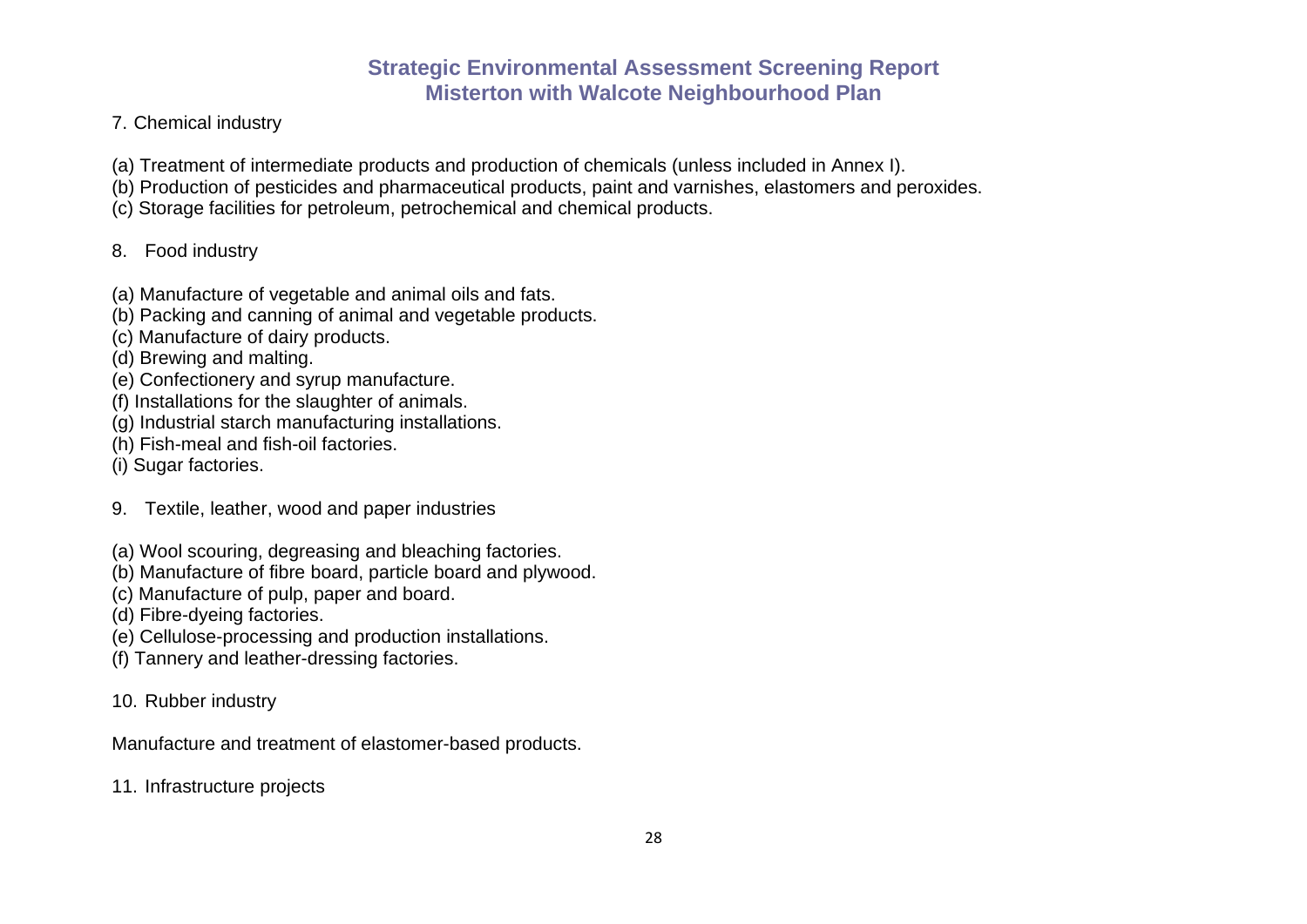- (a) Industrial-estate development projects.
- (b) Urban-development projects.
- (c) Ski-lifts and cable-cars.
- (d) Construction of roads, harbours, including fishing harbours, and airfields (projects not listed in Annex I).
- (e) Canalization and flood-relief works.
- (f) Dams and other installations designed to hold water or store it on a long-term basis.
- (g) Tramways, elevated and underground railways, suspended lines or similar lines of a particular type, used exclusively or mainly for passenger transport.
- (h) Oil and gas pipeline installations.
- (i) Installation of long-distance aqueducts.
- (j) Yacht marinas.

#### 12. Other projects

- (a) Holiday villages, hotel complexes.
- (b) Permanent racing and test tracks for cars and motor cycles.
- (c) Installations for the disposal of industrial and domestic waste (unless included in Annex I).
- (d) Waste water treatment plants.
- (e) Sludge-deposition sites.
- (f) Storage of scrap iron.
- (g) Test benches for engines, turbines or reactors.
- (h) Manufacture of artificial mineral fibres.
- (i) Manufacture, packing, loading or placing in cartridges of gunpowder and explosives.
- (j) Knackers' yards.
	- 13.Modifications to development projects included in Annex I and projects in Annex II undertaken exclusively or mainly for the development and testing of new methods or products and not used for more than one year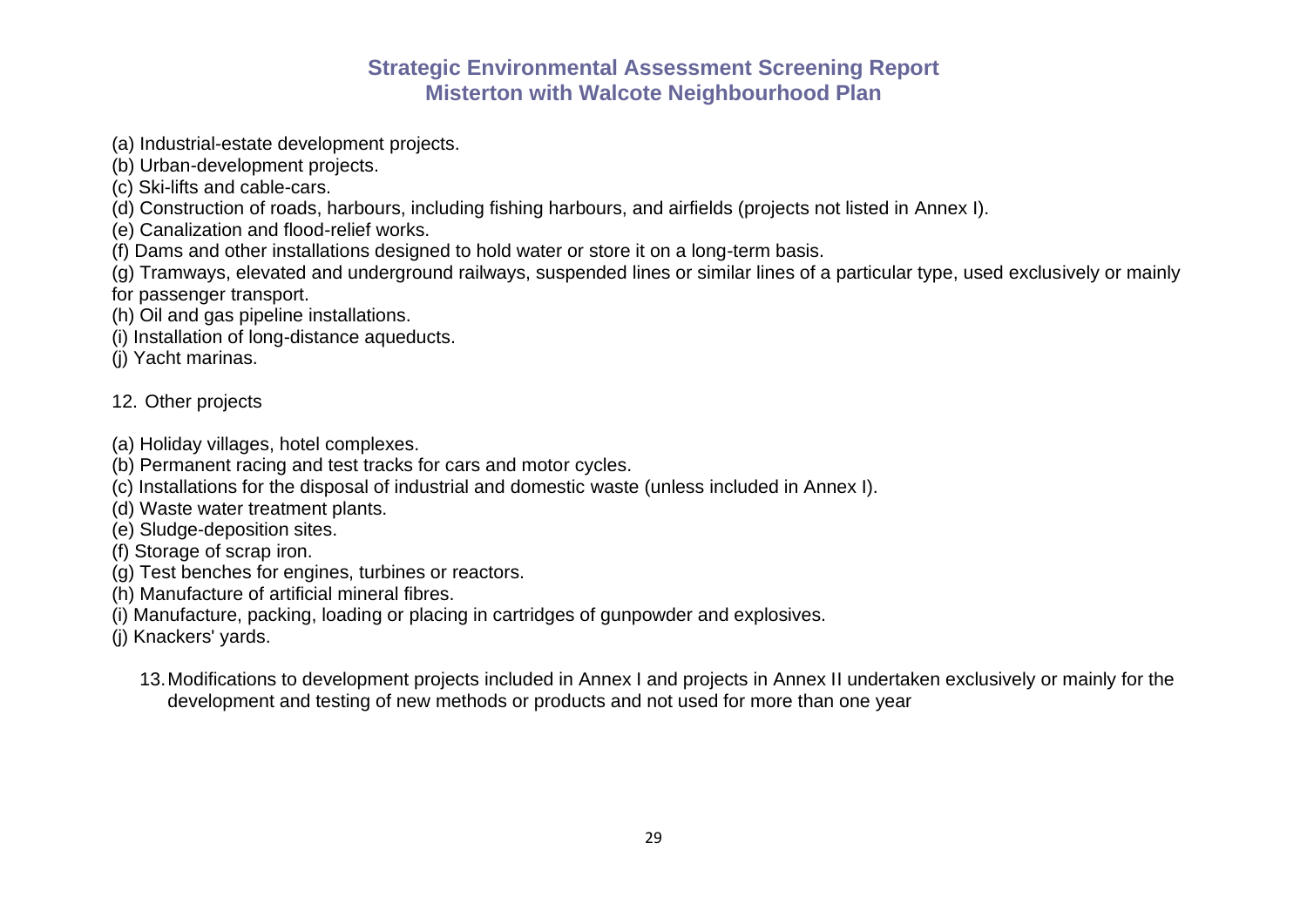#### **Appendix 3**

#### **LPA screening for the requirement for a SEA for Misterton with Walcote Neighbourhood Plan**

The policies of the Misterton with Walcote Neighbourhood Plan at regulation 14 stage have been individually assessed to determine the effects on historic and natural environment, Natura 200 sites and HRA.

**The table below demonstrates that in the opinion on the Local Planning Authority the policies of the Misterton with Walcote Neighbourhood Plan do not give potential for significant detrimental effects on local historic or environmental sites, Natura 2000 sites, or Habitat Regulations.**

**It is therefore the opinion of the Local Planning Authority that a full Strategic Environmental Assessment is not required for the Misterton with Walcote Neighbourhood Plan.**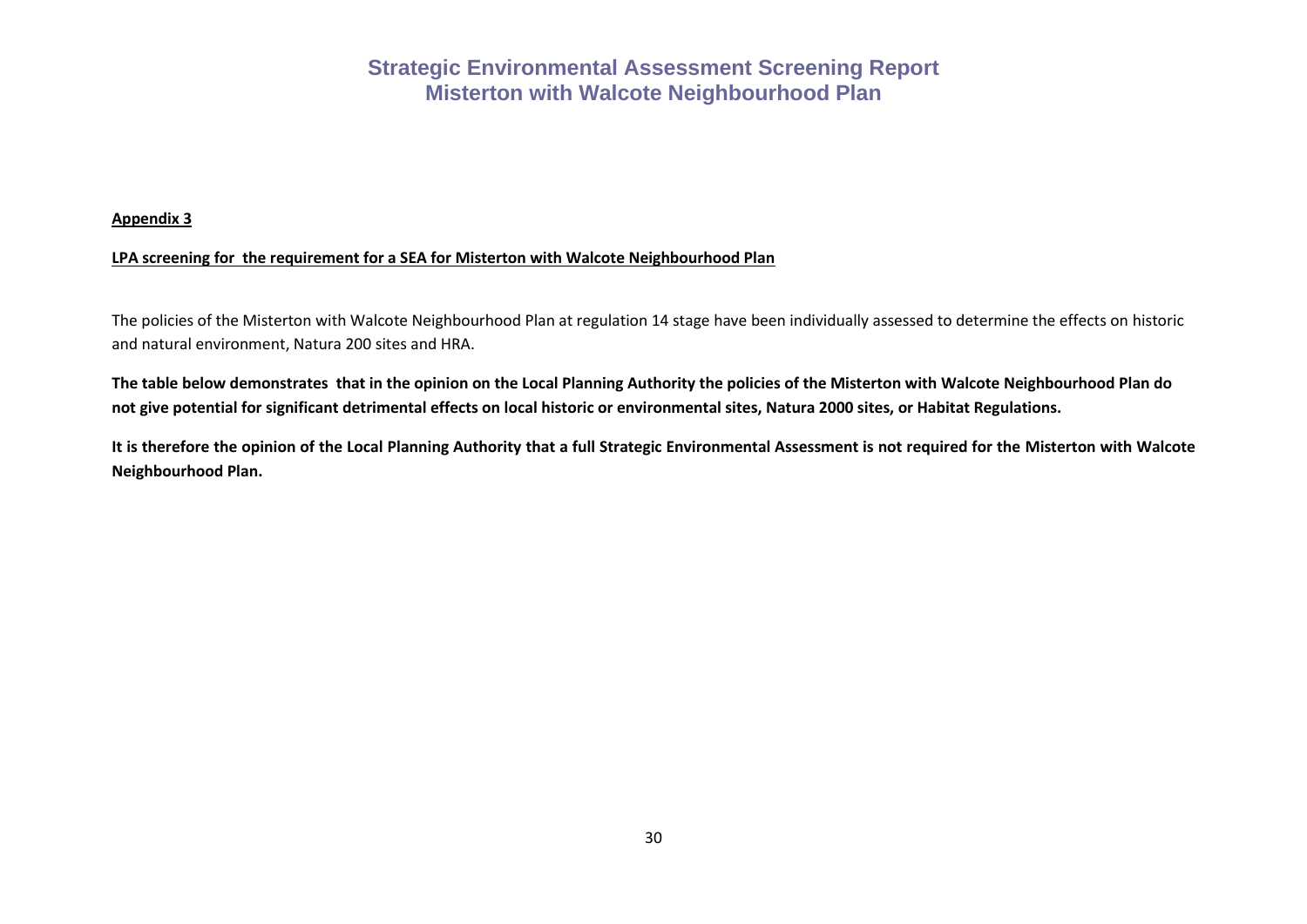| <b>Misterton</b><br>with Walcote<br>Neighbour-<br>hood Plan<br><b>Policy</b> | <b>Relevant Policy in</b><br><b>Harborough District</b><br><b>Local Plan (LP)/NPPF</b>                              | <b>Relationship between</b><br><b>Misterton with Walcote</b><br><b>Neighbourhood Plan and</b><br><b>Local Plan</b>                                                                                                                                                                                                     | <b>Potential for likely</b><br>significant effects on<br>national and local<br>historic and/or<br>environmental<br>designations | <b>Conclusions</b><br>relating to<br><b>Strategic</b><br><b>Environmental</b><br><b>Assessment</b>                                                  | <b>Potential for</b><br>likely significant<br>effects on<br>Natura 2000<br>sites within<br>50km (nearest<br><b>Ensor's Pool</b><br><b>SAC approx.</b><br>30km) | <b>Conclusion</b><br>relating to<br><b>Habitat</b><br><b>Regulations</b><br>(HRA)                               |
|------------------------------------------------------------------------------|---------------------------------------------------------------------------------------------------------------------|------------------------------------------------------------------------------------------------------------------------------------------------------------------------------------------------------------------------------------------------------------------------------------------------------------------------|---------------------------------------------------------------------------------------------------------------------------------|-----------------------------------------------------------------------------------------------------------------------------------------------------|----------------------------------------------------------------------------------------------------------------------------------------------------------------|-----------------------------------------------------------------------------------------------------------------|
| <b>POLICY HBE1:</b><br><b>LIMITS TO</b><br><b>DEVELOPMEN</b>                 | NPPF para. $55 -$<br>Promoting sustainable<br>development in rural<br>areas<br>Policy GD2 Settlement<br>Development | HBE1 should be considered<br>to be in general conformity<br>as it allows for development<br>proposals within the area<br>identified<br>GD2 specifies where<br>development should and<br>should not take place, but<br>does not retain development<br>limits<br>NPPF supports sustainable<br>development in rural areas | There may be some<br>potential limited<br>impacts but the policy is<br>unlikely to result in<br>significant effects             | No significant<br>effects identified.<br><b>Detailed</b><br>mitigation will be<br>considered<br>through the<br>Development<br>Management<br>process | <b>None</b>                                                                                                                                                    | No negative<br>effect.<br>Development<br>of this scale<br>will not<br>adversely<br>impact Natura<br>2000 sites. |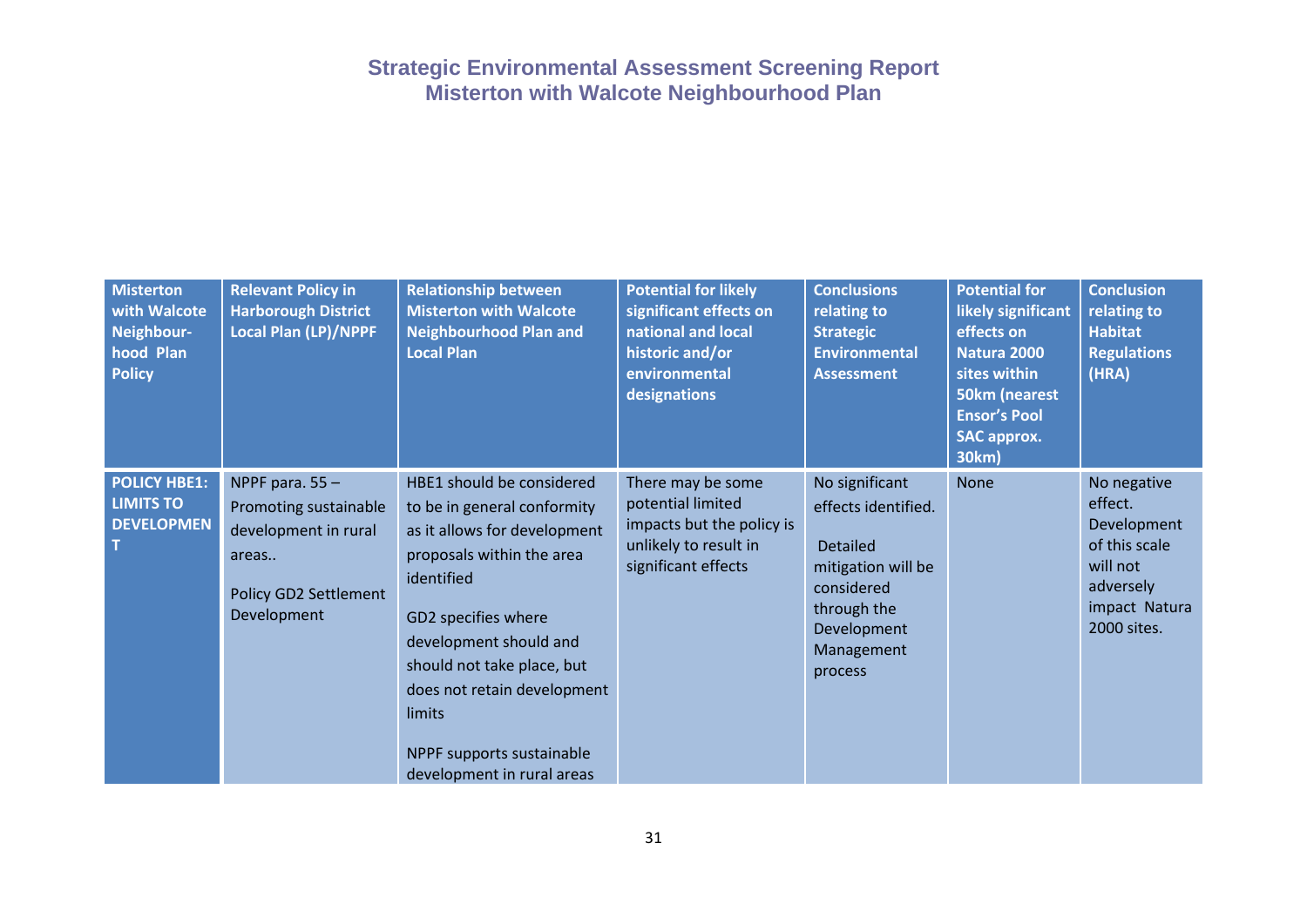| <b>Misterton</b><br>with Walcote<br>Neighbour-<br>hood Plan<br><b>Policy</b> | <b>Relevant Policy in</b><br><b>Harborough District</b><br><b>Local Plan (LP)/NPPF</b>                                                                                                                      | <b>Relationship between</b><br><b>Misterton with Walcote</b><br><b>Neighbourhood Plan and</b><br><b>Local Plan</b>                                                                                                                                                                                                               | <b>Potential for likely</b><br>significant effects on<br>national and local<br>historic and/or<br>environmental<br>designations   | <b>Conclusions</b><br>relating to<br><b>Strategic</b><br><b>Environmental</b><br><b>Assessment</b>                  | <b>Potential for</b><br>likely significant<br>effects on<br>Natura 2000<br>sites within<br><b>50km (nearest</b><br><b>Ensor's Pool</b><br><b>SAC approx.</b><br>30km) | <b>Conclusion</b><br>relating to<br><b>Habitat</b><br><b>Regulations</b><br>(HRA) |
|------------------------------------------------------------------------------|-------------------------------------------------------------------------------------------------------------------------------------------------------------------------------------------------------------|----------------------------------------------------------------------------------------------------------------------------------------------------------------------------------------------------------------------------------------------------------------------------------------------------------------------------------|-----------------------------------------------------------------------------------------------------------------------------------|---------------------------------------------------------------------------------------------------------------------|-----------------------------------------------------------------------------------------------------------------------------------------------------------------------|-----------------------------------------------------------------------------------|
| <b>POLICY HBE 2:</b><br><b>EAST OF</b><br><b>LUTTERWORT</b><br><b>H SDA</b>  | NPPF - para 11, para<br>13, Neighbourhood<br>Plans should support<br>the delivery of<br>strategic policies<br>contained in local<br>plans<br>Policy L1 East of<br>Lutterworth Strategic<br>Development Area | Although the<br>Neighbourhood Plan cannot<br>consider or influence the<br>strategic policies of the Local<br>Plan, HBE2 has sought to<br>reinforce the policies of L1.<br>While some of the policies<br>may be repetitious of LP<br>policy L1, HBE 2 can be<br>considered to be in general<br>conformity with the Local<br>Plan. | The Local Plan has been<br>subject to an<br>appropriate appraisal<br>for effects on historic<br>and environmental<br>designations | The effects are<br>unlikely to be any<br>greater that those<br>considered as<br>part of the Local<br>Plan appraisal | No significant<br>effects have<br>been identified                                                                                                                     | No negative<br>effects<br>identified                                              |
| <b>POLCY HBE 3:</b><br><b>HOUSING MIX</b>                                    | NPPF - Delivering a<br>wide choice of high<br>quality homes - para.<br>50<br>LP has policy H5 which<br>requires<br>developments to<br>deliver a suitable mix<br>of housing.                                 | HBE 3 is considered to be in<br>general conformity with the<br>LP and NPPF in seeking to<br>deliver an appropriate mix of<br>housing types to reflect local<br>needs based on local and<br>District evidence                                                                                                                     | The policy is unlikely to<br>result in significant<br>effects as it only relates<br>to mix of homes.                              | No significant<br>effects identified.                                                                               | <b>None</b>                                                                                                                                                           | No negative<br>effect arising<br>from this<br>policy.                             |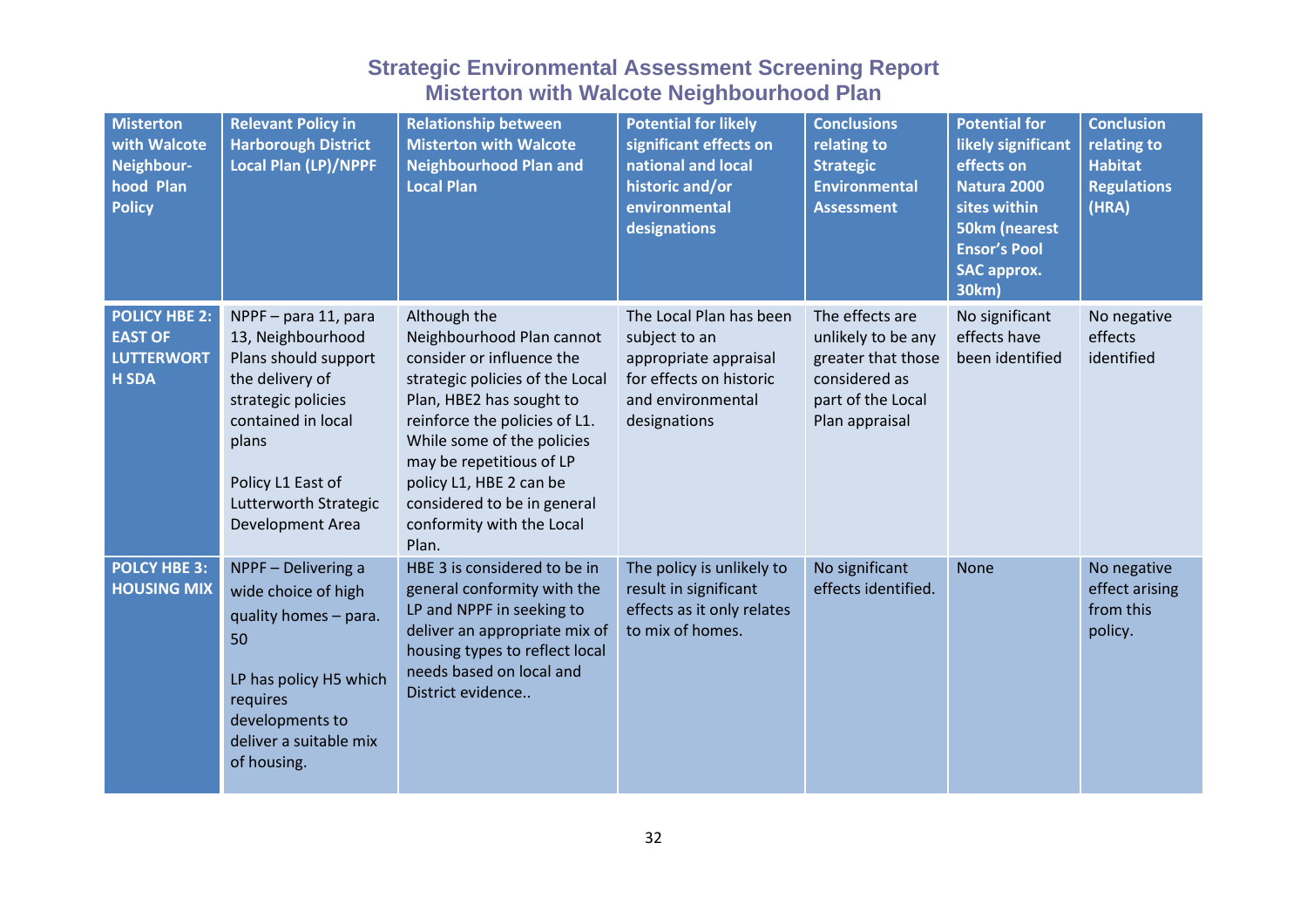| <b>Misterton</b><br>with Walcote<br>Neighbour-<br>hood Plan<br><b>Policy</b> | <b>Relevant Policy in</b><br><b>Harborough District</b><br><b>Local Plan (LP)/NPPF</b>                                                                                                                                                | <b>Relationship between</b><br><b>Misterton with Walcote</b><br><b>Neighbourhood Plan and</b><br><b>Local Plan</b>                                                                                                                                                                                                                                                                                                               | <b>Potential for likely</b><br>significant effects on<br>national and local<br>historic and/or<br>environmental<br>designations                                                                                                                                                                                                          | <b>Conclusions</b><br>relating to<br><b>Strategic</b><br><b>Environmental</b><br><b>Assessment</b>                                                                                                                                                                            | <b>Potential for</b><br>likely significant<br>effects on<br>Natura 2000<br>sites within<br><b>50km (nearest</b><br><b>Ensor's Pool</b><br><b>SAC approx.</b><br>30km) | <b>Conclusion</b><br>relating to<br><b>Habitat</b><br><b>Regulations</b><br>(HRA) |
|------------------------------------------------------------------------------|---------------------------------------------------------------------------------------------------------------------------------------------------------------------------------------------------------------------------------------|----------------------------------------------------------------------------------------------------------------------------------------------------------------------------------------------------------------------------------------------------------------------------------------------------------------------------------------------------------------------------------------------------------------------------------|------------------------------------------------------------------------------------------------------------------------------------------------------------------------------------------------------------------------------------------------------------------------------------------------------------------------------------------|-------------------------------------------------------------------------------------------------------------------------------------------------------------------------------------------------------------------------------------------------------------------------------|-----------------------------------------------------------------------------------------------------------------------------------------------------------------------|-----------------------------------------------------------------------------------|
| <b>POLICY HBE 4:</b><br><b>WINDFALL</b><br><b>SITES</b>                      | NPPF: Delivering<br>sustainable<br>development and<br>delivering a wide<br>choice of high quality<br>homes (para 55).<br>LP Policy GD2 allows<br>for unallocated<br>settlement<br>development within or<br>adjacent to<br>settlements | HBE4 recognises that<br>throughout the NP period<br>small scale housing sites may<br>come forward. Limits to<br>development have been<br>defined to enable<br>application of the policy.<br>The policy sets out the<br>considerations that should<br>be taken into account in the<br>determination of such<br>applications. It provides<br>safeguards to ensure that<br>the distinctive character of<br>the village is respected | There may be some<br>limited impacts but the<br>policy is unlikely to<br>result in significant<br>effects. Only a limited<br>number of dwellings are<br>likely to come forward<br>under the policy and<br>any planning application<br>will be determined in<br>line with the criteria set<br>out in the policy and<br>other NP policies. | Limited impact.<br>No significant<br>effects are<br>identified. The<br>policy includes<br>the necessary<br>safeguards to<br>ensure that<br>development<br>(within limits to<br>development)<br>takes into<br>account the<br>character of the<br>village, its size<br>and form | None.                                                                                                                                                                 | No negative<br>effect arising<br>from this<br>policy.                             |
| <b>POLICY HBE 5:</b><br><b>RURAL</b><br><b>EXCEPTION</b><br><b>SITES</b>     | NPPF para 77 supports<br>rural exception sites<br>Local Plan policy H3<br>considers Rural                                                                                                                                             | Policy HBE 5 can be<br>considered to be<br>inconformity with the Local<br>Plan and seeks to ensure<br>that new homes are                                                                                                                                                                                                                                                                                                         | The policy is unlikely to<br>result in significant<br>effects as it only relates<br>to delivery of small rural<br>exception sites                                                                                                                                                                                                        | No significant<br>effects identified.                                                                                                                                                                                                                                         | None.                                                                                                                                                                 | No negative<br>effect arising<br>from this<br>policy.                             |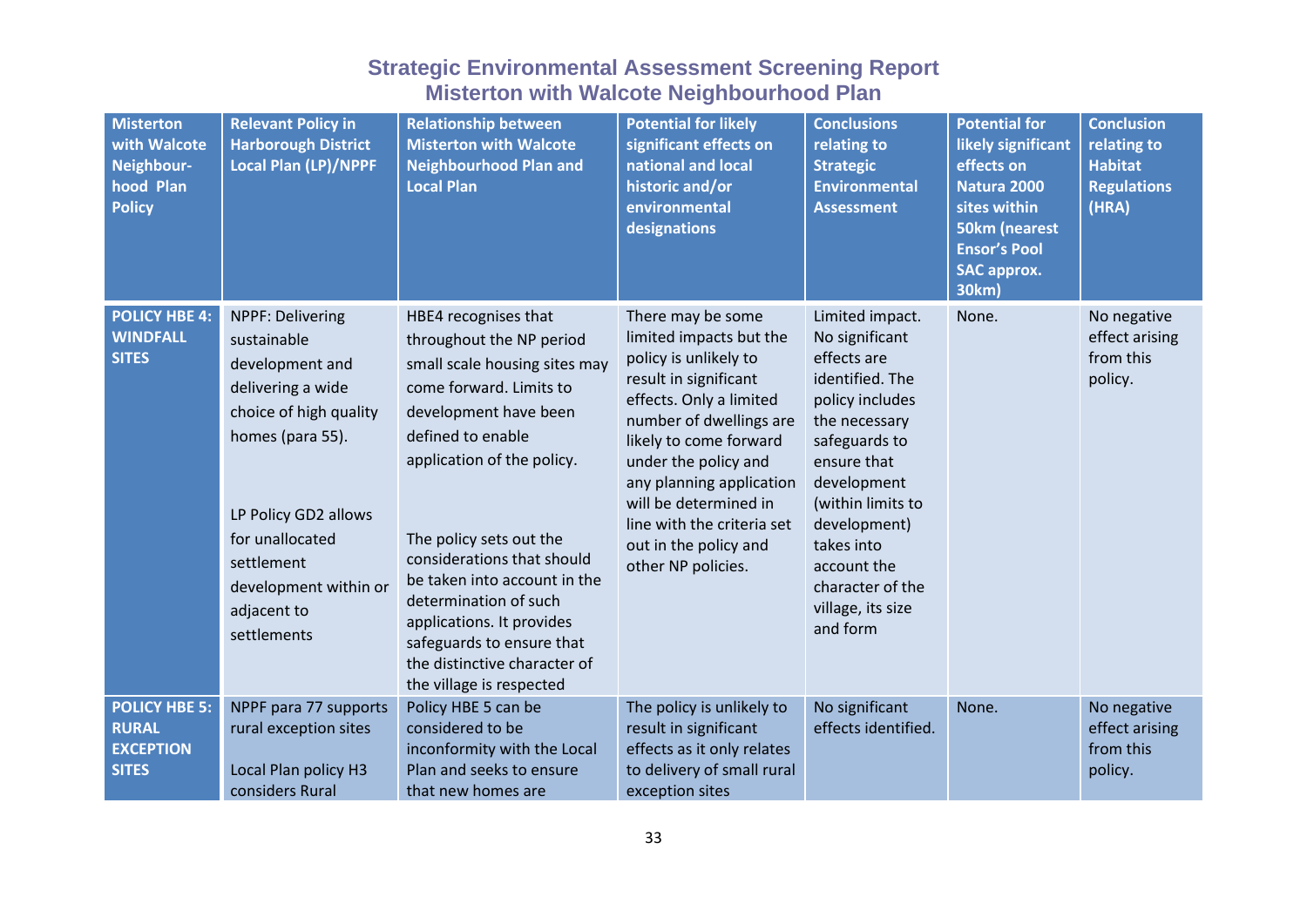| <b>Misterton</b><br>with Walcote<br>Neighbour-<br>hood Plan<br><b>Policy</b>       | <b>Relevant Policy in</b><br><b>Harborough District</b><br>Local Plan (LP)/NPPF                                                                       | <b>Relationship between</b><br><b>Misterton with Walcote</b><br><b>Neighbourhood Plan and</b><br><b>Local Plan</b>                                                                                                                                                | <b>Potential for likely</b><br>significant effects on<br>national and local<br>historic and/or<br>environmental<br>designations                                                                                                                                    | <b>Conclusions</b><br>relating to<br><b>Strategic</b><br><b>Environmental</b><br><b>Assessment</b> | <b>Potential for</b><br>likely significant<br>effects on<br>Natura 2000<br>sites within<br><b>50km (nearest</b><br><b>Ensor's Pool</b><br><b>SAC approx.</b><br>30km) | <b>Conclusion</b><br>relating to<br><b>Habitat</b><br><b>Regulations</b><br>(HRA)                       |
|------------------------------------------------------------------------------------|-------------------------------------------------------------------------------------------------------------------------------------------------------|-------------------------------------------------------------------------------------------------------------------------------------------------------------------------------------------------------------------------------------------------------------------|--------------------------------------------------------------------------------------------------------------------------------------------------------------------------------------------------------------------------------------------------------------------|----------------------------------------------------------------------------------------------------|-----------------------------------------------------------------------------------------------------------------------------------------------------------------------|---------------------------------------------------------------------------------------------------------|
|                                                                                    | <b>Exception sites</b>                                                                                                                                | available to local people                                                                                                                                                                                                                                         |                                                                                                                                                                                                                                                                    |                                                                                                    |                                                                                                                                                                       |                                                                                                         |
| <b>POLICY HBE 6:</b><br><b>DESIGN</b><br><b>STANDARDS</b>                          | NPPF-12 Achieving<br><b>Well Designed Places</b><br>LP Policy GD8 deals<br>with good design in<br>new housing<br>developments                         | HBE 6 sets out a series of<br>criteria that should be<br>considered in new<br>development within<br>Misterton with Walcote.<br>It should be considered to be<br>in general conformity with<br>LP policy and NPPF in setting<br>out building design<br>principles. | The policy is unlikely to<br>result in significant<br>effects as it promotes<br>design of new<br>development which<br>reflects the character<br>and historic context of<br>its surroundings.                                                                       | No significant<br>effects identified.                                                              | None.                                                                                                                                                                 | No negative<br>effect arising<br>from this<br>policy.                                                   |
| <b>POLICY ENV 1:</b><br><b>PROTECTION</b><br><b>OF LOCAL</b><br><b>GREEN SPACE</b> | NPPF - Promoting<br>healthy communities<br>(para 99 and para<br>$100$ ).<br>LP Policy GI4 considers<br>Local Green Space and<br>its inclusion in NDPs | ENV1 is considered to be in<br>general conformity with the<br>LP and NPPF in identifying<br>LGS and setting out policy<br>for their protection.                                                                                                                   | <b>Potential for limited</b><br>positive impact as the<br>policy identifies and<br>protects open land that<br>is of demonstrable<br>value to the community<br>and of outstanding<br>significance for their<br>natural and historical or<br>environmental features. | Possible positive<br>impacts. No<br>significant effects<br>identified.                             | None.                                                                                                                                                                 | No negative<br>effect arising<br>from this<br>policy which<br>seeks to<br>protect local<br>green space. |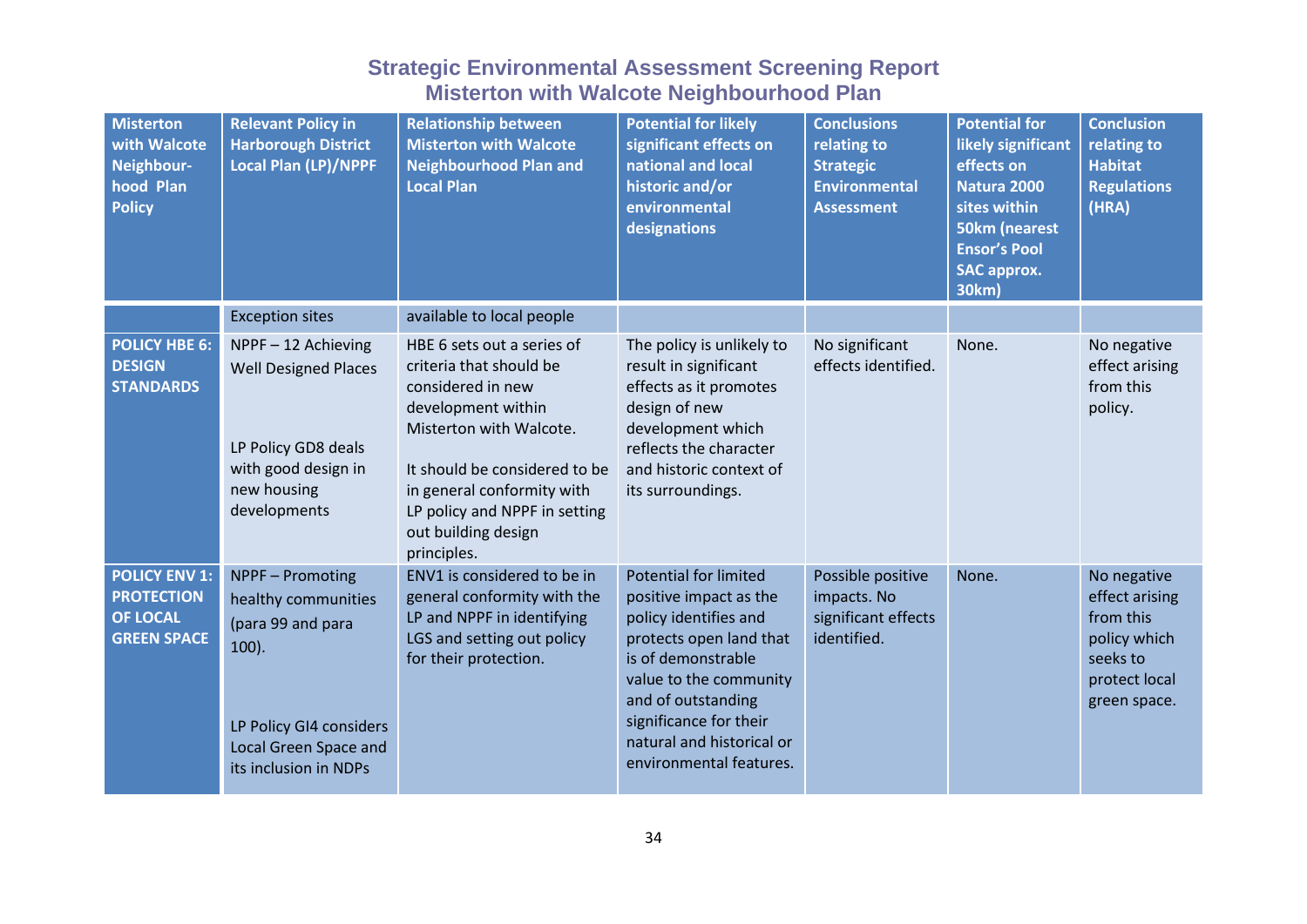| <b>Misterton</b><br>with Walcote<br>Neighbour-<br>hood Plan<br><b>Policy</b>                                       | <b>Relevant Policy in</b><br><b>Harborough District</b><br><b>Local Plan (LP)/NPPF</b>                                                                                                          | <b>Relationship between</b><br><b>Misterton with Walcote</b><br><b>Neighbourhood Plan and</b><br><b>Local Plan</b>             | <b>Potential for likely</b><br>significant effects on<br>national and local<br>historic and/or<br>environmental<br>designations                                         | <b>Conclusions</b><br>relating to<br><b>Strategic</b><br><b>Environmental</b><br><b>Assessment</b> | <b>Potential for</b><br>likely significant<br>effects on<br>Natura 2000<br>sites within<br>50km (nearest<br><b>Ensor's Pool</b><br><b>SAC approx.</b><br>30km) | <b>Conclusion</b><br>relating to<br><b>Habitat</b><br><b>Regulations</b><br>(HRA)       |
|--------------------------------------------------------------------------------------------------------------------|-------------------------------------------------------------------------------------------------------------------------------------------------------------------------------------------------|--------------------------------------------------------------------------------------------------------------------------------|-------------------------------------------------------------------------------------------------------------------------------------------------------------------------|----------------------------------------------------------------------------------------------------|----------------------------------------------------------------------------------------------------------------------------------------------------------------|-----------------------------------------------------------------------------------------|
| <b>POLICY ENV 2:</b><br><b>PROTECTION</b><br>OF SITES OF<br><b>ENVIRONMEN</b><br><b>TAL</b><br><b>SIGNIFICANCE</b> | NPPF: 11 Conserving<br>and enhancing the<br>natural environment.<br>LP Policy GI5 relates<br>to biodiversity and<br>protection and<br>improvement of<br><b>Biodiversity and</b><br>Geodiversity | ENV2 is considered to be in<br>general conformity with<br>NPPF and LP policy in<br>seeking to protect species<br>and habitats. | ENV2 is considered to<br>be in general conformity<br>with NPPF and LP policy<br>in seeking to protect,<br>non designated sites<br>which are of<br>significance locally. | Possible limited<br>positive impact.<br>No significant<br>effects identified.                      | None.                                                                                                                                                          | No negative<br>effect arising<br>from this<br>policy as it<br>promotes<br>biodiversity. |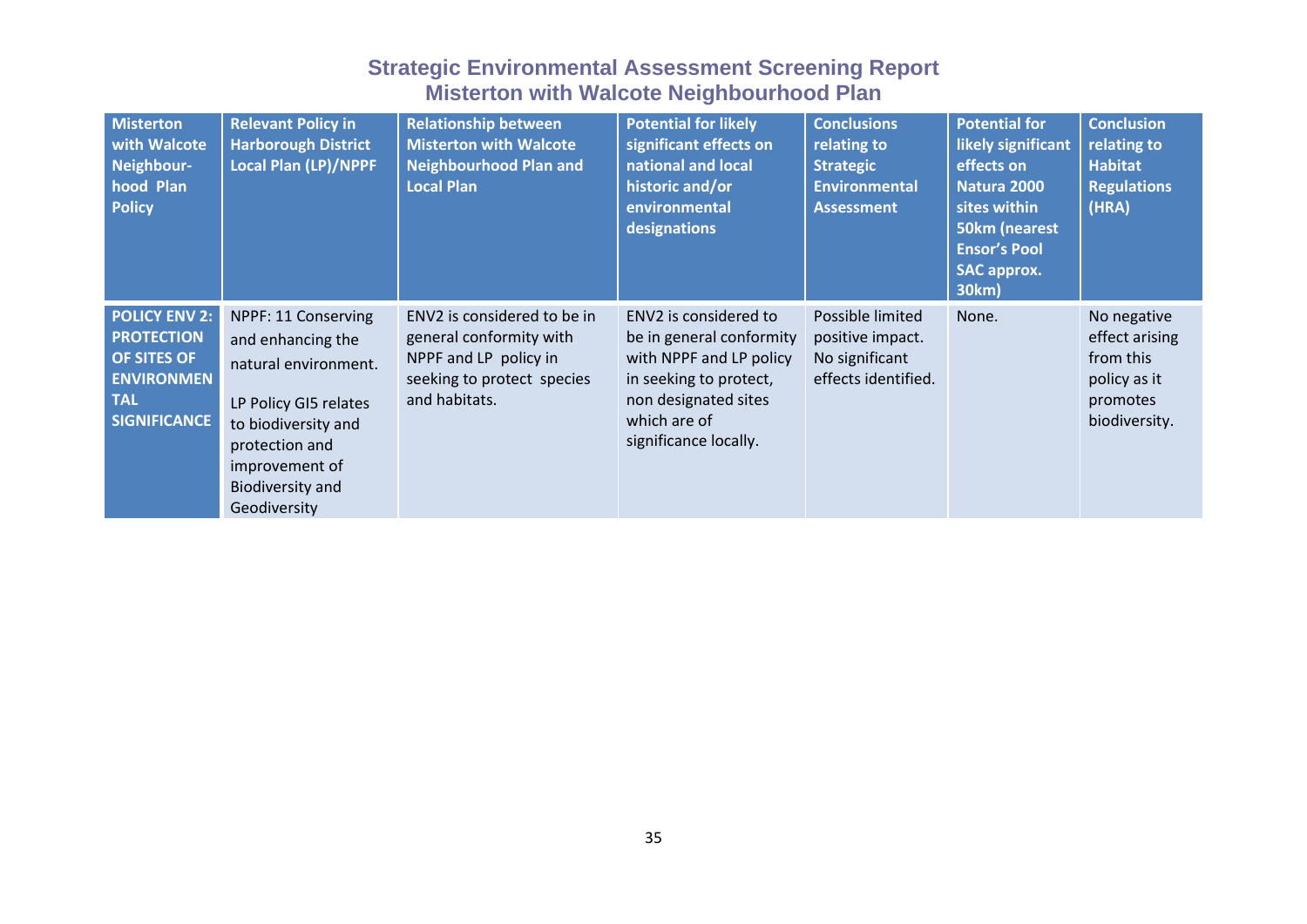| <b>Misterton</b><br>with Walcote<br>Neighbour-<br>hood Plan<br><b>Policy</b>                    | <b>Relevant Policy in</b><br><b>Harborough District</b><br><b>Local Plan (LP)/NPPF</b> | <b>Relationship between</b><br><b>Misterton with Walcote</b><br><b>Neighbourhood Plan and</b><br><b>Local Plan</b>                                                                                                      | <b>Potential for likely</b><br>significant effects on<br>national and local<br>historic and/or<br>environmental<br>designations | <b>Conclusions</b><br>relating to<br><b>Strategic</b><br><b>Environmental</b><br><b>Assessment</b> | <b>Potential for</b><br>likely significant<br>effects on<br><b>Natura 2000</b><br>sites within<br>50km (nearest<br><b>Ensor's Pool</b><br><b>SAC approx.</b><br>30km) | <b>Conclusion</b><br>relating to<br><b>Habitat</b><br><b>Regulations</b><br>(HRA) |
|-------------------------------------------------------------------------------------------------|----------------------------------------------------------------------------------------|-------------------------------------------------------------------------------------------------------------------------------------------------------------------------------------------------------------------------|---------------------------------------------------------------------------------------------------------------------------------|----------------------------------------------------------------------------------------------------|-----------------------------------------------------------------------------------------------------------------------------------------------------------------------|-----------------------------------------------------------------------------------|
| <b>POLICY ENV 3:</b><br><b>OPEN SPACES</b><br>, SPORTS AND<br><b>RECREATION</b><br><b>SITES</b> | NPPF para 96 to 98.<br>Local Plan policy GI2                                           | Policy ENV3 can be<br>considered to be in<br>conformity with the Local<br>Plan. The policy seeks to<br>protect open space sites that<br>are valued by the community<br>unless equivalent or better<br>provision is made | No detrimental effects<br>identified                                                                                            | Possible limited<br>positive impact.<br>No significant<br>detrimental<br>effects identified.       | None.                                                                                                                                                                 | No negative<br>effect arising<br>from this<br>policy.                             |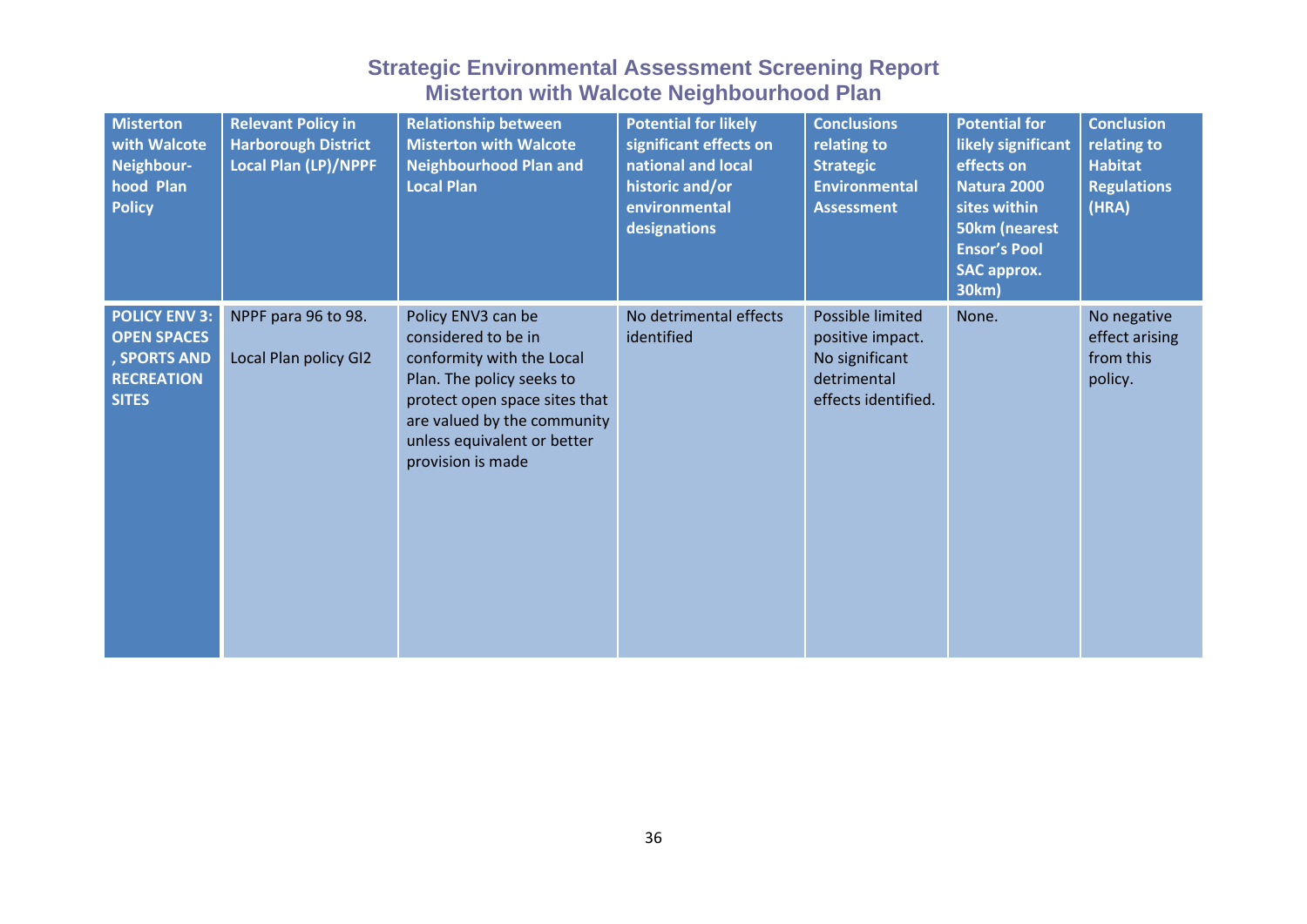| <b>Misterton</b><br>with Walcote<br>Neighbour-<br>hood Plan<br><b>Policy</b>                                | <b>Relevant Policy in</b><br><b>Harborough District</b><br>Local Plan (LP)/NPPF                       | <b>Relationship between</b><br><b>Misterton with Walcote</b><br><b>Neighbourhood Plan and</b><br><b>Local Plan</b>                                                              | <b>Potential for likely</b><br>significant effects on<br>national and local<br>historic and/or<br>environmental<br>designations                                          | <b>Conclusions</b><br>relating to<br><b>Strategic</b><br><b>Environmental</b><br><b>Assessment</b> | <b>Potential for</b><br>likely significant<br>effects on<br><b>Natura 2000</b><br>sites within<br>50km (nearest<br><b>Ensor's Pool</b><br><b>SAC approx.</b><br>30km) | <b>Conclusion</b><br>relating to<br><b>Habitat</b><br><b>Regulations</b><br>(HRA) |
|-------------------------------------------------------------------------------------------------------------|-------------------------------------------------------------------------------------------------------|---------------------------------------------------------------------------------------------------------------------------------------------------------------------------------|--------------------------------------------------------------------------------------------------------------------------------------------------------------------------|----------------------------------------------------------------------------------------------------|-----------------------------------------------------------------------------------------------------------------------------------------------------------------------|-----------------------------------------------------------------------------------|
| <b>POLICY ENV 4</b><br><b>NON-</b><br><b>DESIGNATED</b><br><b>LOCAL</b><br><b>HERITAGE</b><br><b>ASSETS</b> | Policy HC1: Built<br>Heritage.<br>NPPF: 16 . Conserving<br>and enhancing the<br>historic environment. | ENV4 is considered to be in<br>general conformity with<br>NPPF and Local Plan in<br>seeking to protect non<br>designated sites which are of<br>historical significance locally. | Possible positive impact<br>as the policy requires<br>development proposals<br>are required to protect<br>sites with local historic<br>or architectural<br>significance. | No significant<br>effects identified.                                                              | None.                                                                                                                                                                 | No negative<br>effect arising<br>from this<br>policy.                             |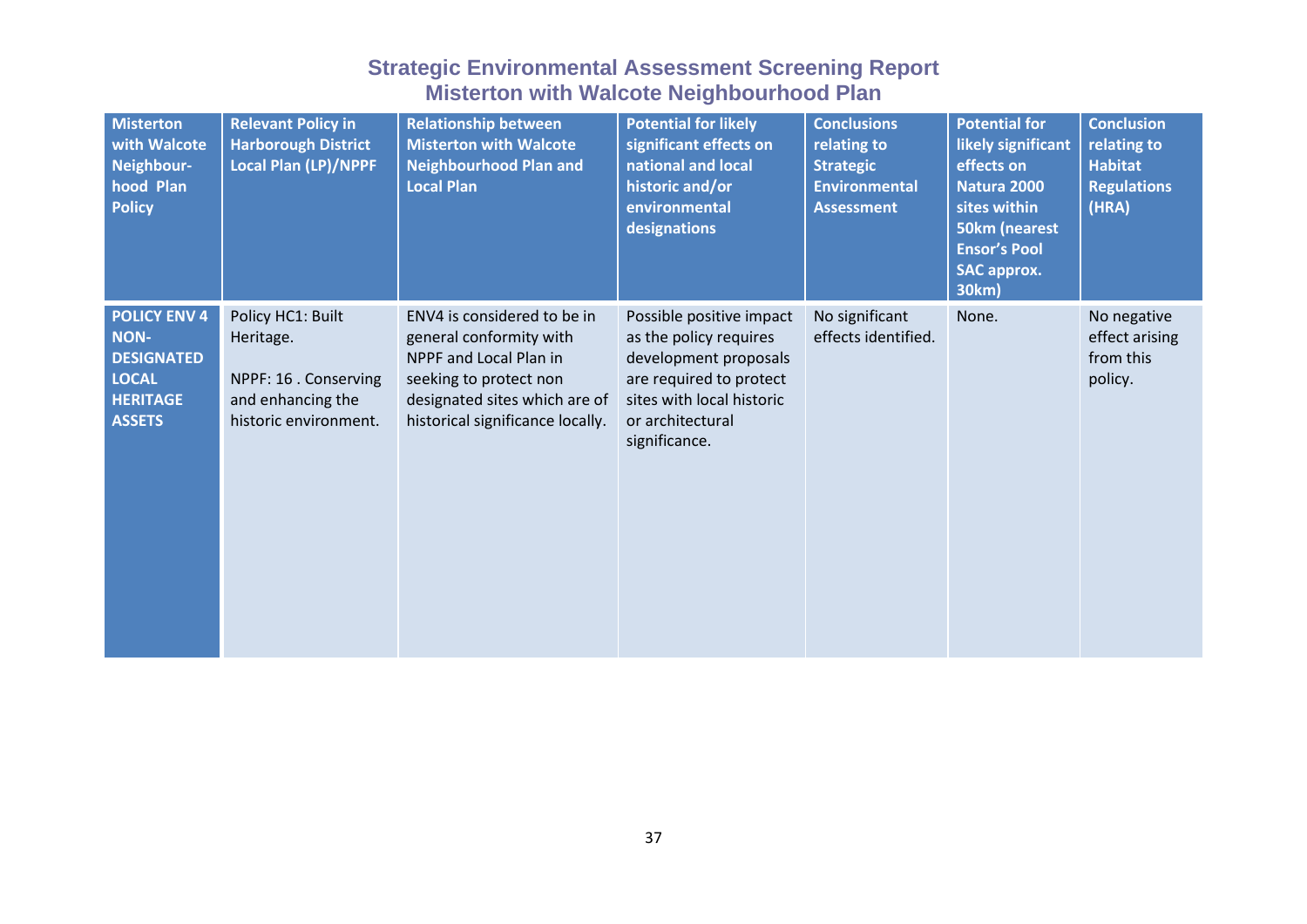| <b>Misterton</b><br>with Walcote<br>Neighbour-<br>hood Plan<br><b>Policy</b> | <b>Relevant Policy in</b><br><b>Harborough District</b><br><b>Local Plan (LP)/NPPF</b>                                                                                            | <b>Relationship between</b><br><b>Misterton with Walcote</b><br><b>Neighbourhood Plan and</b><br><b>Local Plan</b>                                          | <b>Potential for likely</b><br>significant effects on<br>national and local<br>historic and/or<br>environmental<br>designations                  | <b>Conclusions</b><br>relating to<br><b>Strategic</b><br><b>Environmental</b><br><b>Assessment</b> | <b>Potential for</b><br>likely significant<br>effects on<br>Natura 2000<br>sites within<br>50km (nearest<br><b>Ensor's Pool</b><br><b>SAC approx.</b><br>30km) | <b>Conclusion</b><br>relating to<br><b>Habitat</b><br><b>Regulations</b><br>(HRA)                                         |
|------------------------------------------------------------------------------|-----------------------------------------------------------------------------------------------------------------------------------------------------------------------------------|-------------------------------------------------------------------------------------------------------------------------------------------------------------|--------------------------------------------------------------------------------------------------------------------------------------------------|----------------------------------------------------------------------------------------------------|----------------------------------------------------------------------------------------------------------------------------------------------------------------|---------------------------------------------------------------------------------------------------------------------------|
| <b>POLICY ENV 5:</b><br><b>RIDGE AND</b><br><b>FURROW</b>                    | NPPF: 16 . Conserving<br>and enhancing the<br>historic environment.<br>LP Policy GI5 relates to<br>protection of locally<br>designated<br>biodiversity and<br>geodiversity sites. | ENV5 is considered to be in<br>general conformity with the<br>NPPF and LP as it seeks to<br>protect ridge and furrow,<br>part of the historic<br>landscape. | The policy is unlikely to<br>result in significant<br>effects as it aims to<br>protect ridge and<br>furrow as part of the<br>historic landscape. | No significant<br>effects identified.                                                              | None.                                                                                                                                                          | No negative<br>effect arising<br>from this<br>policy which<br>gives<br>protection to<br>historic<br>landscape<br>feature. |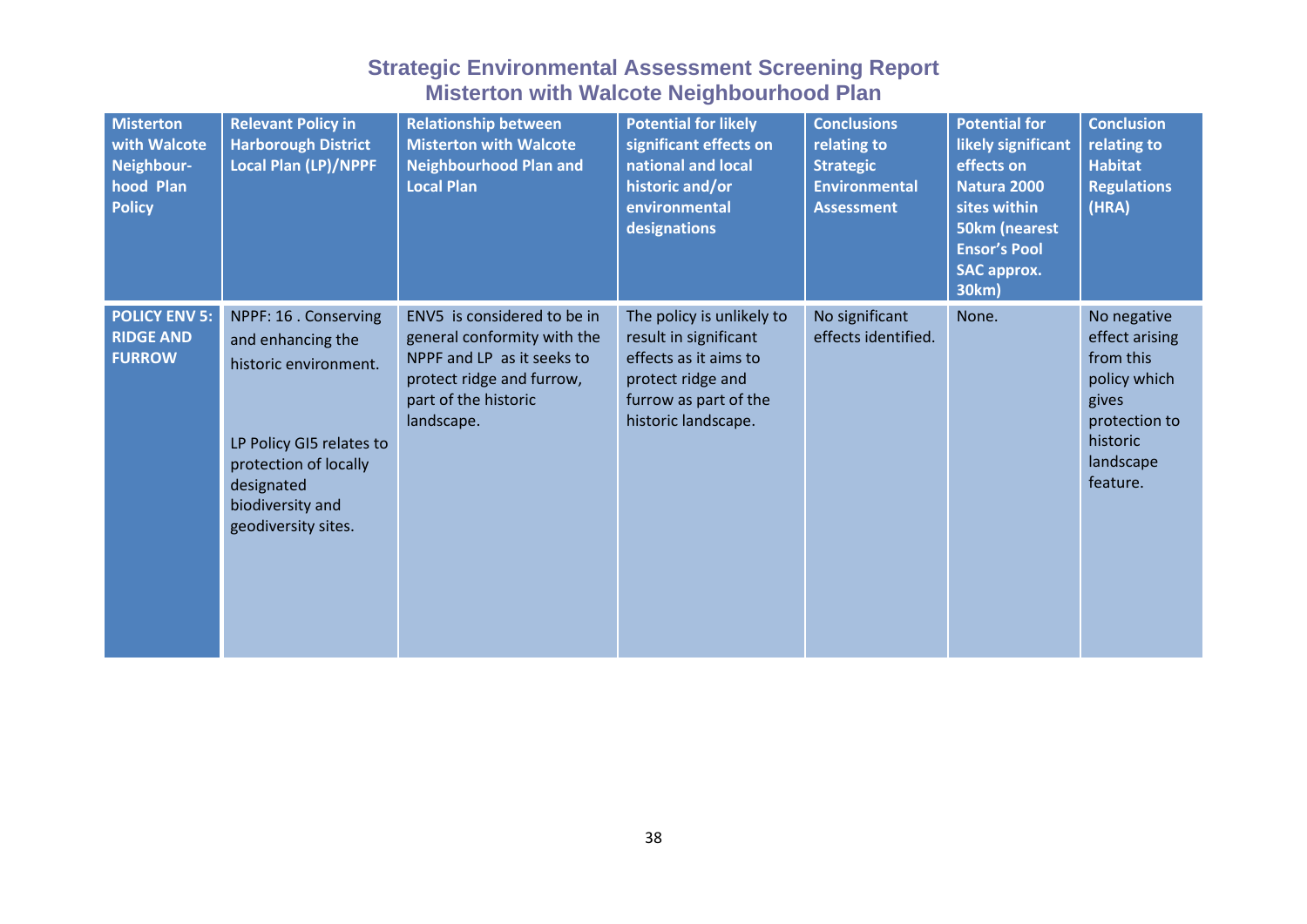| <b>Misterton</b><br>with Walcote<br>Neighbour-<br>hood Plan<br><b>Policy</b>                                                     | <b>Relevant Policy in</b><br><b>Harborough District</b><br><b>Local Plan (LP)/NPPF</b>                                                                                         | <b>Relationship between</b><br><b>Misterton with Walcote</b><br><b>Neighbourhood Plan and</b><br><b>Local Plan</b>                                              | <b>Potential for likely</b><br>significant effects on<br>national and local<br>historic and/or<br>environmental<br>designations | <b>Conclusions</b><br>relating to<br><b>Strategic</b><br><b>Environmental</b><br><b>Assessment</b> | <b>Potential for</b><br>likely significant<br>effects on<br><b>Natura 2000</b><br>sites within<br><b>50km (nearest</b><br><b>Ensor's Pool</b><br><b>SAC approx.</b><br>30km) | <b>Conclusion</b><br>relating to<br><b>Habitat</b><br><b>Regulations</b><br>(HRA)                               |
|----------------------------------------------------------------------------------------------------------------------------------|--------------------------------------------------------------------------------------------------------------------------------------------------------------------------------|-----------------------------------------------------------------------------------------------------------------------------------------------------------------|---------------------------------------------------------------------------------------------------------------------------------|----------------------------------------------------------------------------------------------------|------------------------------------------------------------------------------------------------------------------------------------------------------------------------------|-----------------------------------------------------------------------------------------------------------------|
| <b>POLICY ENV 6:</b><br><b>BIODIVERSITY</b><br>, WOODLAND,<br><b>HEDGES AND</b><br><b>HABITAT</b><br><b>CONNECTIVIT</b><br>$Y -$ | NPPF: 15 Conserving<br>and enhancing the<br>natural environment.<br>LP Policy GI5 relates to<br>protection of locally<br>designated<br>biodiversity and<br>geodiversity sites. | ENV5 is considered to be in<br>general conformity with the<br>NPPF and LP as it seeks to<br>protect Biodiversity, trees,<br>woodland and hedgerows of<br>value. | The policy is unlikely to<br>result in significant<br>effects as it gives<br>protection to trees and<br>hedgerows of value.     | Limited impact.<br>No significant<br>effects identified.                                           | None.                                                                                                                                                                        | No negative<br>effect arising<br>from this<br>policy which<br>gives<br>protection to<br>trees and<br>hedgerows. |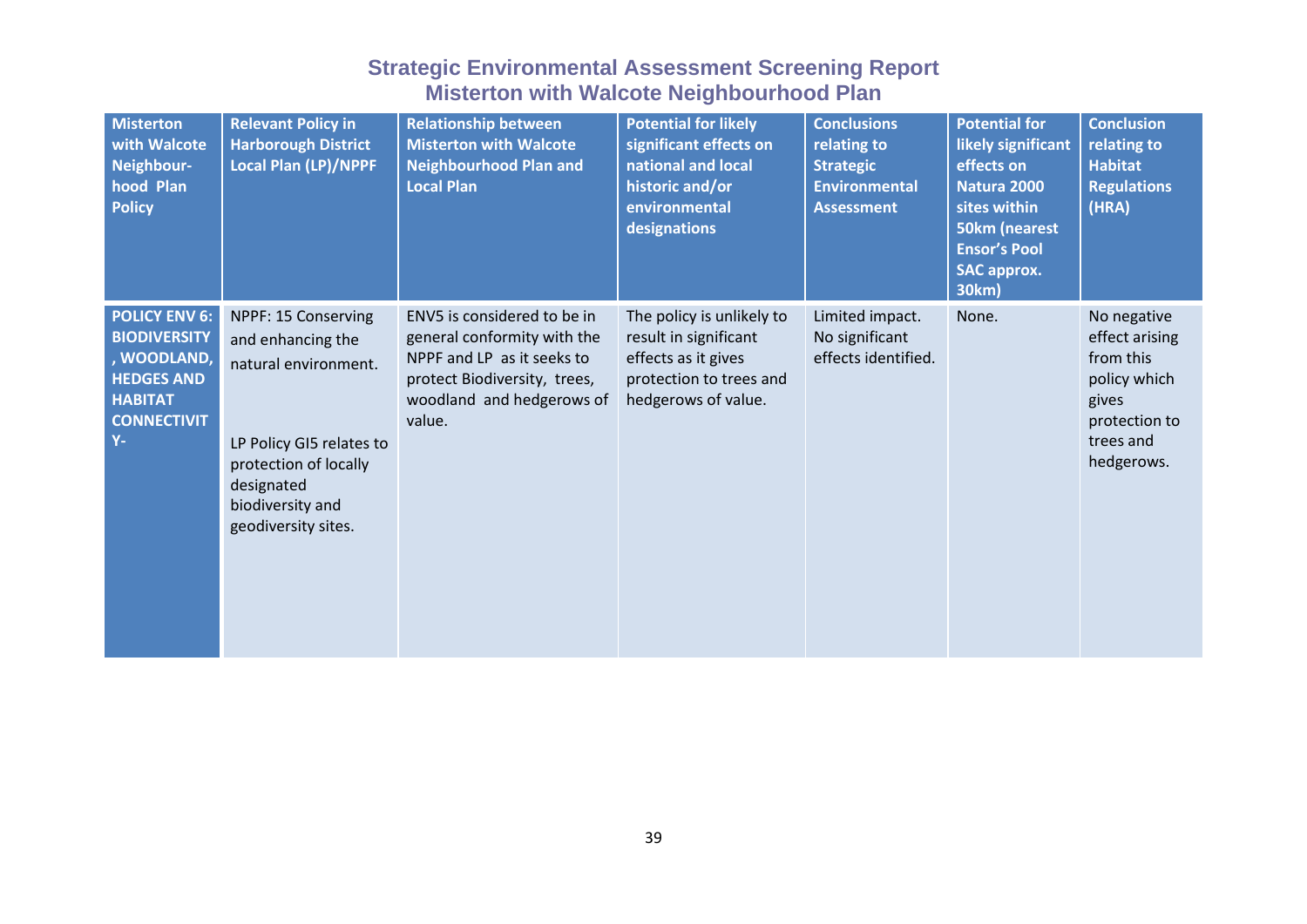| <b>Misterton</b><br>with Walcote<br>Neighbour-<br>hood Plan<br><b>Policy</b>               | <b>Relevant Policy in</b><br><b>Harborough District</b><br><b>Local Plan (LP)/NPPF</b>                                          | <b>Relationship between</b><br><b>Misterton with Walcote</b><br><b>Neighbourhood Plan and</b><br><b>Local Plan</b>                                                                                                                                     | <b>Potential for likely</b><br>significant effects on<br>national and local<br>historic and/or<br>environmental<br>designations | <b>Conclusions</b><br>relating to<br><b>Strategic</b><br><b>Environmental</b><br><b>Assessment</b> | <b>Potential for</b><br>likely significant<br>effects on<br>Natura 2000<br>sites within<br>50km (nearest<br><b>Ensor's Pool</b><br>SAC approx.<br>30km) | <b>Conclusion</b><br>relating to<br><b>Habitat</b><br><b>Regulations</b><br>(HRA)                              |
|--------------------------------------------------------------------------------------------|---------------------------------------------------------------------------------------------------------------------------------|--------------------------------------------------------------------------------------------------------------------------------------------------------------------------------------------------------------------------------------------------------|---------------------------------------------------------------------------------------------------------------------------------|----------------------------------------------------------------------------------------------------|---------------------------------------------------------------------------------------------------------------------------------------------------------|----------------------------------------------------------------------------------------------------------------|
| <b>POLICY ENV 7:</b><br><b>PROTECTION</b><br><b>OF</b><br><b>IMPORTANT</b><br><b>VIEWS</b> | NPPF: 15 Conserving<br>and enhancing the<br>natural environment/<br>16 Conserving and<br>enhancing the historic<br>environment. | ENV7 is considered to be in<br>general conformity with LP<br>and NPPF in seeking to<br>safeguard important views<br>and vistas as identified by<br>the community. These vistas<br>are identified on the Map<br>Figure 11 and defined in the<br>policy. | The policy is unlikely to<br>result in significant<br>effects as it is affording<br>important views<br>protection.              | No significant<br>effects identified.                                                              | None.                                                                                                                                                   | No negative<br>effect arising<br>from this<br>policy as it<br>seeks to<br>protect<br>defined views/<br>vistas. |
|                                                                                            | LP policy GD5 refers<br>to safeguarding public<br>views, skylines and<br>landmarks.                                             |                                                                                                                                                                                                                                                        |                                                                                                                                 |                                                                                                    |                                                                                                                                                         |                                                                                                                |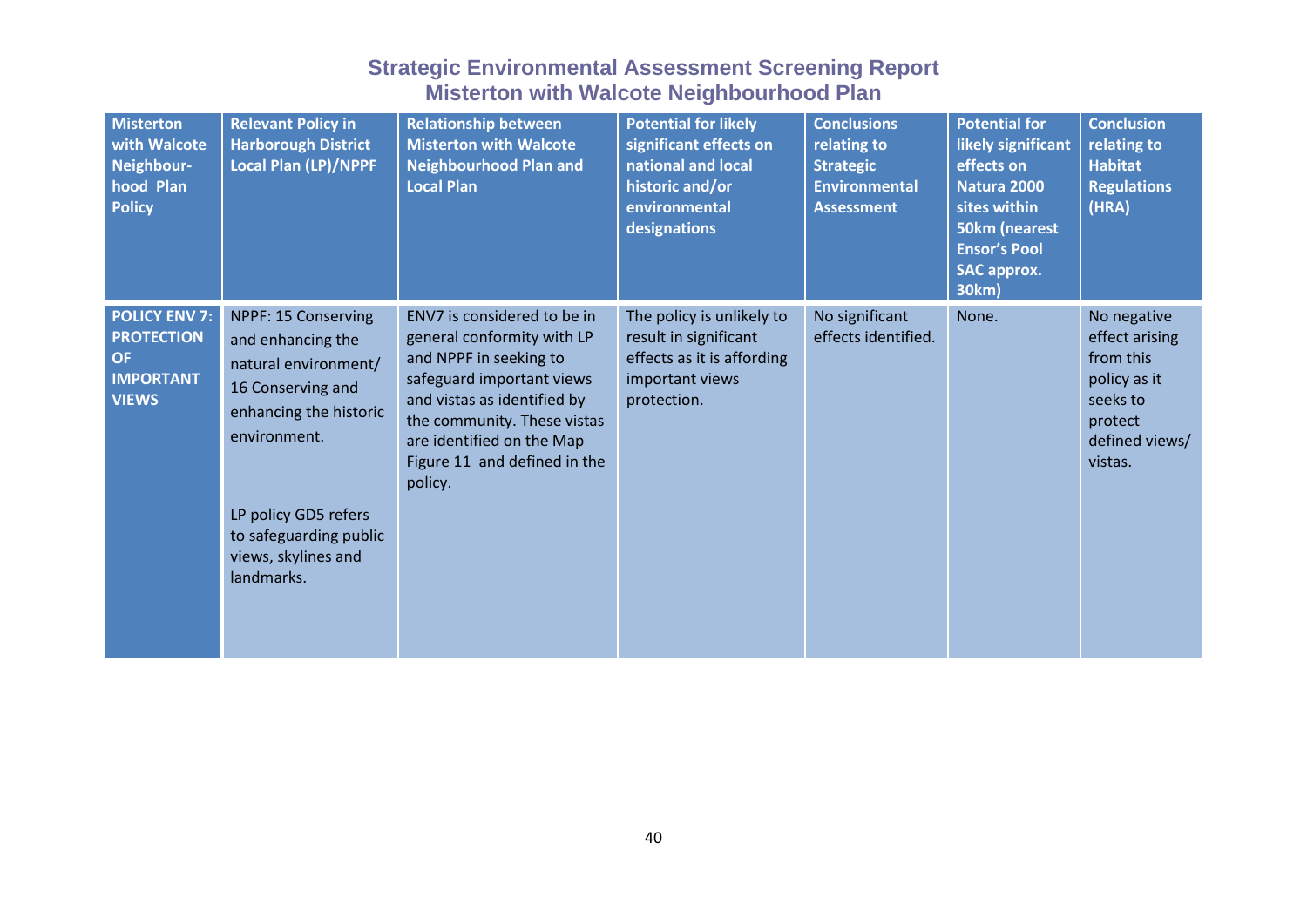| <b>Misterton</b><br>with Walcote<br>Neighbour-<br>hood Plan<br><b>Policy</b>                                       | <b>Relevant Policy in</b><br><b>Harborough District</b><br><b>Local Plan (LP)/NPPF</b>                                                                                            | <b>Relationship between</b><br><b>Misterton with Walcote</b><br><b>Neighbourhood Plan and</b><br><b>Local Plan</b>                               | <b>Potential for likely</b><br>significant effects on<br>national and local<br>historic and/or<br>environmental<br>designations                                | <b>Conclusions</b><br>relating to<br><b>Strategic</b><br><b>Environmental</b><br><b>Assessment</b> | <b>Potential for</b><br>likely significant<br>effects on<br>Natura 2000<br>sites within<br>50km (nearest<br><b>Ensor's Pool</b><br><b>SAC approx.</b><br>30km) | <b>Conclusion</b><br>relating to<br><b>Habitat</b><br><b>Regulations</b><br>(HRA) |
|--------------------------------------------------------------------------------------------------------------------|-----------------------------------------------------------------------------------------------------------------------------------------------------------------------------------|--------------------------------------------------------------------------------------------------------------------------------------------------|----------------------------------------------------------------------------------------------------------------------------------------------------------------|----------------------------------------------------------------------------------------------------|----------------------------------------------------------------------------------------------------------------------------------------------------------------|-----------------------------------------------------------------------------------|
| <b>POLICY ENV 8:</b><br><b>RENEWABLE</b><br><b>ENERGY</b><br><b>GENERATION</b><br><b>INFRASTRUCT</b><br><b>URE</b> | NPPF: 14 Meeting the<br>challenge of climate<br>change, flooding and<br>coastal change.<br>LP Policy CC1<br>considers climate<br>change and CC2<br>renewable energy<br>generation | ENV8 is considered to be in<br>general conformity with the<br>LP and NPPF setting out<br>local criteria which<br>renewable schemes must<br>meet. | The policy is unlikely to<br>result in significant<br>effects as it has<br>safeguards to ensure<br>schemes are acceptable<br>in terms of impacts and<br>scale. | No significant<br>effects identified.                                                              | None.                                                                                                                                                          | No negative<br>effect arising<br>from this<br>policy.                             |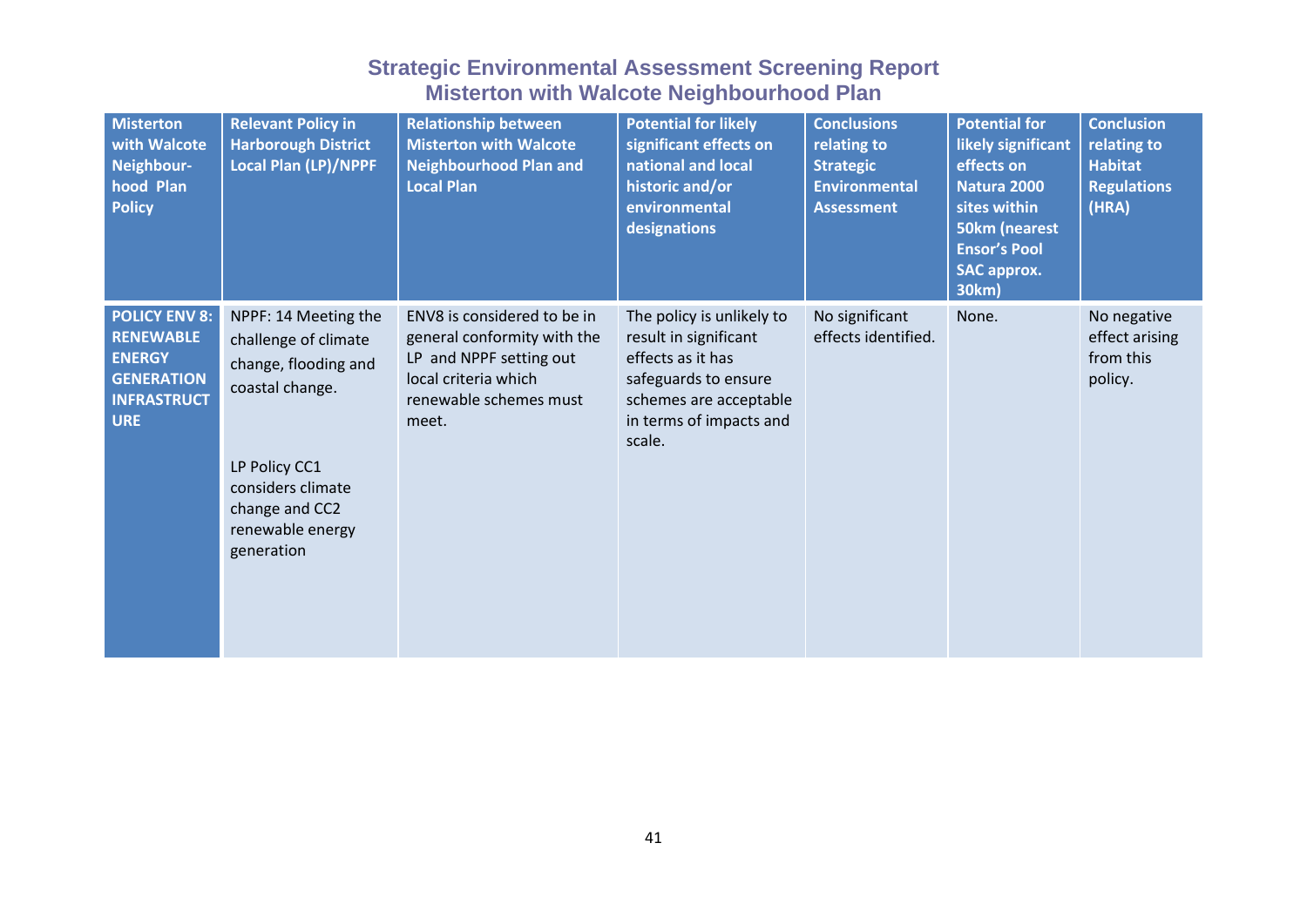| <b>Misterton</b><br>with Walcote<br>Neighbour-<br>hood Plan<br><b>Policy</b>                                                        | <b>Relevant Policy in</b><br><b>Harborough District</b><br>Local Plan (LP)/NPPF                                                                                                           | <b>Relationship between</b><br><b>Misterton with Walcote</b><br><b>Neighbourhood Plan and</b><br><b>Local Plan</b>                                                                                                                                                                                                                                                                              | <b>Potential for likely</b><br>significant effects on<br>national and local<br>historic and/or<br>environmental<br>designations                                                                                                  | <b>Conclusions</b><br>relating to<br><b>Strategic</b><br><b>Environmental</b><br><b>Assessment</b> | <b>Potential for</b><br>likely significant<br>effects on<br>Natura 2000<br>sites within<br>50km (nearest<br><b>Ensor's Pool</b><br><b>SAC approx.</b><br>30km) | <b>Conclusion</b><br>relating to<br><b>Habitat</b><br><b>Regulations</b><br>(HRA) |
|-------------------------------------------------------------------------------------------------------------------------------------|-------------------------------------------------------------------------------------------------------------------------------------------------------------------------------------------|-------------------------------------------------------------------------------------------------------------------------------------------------------------------------------------------------------------------------------------------------------------------------------------------------------------------------------------------------------------------------------------------------|----------------------------------------------------------------------------------------------------------------------------------------------------------------------------------------------------------------------------------|----------------------------------------------------------------------------------------------------|----------------------------------------------------------------------------------------------------------------------------------------------------------------|-----------------------------------------------------------------------------------|
| <b>POLICY CF1:</b><br><b>RETENTION</b><br><b>OF</b><br><b>COMMUNITY</b><br><b>FACILITIES,</b><br><b>AMENITIES,</b><br><b>ASSETS</b> | NPPF: Supporting a<br>prosperous rural<br>economy. (paras 83 to<br>84)<br>LP Policy HC2 and HC3<br>deals with community<br>facilities, public<br>houses village shops<br>and post offices | CF1 is considered to be in<br>general conformity with the<br>LP and NPPF in aiming to<br>prevent the loss of or<br>adverse effects on<br>community facilities and<br>services. It sets out the<br>evidence needed to<br>accompany any<br>development proposal<br>involving the loss of such a<br>service/facility.<br>The community facilities to<br>be considered are defined in<br>the policy | The policy is unlikely to<br>result in significant<br>effects as scope for<br>redevelopment of such<br>premises and its scale is<br>likely to be limited.<br>Applications will also be<br>assessed against other<br>NP policies. | No significant<br>effects identified.                                                              | None.                                                                                                                                                          | No negative<br>effect arising<br>from this<br>policy.                             |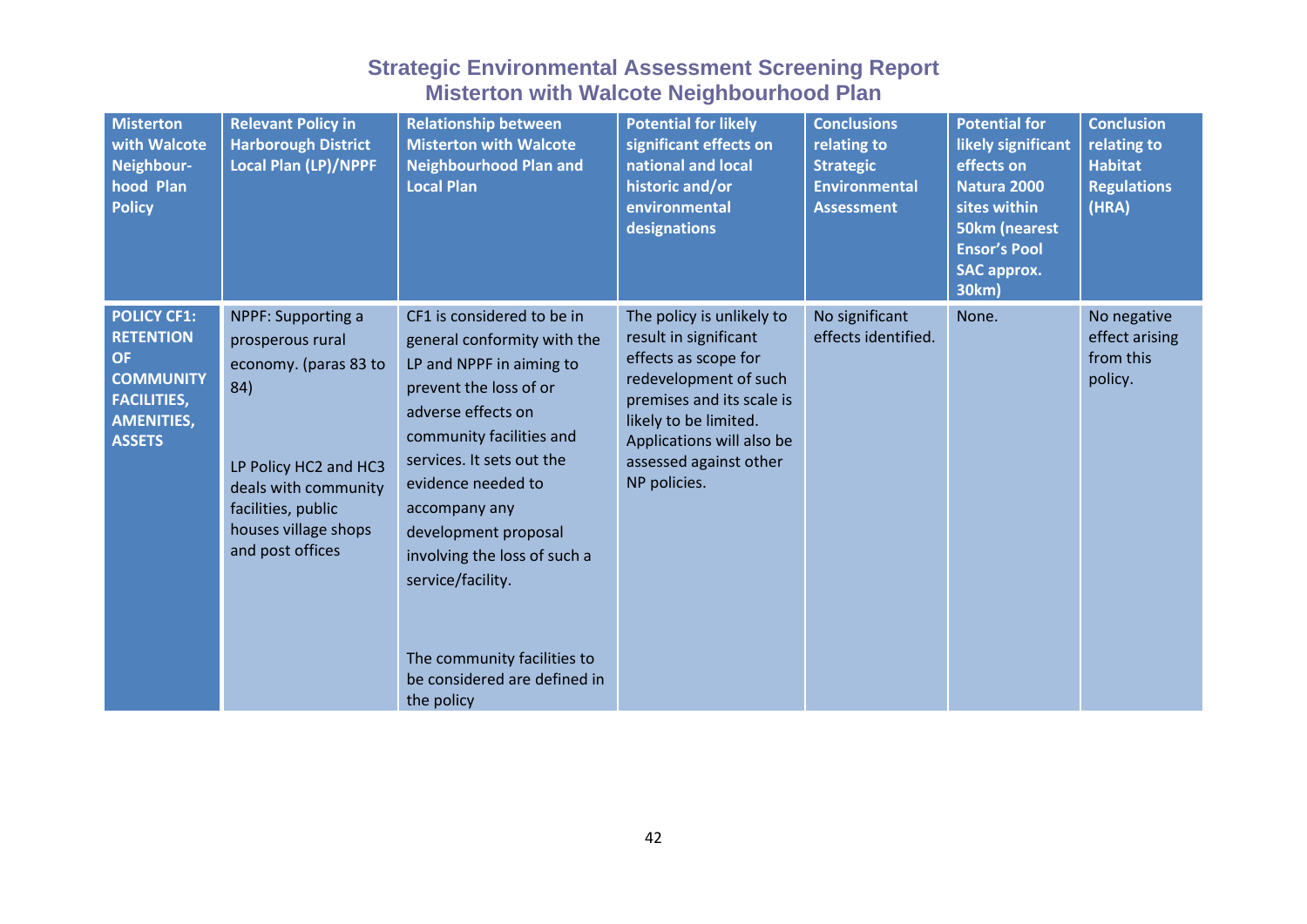| <b>Misterton</b><br>with Walcote<br>Neighbour-<br>hood Plan<br><b>Policy</b>                     | <b>Relevant Policy in</b><br><b>Harborough District</b><br><b>Local Plan (LP)/NPPF</b>                                                                                                          | <b>Relationship between</b><br><b>Misterton with Walcote</b><br><b>Neighbourhood Plan and</b><br><b>Local Plan</b>                           | <b>Potential for likely</b><br>significant effects on<br>national and local<br>historic and/or<br>environmental<br>designations | <b>Conclusions</b><br>relating to<br><b>Strategic</b><br><b>Environmental</b><br><b>Assessment</b> | <b>Potential for</b><br>likely significant<br>effects on<br>Natura 2000<br>sites within<br><b>50km (nearest</b><br><b>Ensor's Pool</b><br><b>SAC approx.</b><br>30km) | <b>Conclusion</b><br>relating to<br><b>Habitat</b><br><b>Regulations</b><br>(HRA) |
|--------------------------------------------------------------------------------------------------|-------------------------------------------------------------------------------------------------------------------------------------------------------------------------------------------------|----------------------------------------------------------------------------------------------------------------------------------------------|---------------------------------------------------------------------------------------------------------------------------------|----------------------------------------------------------------------------------------------------|-----------------------------------------------------------------------------------------------------------------------------------------------------------------------|-----------------------------------------------------------------------------------|
| <b>POLICY CFA2:</b><br><b>NEW OR</b><br><b>IMPROVED</b><br><b>COMMUNITY</b><br><b>FACILITIES</b> | NPPF: Supporting a<br>prosperous rural<br>economy<br>LP Policy HC2 sets out<br>policy relating to<br>community facilities.<br>The supporting text<br>defines schools as a<br>community facility | CFA2 seeks to improve the<br>quality and range of<br>community facilities and can<br>be considered in conformity<br>with Local Plan policies | The policy is unlikely to<br>result in significant<br>effects.                                                                  | No significant<br>effects identified.                                                              | None.                                                                                                                                                                 | No negative<br>effect arising<br>from this<br>policy.                             |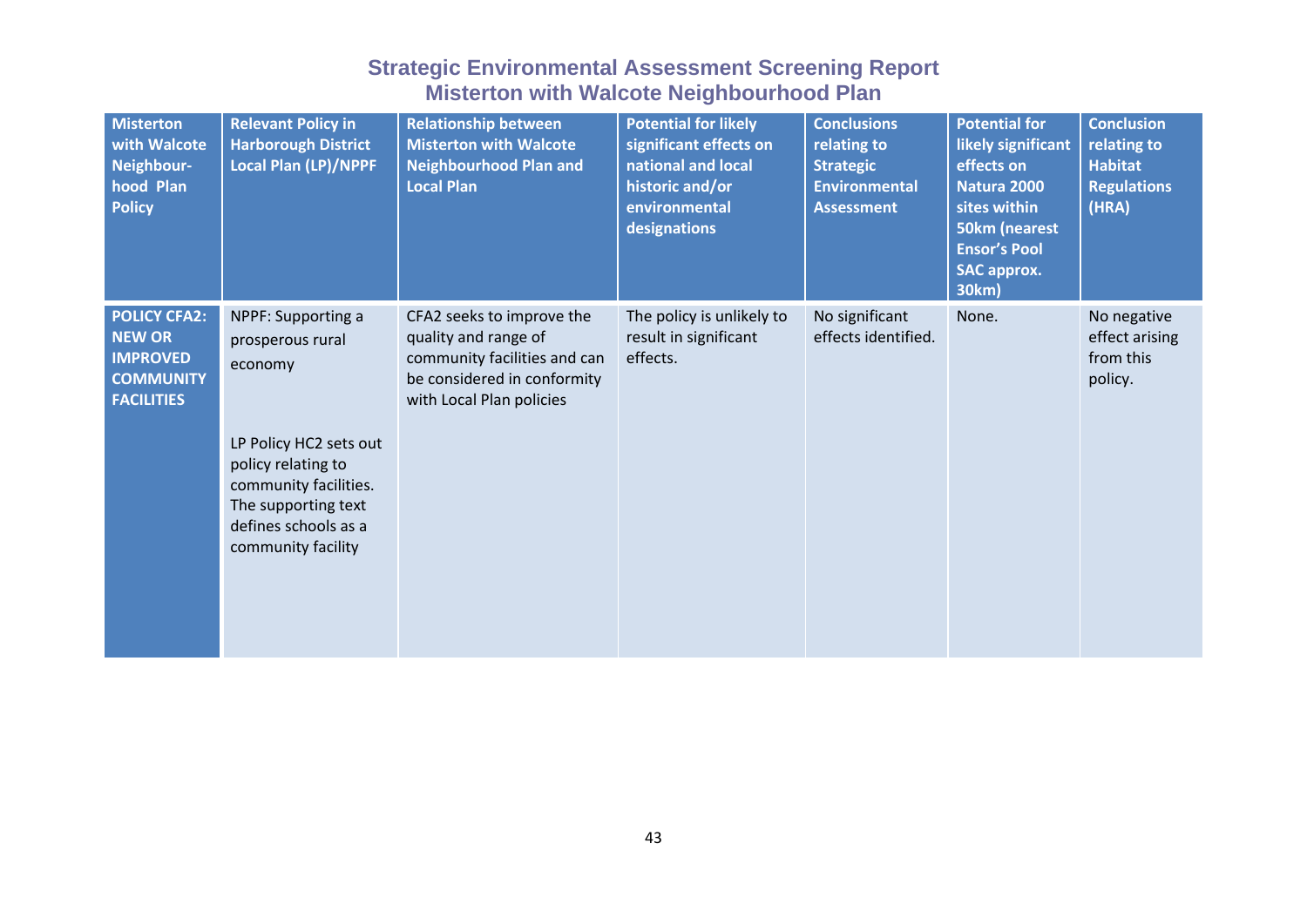| <b>Misterton</b><br>with Walcote<br>Neighbour-<br>hood Plan<br><b>Policy</b> | <b>Relevant Policy in</b><br><b>Harborough District</b><br>Local Plan (LP)/NPPF                                                                                                                                                       | <b>Relationship between</b><br><b>Misterton with Walcote</b><br><b>Neighbourhood Plan and</b><br><b>Local Plan</b>                                                                                                                              | <b>Potential for likely</b><br>significant effects on<br>national and local<br>historic and/or<br>environmental<br>designations | <b>Conclusions</b><br>relating to<br><b>Strategic</b><br><b>Environmental</b><br><b>Assessment</b> | <b>Potential for</b><br>likely significant<br>effects on<br>Natura 2000<br>sites within<br>50km (nearest<br><b>Ensor's Pool</b><br><b>SAC approx.</b><br>30km) | <b>Conclusion</b><br>relating to<br><b>Habitat</b><br><b>Regulations</b><br>(HRA) |
|------------------------------------------------------------------------------|---------------------------------------------------------------------------------------------------------------------------------------------------------------------------------------------------------------------------------------|-------------------------------------------------------------------------------------------------------------------------------------------------------------------------------------------------------------------------------------------------|---------------------------------------------------------------------------------------------------------------------------------|----------------------------------------------------------------------------------------------------|----------------------------------------------------------------------------------------------------------------------------------------------------------------|-----------------------------------------------------------------------------------|
| <b>POLICY TR1:</b><br><b>TRAFFIC</b><br><b>MANAGEMEN</b>                     | <b>NPPF: Promoting</b><br>sustainable transport.<br>Promoting healthy<br>communities.<br>LP Policy GD8 deals<br>with good design in<br>new housing<br>developments<br>including parking and<br>access to footways<br>and cycle routes | Policy TR1 seeks to minimise<br>the increase in traffic and<br>can be considered to be in<br>general conformity with the<br>Local Plan as it considers<br>parking, highway access and<br>improvement and creation<br>of footpaths and cycleways | The policy is unlikely to<br>result in significant<br>effects.                                                                  | No significant<br>effects identified.                                                              | None.                                                                                                                                                          | No negative<br>effect arising<br>from this<br>policy                              |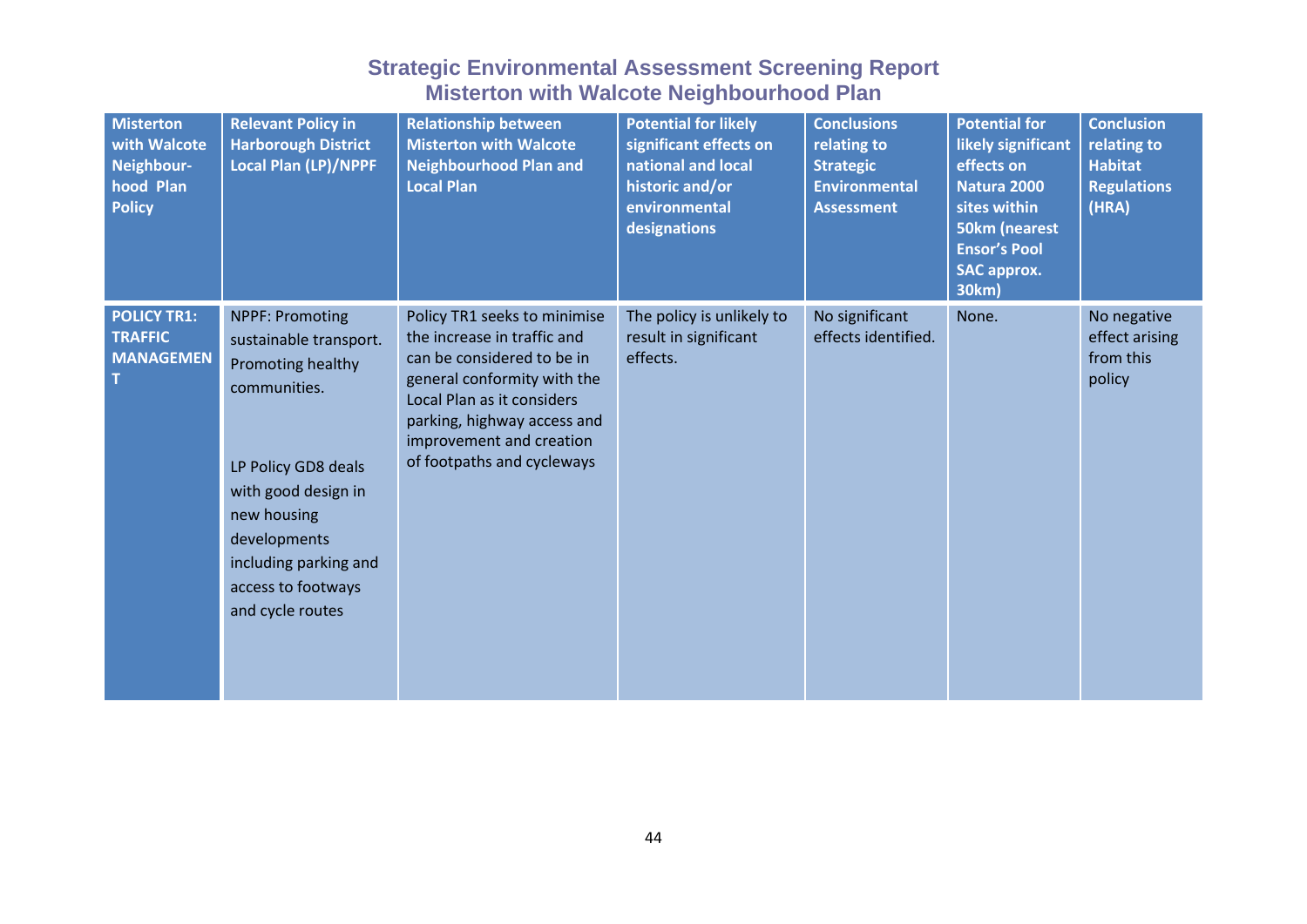| <b>Misterton</b><br>with Walcote<br>Neighbour-<br>hood Plan<br><b>Policy</b> | <b>Relevant Policy in</b><br><b>Harborough District</b><br><b>Local Plan (LP)/NPPF</b>               | <b>Relationship between</b><br><b>Misterton with Walcote</b><br><b>Neighbourhood Plan and</b><br><b>Local Plan</b>                       | <b>Potential for likely</b><br>significant effects on<br>national and local<br>historic and/or<br>environmental<br>designations | <b>Conclusions</b><br>relating to<br><b>Strategic</b><br><b>Environmental</b><br><b>Assessment</b> | <b>Potential for</b><br>likely significant<br>effects on<br>Natura 2000<br>sites within<br>50km (nearest<br><b>Ensor's Pool</b><br><b>SAC approx.</b><br>30km) | <b>Conclusion</b><br>relating to<br><b>Habitat</b><br><b>Regulations</b><br>(HRA) |
|------------------------------------------------------------------------------|------------------------------------------------------------------------------------------------------|------------------------------------------------------------------------------------------------------------------------------------------|---------------------------------------------------------------------------------------------------------------------------------|----------------------------------------------------------------------------------------------------|----------------------------------------------------------------------------------------------------------------------------------------------------------------|-----------------------------------------------------------------------------------|
| <b>POLICY TR2:</b><br><b>ELECTRIC</b><br><b>VEHICLES</b>                     | NPPF: Meeting the<br>challenge of climate<br>change.<br>LP policy CC1<br>considers climate<br>change | Policy TR2 can be considered<br>in general conformity with<br>the LP and NPPF as it<br>contributes towards climate<br>change initiatives | The policy is unlikely to<br>result in significant<br>effects.                                                                  | No significant<br>effects identified.                                                              | None.                                                                                                                                                          | No negative<br>effect arising<br>from this<br>policy                              |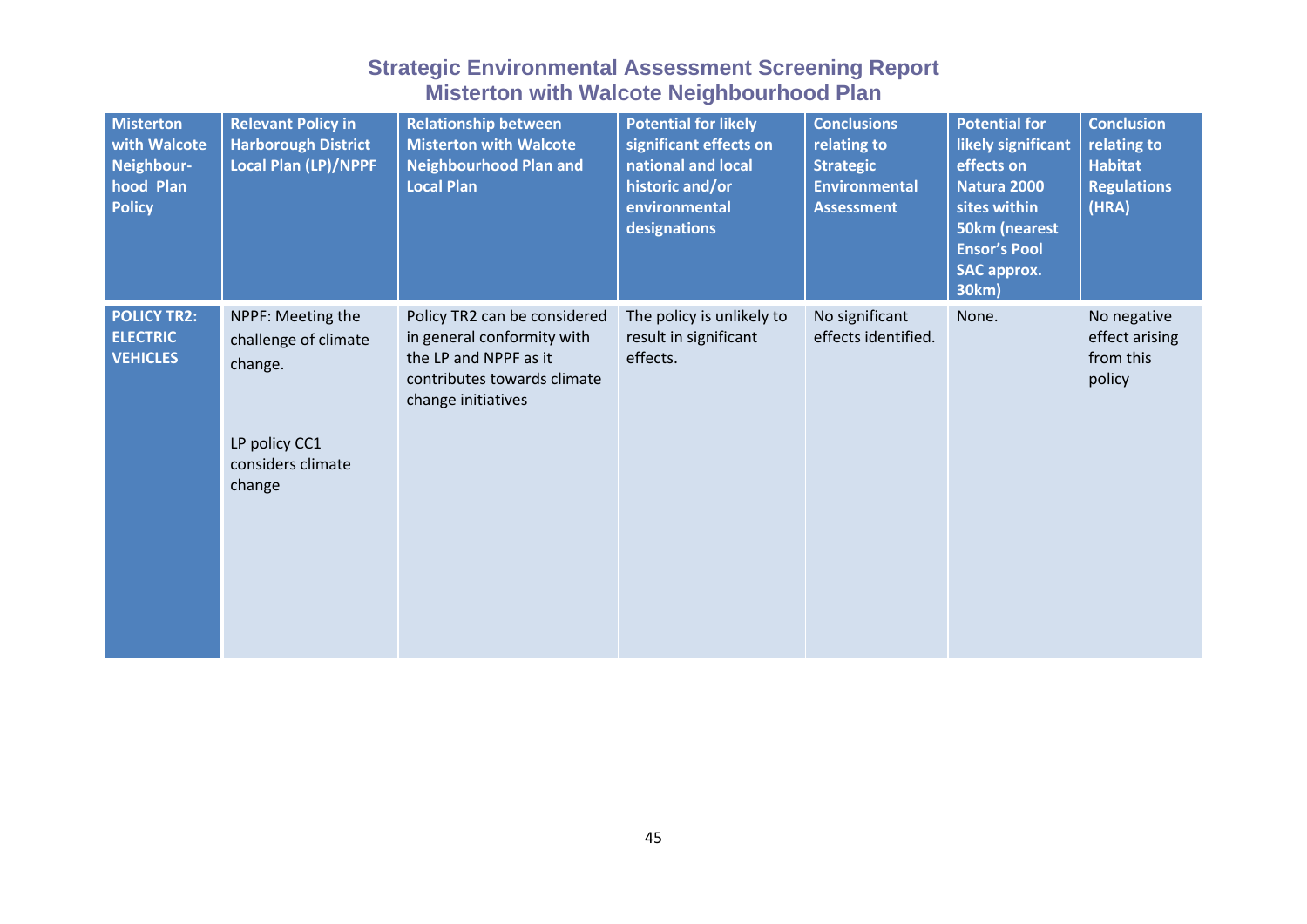| <b>Misterton</b><br>with Walcote<br>Neighbour-<br>hood Plan<br><b>Policy</b>                                                            | <b>Relevant Policy in</b><br><b>Harborough District</b><br><b>Local Plan (LP)/NPPF</b>                               | <b>Relationship between</b><br><b>Misterton with Walcote</b><br><b>Neighbourhood Plan and</b><br><b>Local Plan</b>                                                                                                                    | <b>Potential for likely</b><br>significant effects on<br>national and local<br>historic and/or<br>environmental<br>designations                       | <b>Conclusions</b><br>relating to<br><b>Strategic</b><br><b>Environmental</b><br><b>Assessment</b> | <b>Potential for</b><br>likely significant<br>effects on<br>Natura 2000<br>sites within<br>50km (nearest<br><b>Ensor's Pool</b><br><b>SAC approx.</b><br>30km) | <b>Conclusion</b><br>relating to<br><b>Habitat</b><br><b>Regulations</b><br>(HRA) |
|-----------------------------------------------------------------------------------------------------------------------------------------|----------------------------------------------------------------------------------------------------------------------|---------------------------------------------------------------------------------------------------------------------------------------------------------------------------------------------------------------------------------------|-------------------------------------------------------------------------------------------------------------------------------------------------------|----------------------------------------------------------------------------------------------------|----------------------------------------------------------------------------------------------------------------------------------------------------------------|-----------------------------------------------------------------------------------|
| <b>POLICY BE1:</b><br><b>SUPPORT FOR</b><br><b>EXISTING</b><br><b>BUSINESSES &amp;</b><br><b>EMPLOYMEN</b><br><b>OPPORTUNITI</b><br>ES- | NPPF: Supporting a<br>prosperous rural<br>economy.<br>LP Policy BE1 and BE3<br>consider existing<br>employment areas | Policy BE1 seeks to protect<br>existing employment sites. It<br>can be considered to be in<br>general conformity in<br>aspiring to meet a local need<br>and delivering the NPPF<br>objective to support a<br>prosperous rural economy | The policy is unlikely to<br>result in significant<br>effects given that it<br>relates to protection<br>rather than new<br>employment<br>development. | No significant<br>effects identified.                                                              | None.                                                                                                                                                          | No negative<br>effect arising<br>from this<br>policy.                             |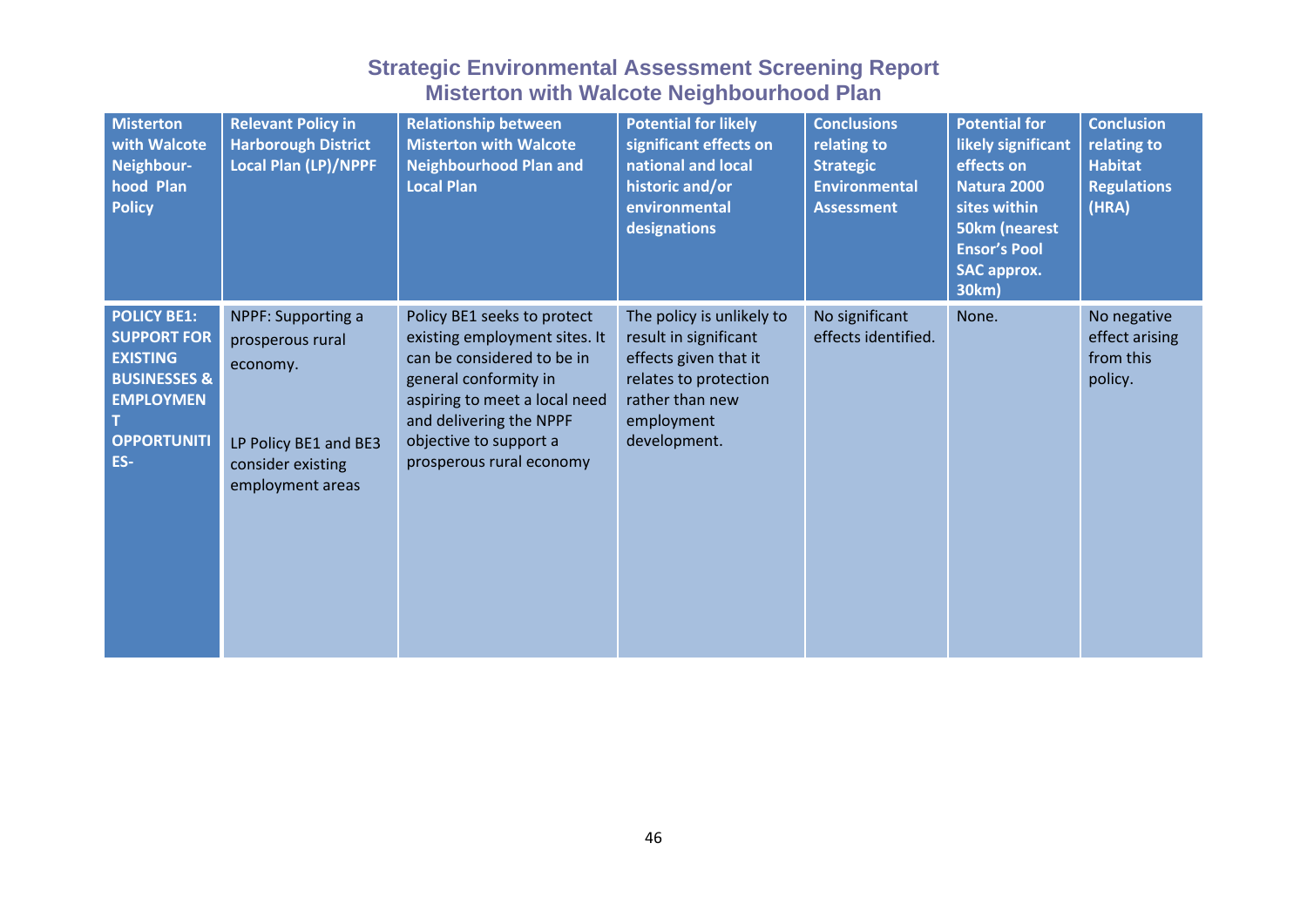| <b>Misterton</b><br>with Walcote<br>Neighbour-<br>hood Plan<br><b>Policy</b>                                  | <b>Relevant Policy in</b><br><b>Harborough District</b><br>Local Plan (LP)/NPPF                                                                  | <b>Relationship between</b><br><b>Misterton with Walcote</b><br><b>Neighbourhood Plan and</b><br><b>Local Plan</b>                                                                                                                                                                                                                                                              | <b>Potential for likely</b><br>significant effects on<br>national and local<br>historic and/or<br>environmental<br>designations                       | <b>Conclusions</b><br>relating to<br><b>Strategic</b><br><b>Environmental</b><br><b>Assessment</b> | <b>Potential for</b><br>likely significant<br>effects on<br>Natura 2000<br>sites within<br>50km (nearest<br><b>Ensor's Pool</b><br><b>SAC approx.</b><br>30km) | <b>Conclusion</b><br>relating to<br><b>Habitat</b><br><b>Regulations</b><br>(HRA) |
|---------------------------------------------------------------------------------------------------------------|--------------------------------------------------------------------------------------------------------------------------------------------------|---------------------------------------------------------------------------------------------------------------------------------------------------------------------------------------------------------------------------------------------------------------------------------------------------------------------------------------------------------------------------------|-------------------------------------------------------------------------------------------------------------------------------------------------------|----------------------------------------------------------------------------------------------------|----------------------------------------------------------------------------------------------------------------------------------------------------------------|-----------------------------------------------------------------------------------|
| <b>POLICY BE2:</b><br><b>SUPPORT FOR</b><br><b>NEW</b><br><b>BUSINESSES</b><br><b>AND</b><br><b>EMPLOYMEN</b> | NPPF: Supporting a<br>prosperous rural<br>economy<br>Local Plan policy BE1<br>considers the<br>opportunities to<br>prpvide new business<br>areas | BE2 is considered to be in<br>general conformity with the<br>CS and NPPF in so far it aims<br>to support new employment<br>opportunities in the village<br>providing certain criteria are<br>met.<br>Although the policy does not<br>have a specific criteria<br>relating to heritage assets,<br>this is covered by other<br>policies and does not need<br>to be repeated here. | The policy is unlikely to<br>result in significant<br>effects given that it<br>relates to protection<br>rather than new<br>employment<br>development. | No significant<br>effects identified.                                                              | None.                                                                                                                                                          | No negative<br>effect arising<br>from this<br>policy.                             |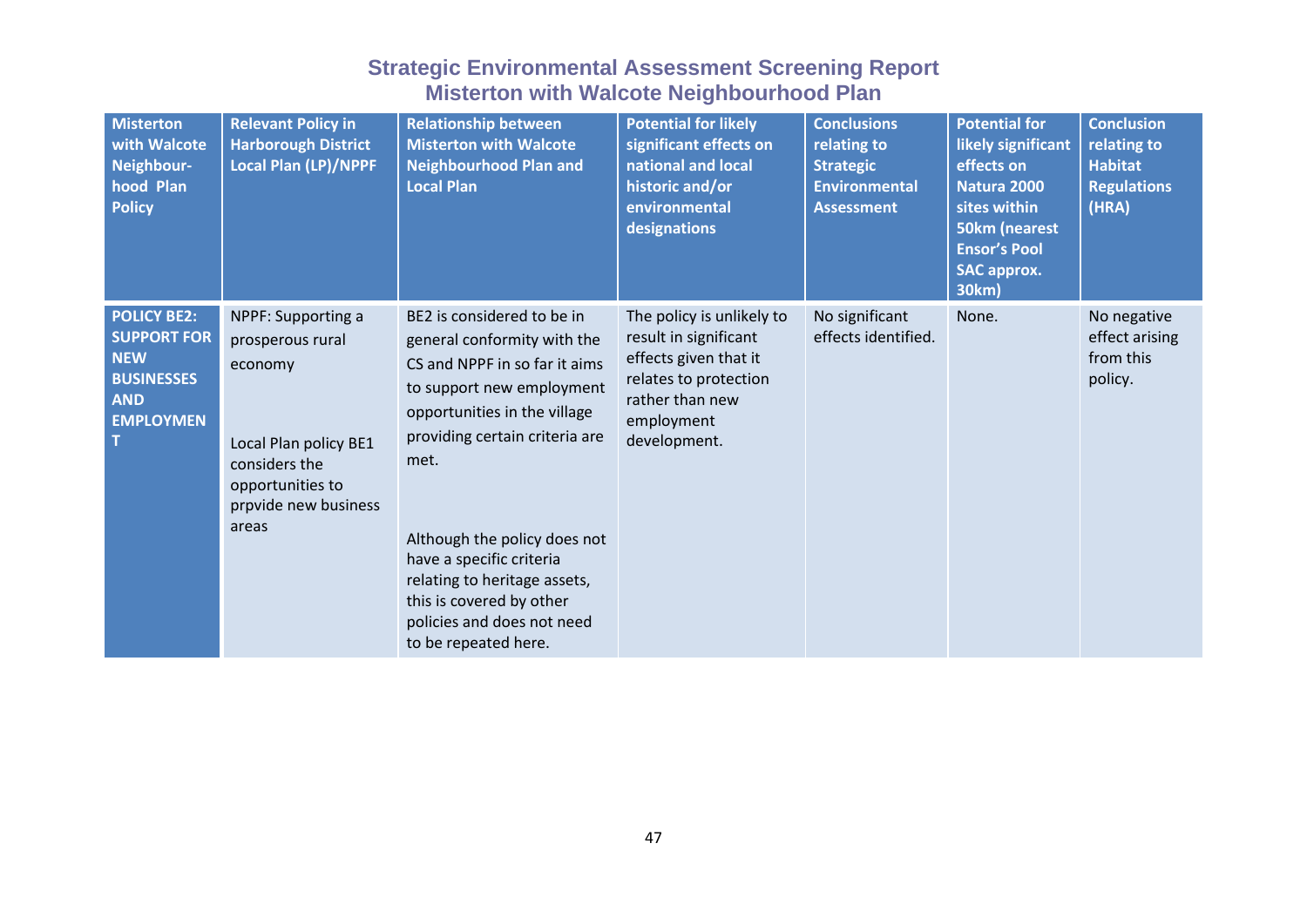| <b>Misterton</b><br>with Walcote<br>Neighbour-<br>hood Plan<br><b>Policy</b> | <b>Relevant Policy in</b><br><b>Harborough District</b><br><b>Local Plan (LP)/NPPF</b>                               | <b>Relationship between</b><br><b>Misterton with Walcote</b><br><b>Neighbourhood Plan and</b><br><b>Local Plan</b>                                                                                                                                                          | <b>Potential for likely</b><br>significant effects on<br>national and local<br>historic and/or<br>environmental<br>designations                                         | <b>Conclusions</b><br>relating to<br><b>Strategic</b><br><b>Environmental</b><br><b>Assessment</b> | <b>Potential for</b><br>likely significant<br>effects on<br>Natura 2000<br>sites within<br><b>50km (nearest</b><br><b>Ensor's Pool</b><br><b>SAC approx.</b><br>30km) | <b>Conclusion</b><br>relating to<br><b>Habitat</b><br><b>Regulations</b><br>(HRA) |
|------------------------------------------------------------------------------|----------------------------------------------------------------------------------------------------------------------|-----------------------------------------------------------------------------------------------------------------------------------------------------------------------------------------------------------------------------------------------------------------------------|-------------------------------------------------------------------------------------------------------------------------------------------------------------------------|----------------------------------------------------------------------------------------------------|-----------------------------------------------------------------------------------------------------------------------------------------------------------------------|-----------------------------------------------------------------------------------|
| <b>POLICY BE3:</b><br><b>HOME</b><br><b>WORKING</b>                          | NPPF: Supporting a<br>prosperous rural<br>economy.<br>LP Policy BE1 and BE3<br>consider existing<br>employment areas | BE3 can be considered to be<br>in general conformity with<br>the LP and NPPF in<br>supporting working from<br>home providing residential<br>amenity is protected and any<br>associated development is<br>subservient and does not<br>detract from the existing<br>building. | The policy is unlikely to<br>result in significant<br>effects given the policy<br>specifies that any<br>development will need<br>to be subservient and in<br>character. | No significant<br>effects identified.                                                              | None.                                                                                                                                                                 | No negative<br>effect arising<br>from this<br>policy                              |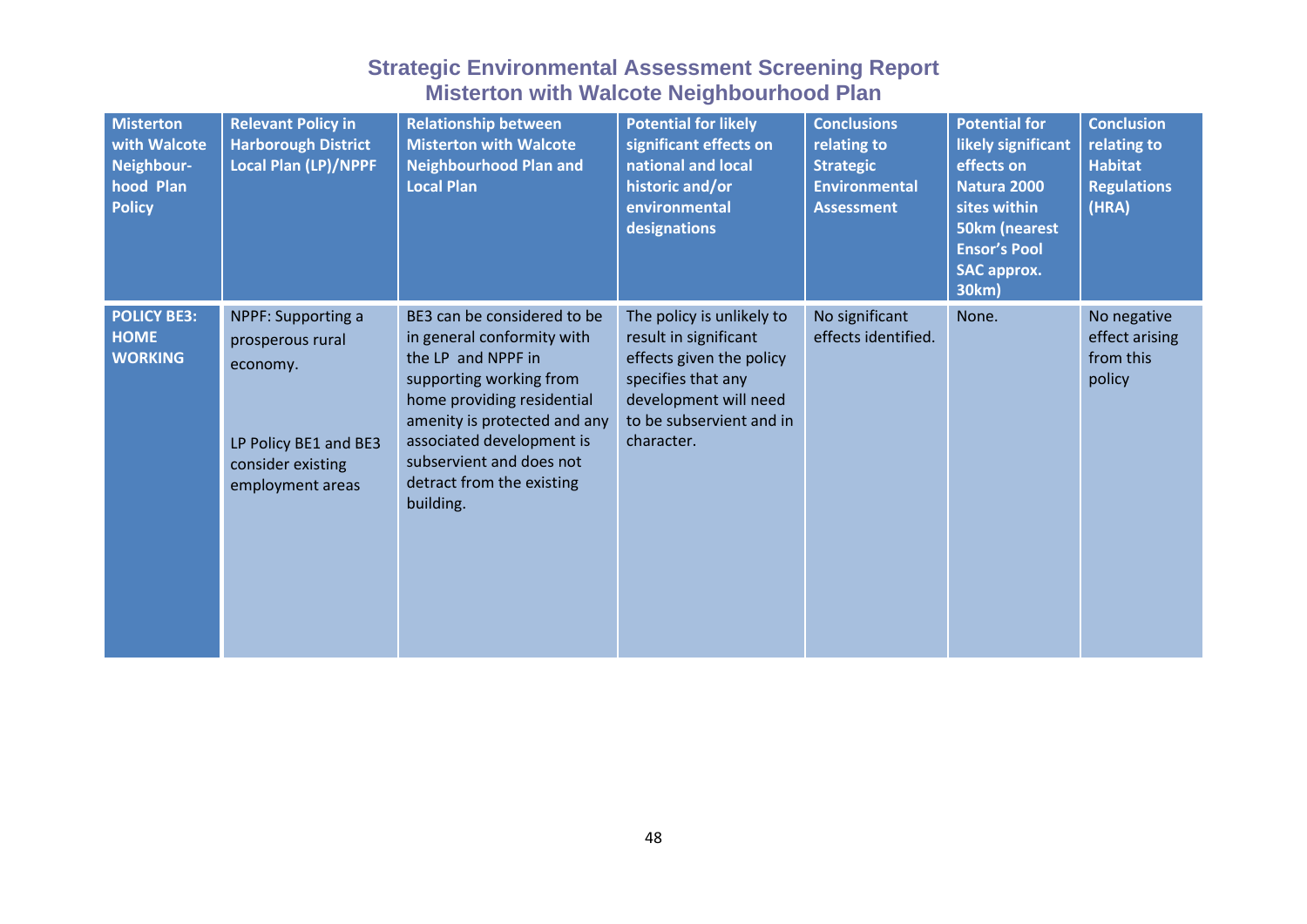| <b>Misterton</b><br>with Walcote<br>Neighbour-<br>hood Plan<br><b>Policy</b> | <b>Relevant Policy in</b><br><b>Harborough District</b><br><b>Local Plan (LP)/NPPF</b>                               | <b>Relationship between</b><br><b>Misterton with Walcote</b><br><b>Neighbourhood Plan and</b><br><b>Local Plan</b>                                                                                                                                                                                                                                                  | <b>Potential for likely</b><br>significant effects on<br>national and local<br>historic and/or<br>environmental<br>designations            | <b>Conclusions</b><br>relating to<br><b>Strategic</b><br><b>Environmental</b><br><b>Assessment</b> | <b>Potential for</b><br>likely significant<br>effects on<br>Natura 2000<br>sites within<br><b>50km (nearest</b><br><b>Ensor's Pool</b><br><b>SAC approx.</b><br>30km) | <b>Conclusion</b><br>relating to<br><b>Habitat</b><br><b>Regulations</b><br>(HRA) |
|------------------------------------------------------------------------------|----------------------------------------------------------------------------------------------------------------------|---------------------------------------------------------------------------------------------------------------------------------------------------------------------------------------------------------------------------------------------------------------------------------------------------------------------------------------------------------------------|--------------------------------------------------------------------------------------------------------------------------------------------|----------------------------------------------------------------------------------------------------|-----------------------------------------------------------------------------------------------------------------------------------------------------------------------|-----------------------------------------------------------------------------------|
| <b>POLICY BE4:</b><br><b>FARM</b><br><b>DIVERSIFICATI</b><br>ON              | NPPF: Supporting a<br>prosperous rural<br>economy.<br>LP Policy BE1 and BE3<br>consider existing<br>employment areas | BE4 is considered to be in<br>general conformity with the<br>LP and NPPF by supporting<br>the re-use of agricultural and<br>commercial buildings<br>providing the proposals<br>meet certain criteria aimed<br>at protecting landscape,<br>local roads, character of the<br>area, historic and<br>environmental features,<br>road network and residential<br>amenity | The policy is unlikely to<br>result in significant<br>effects given the policy<br>criteria set out to<br>protect the local<br>environment. | No significant<br>effects identified.                                                              | None.                                                                                                                                                                 | No negative<br>effect arising<br>from this<br>policy                              |